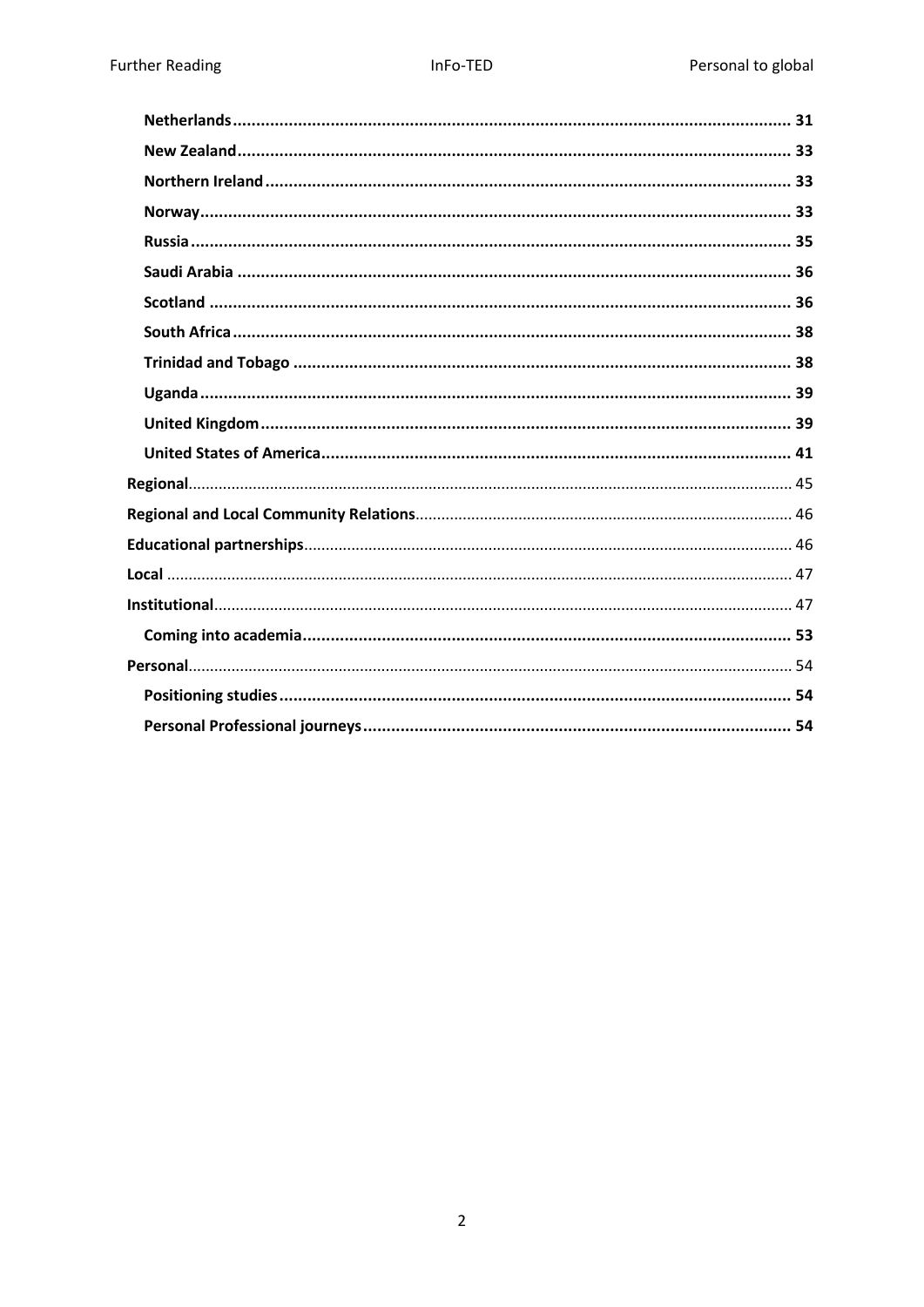### <span id="page-2-0"></span>**Connecting personal, local and global**

## **Edwards, A. (2005). Relational agency: Learning to be a resourceful practitioner.** *International Journal of Educational Research, 43***(2005), 168-182.**

<http://dx.doi.org/10.1016/j.ijer.2006.06.010>

Professional practice is usually seen as developed and enacted within specific institutional settings. However, new forms of practice are being required which call for a capacity to work with other practitioners and draw on resources that may be distributed across systems to support one's actions. In this paper the concept of relational agency is described and illustrated with reference to a series of research studies. It is argued that relational agency leads to an enhanced form of professional agency which is of benefit to the objects of practice. The analysis is located within Cultural Historical Activity Theory (CHAT) and implications for CHAT are also discussed.

#### **Murray, J. (2014). Teacher educators' constructions of professionalism: a case study. AsiaPacific**  *Journal of Teacher Education, 42***(1), 7-21.**

<http://dx.doi.org/10.1080/1359866X.2013.870971>

This article addresses an under-researched area of teacher education by analysing teacher educators' constructions of their professionalism and the constituent professional resources and senses of identity on which that professionalism draws. The research is an embedded case study of 36 teacher educators in two Schools of Education in England, using questionnaires and interviews. The study is framed by a broadly sociological concern with the (re)production of social patterns and relations through teacher education. The findings show that three modes of professionalism were constructed by educators within the sample group, with each deploying professional resources and senses of identity in varying ways to position individuals as credible and legitimate practitioners within the field of teacher education. The paper argues that professionalism may well be influenced by the complex interrelationships among individual biography, institutional setting, and national imperatives for teacher education.

*Keywords: professionalism; professional capital; professional resources; teacher educators* 

### **Townsend. T. (2011). Thinking and acting both locally and globally: new issues for teacher education.** *Journal of Education for Teaching, 37***(2), 121-137.**  <https://doi.org/10.1080/02607476.2011.558263>

Over the course of education's history, there have been four key shifts in the way in which education has been seen and organised. These are identified as Thinking and Acting Individually, Thinking and Acting Locally, Thinking Nationally and Acting Locally, and Thinking Internationally and Acting Locally. Each shift has seen a new set of imperatives for schools and teacher education. These changes now seem to be coming more frequently and the paper argues that, since we still have not achieved a quality education for all students, one further shift is needed, to Thinking and Acting both Globally and Locally. Such a move has implications for educational policy, and for both school and classroom practice. In turn, this shift identifies implications for the education of teachers and school leaders. The paper identifies what some of these changes might be and what teacher education needs to do to prepare teachers and school leaders for an increasingly complex future.

*Keywords: teacher education; school leadership; educational change; global thinking; teacher capability; leadership styles*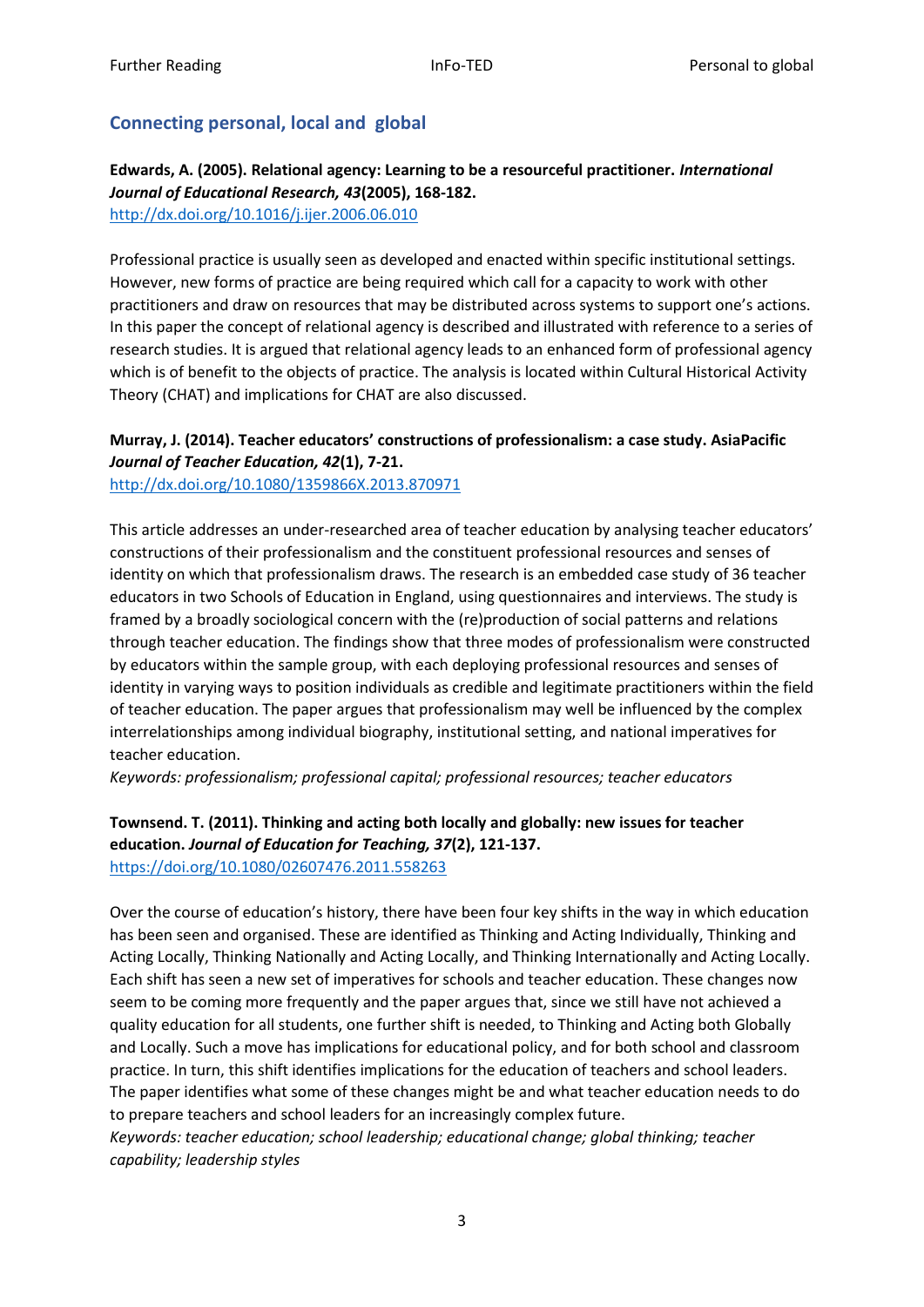### <span id="page-3-0"></span>**Global**

### **Adamson, B. (2012). International comparative studies in teaching and teacher education. Review.**  *Teaching and Teacher Education, 28***(2012), 641-648.**

<http://dx.doi.org/10.1016/j.tate.2012.02.003>

This review of eight papers published in Teaching and Teacher Education over the past twenty years shows how the profession has been impacted by the forces of globalisation. The impact varies in different contexts, according to local factors. The review looks at papers that use explicit international comparisons as a means to bring local contextual characteristics into sharp relief, and discusses the values and pitfalls of this approach. The review concludes by suggesting a possible future agenda for international comparisons, one that seeks answers to the domestic challenges of the Millennium Development Goals and Education for All by looking for solutions overseas. However, international appropriation needs to remain highly sensitive to the cultural context of implementation.

## **Altbach, P. (2013). Globalization and forces for change in higher education. In P. Altbach (Ed.),** *The International Imperative in Higher Education. Global Perspectives on Higher Education* **(pp. 7-10). Rotterdam / Boston / Taipei: Sense Publishers.**

[https://dx.doi.org/10.1007/978-94-6209-338-6\\_2](https://dx.doi.org/10.1007/978-94-6209-338-6_2)

What is globalization and how does it affect higher education policy and academic institutions? The answer is deceivingly simple and the implications are surprisingly complex. For higher education, globalization implies the broad social, economic, and technological forces that shape the realities of the 21st century. These elements include advanced information technology, new ways of thinking about financing higher education and a concomitant acceptance of market forces and commercialization, unprecedented mobility for students and professors, the global spread of common ideas about science and scholarship, the role of English as the main international language of science, and other developments. Significantly, the idea of mass access to higher education has meant unprecedented expansion of higher education everywhere— there are about 134 million students in postsecondary education worldwide, and many countries have seen unprecedented and sustained expansion in the past several decades. These global trends are for the most part inevitable. Nations, and academic institutions, must constructively cope with the implications.

## **Aubusson, P. & Schuck, S. (2013) Teacher education futures: today's trends, tomorrow's expectations,** *Teacher Development: An international journal of teachers' professional development, 17***(3), 322-333.**

<http://dx.doi.org/10.1080/13664530.2013.813768>

Education is facing significant political and contextual challenges that will impact its future. This study employs a Delphi methodology to investigate teacher educators' views of current trends and their consequences for teacher education futures. Interviews were conducted with a sample of expert teacher educators drawn from eight countries. This provided international perspectives on both local and global trends. The data were analysed to identify and elaborate key themes reported by the participants. The article draws on these themes to develop brief narratives around current developments that the teacher educators argue will have a major impact on the future of teacher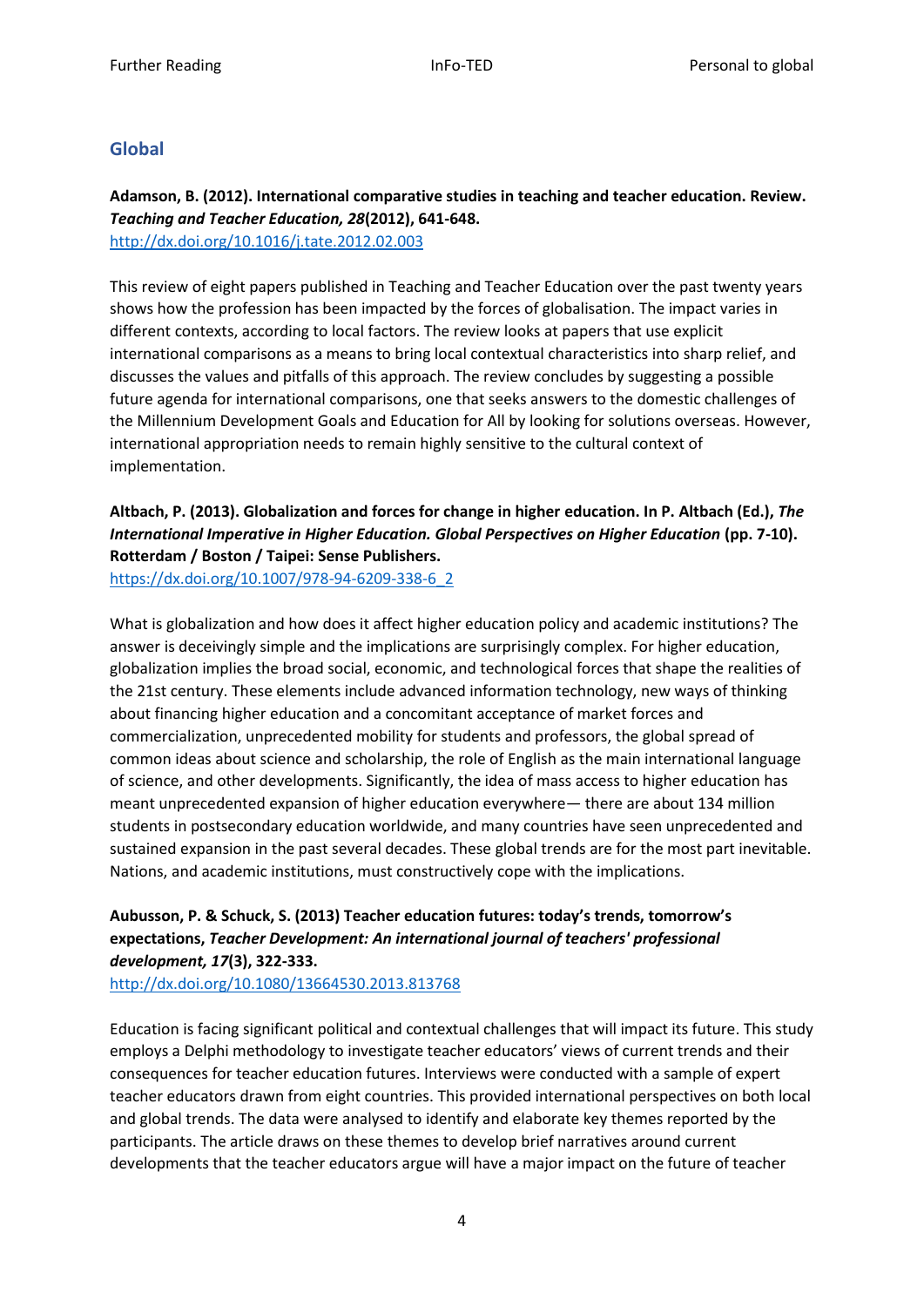education. These narratives are used to develop possible scenarios to inform thinking about teacher education futures. *Keywords: futures; scenarios; teacher education trends; teacher educators*

### **Collinson, V. e.a. (2009). Professional development for teachers: a world of change.** *European Journal of Teacher Education, 31***(1), 3-19.**

<http://dx.doi.org/10.1080/02619760802553022>

As the industrialised world shifted to an interdependent and global society, formal schooling was quickly recognised as a major factor in achieving a knowledge society of lifelong learners capable of transforming and revitalising organisations. Teachers were encouraged to engage in learning together to improve teaching and, by extension, improve learning for the children in their care. This article identifies three emerging trends intended to broaden teachers' learning and enhance their practices through continuous professional development: glocalisation, mentoring, and re-thinking teacher evaluation. The body of the article indicates how these three trends are unfolding in Australia, England, Latvia, the Republic of Ireland, Scotland, Taiwan, and the USA. However, teachers cannot bring about necessary changes without organisational and systemic change; namely, collaboration with governmental agencies and other institutions. The authors suggest that transforming schooling in the twenty-first century depends on education policies being supported by expanded teacher participation in education policy-making, more coherent governmental policies across agencies, and collaborative, differentiated models for career-long continuing professional development.

*Keywords: professional development; educational policy; educational practices* 

**Dill, D.D. & Beerkens, M. (2013). Designing the framework conditions for assuring academic standards: lessons learned about professional, market, and government regulation of academic quality.** *Higher Education, 65***(2013), 341-357.** 

<http://dx.doi.org/10.1007/s10734-012-9548-x>

The new demands of mass systems of higher education and the emerging environment of global academic competition are altering the traditional institutions for assuring academic standards in universities. As a consequence many nations are experimenting with new instruments for academic quality assurance. Contemporary government control of academic quality assumes three primary forms: ''oversight'' or direct regulation; ''competition'' or steering of market forces; and ''mutuality'' or professional self-regulation structured by the state. The challenge confronting all nations is to design a policy framework that effectively balances the forces of the state, the market, and the academic profession to assure academic standards in universities. Based upon the strengths and weaknesses observed in 14 policy analyses of innovative national instruments of professional selfregulation, marketbased regulation, and direct state regulation for assuring academic quality in universities, we outline the essential components of a national framework for assuring academic standards.

*Keywords: Academic standards Academic quality assurance Higher education policy State regulation Market regulation Professional regulation Collective action* 

**Gray, D.S. (2010). International perspectives on research in initial teacher education and some emerging issues.** *Journal of Education for Teaching, 36***(4), 345-351.**  <https://doi.org/10.1080/02607476.2010.513839>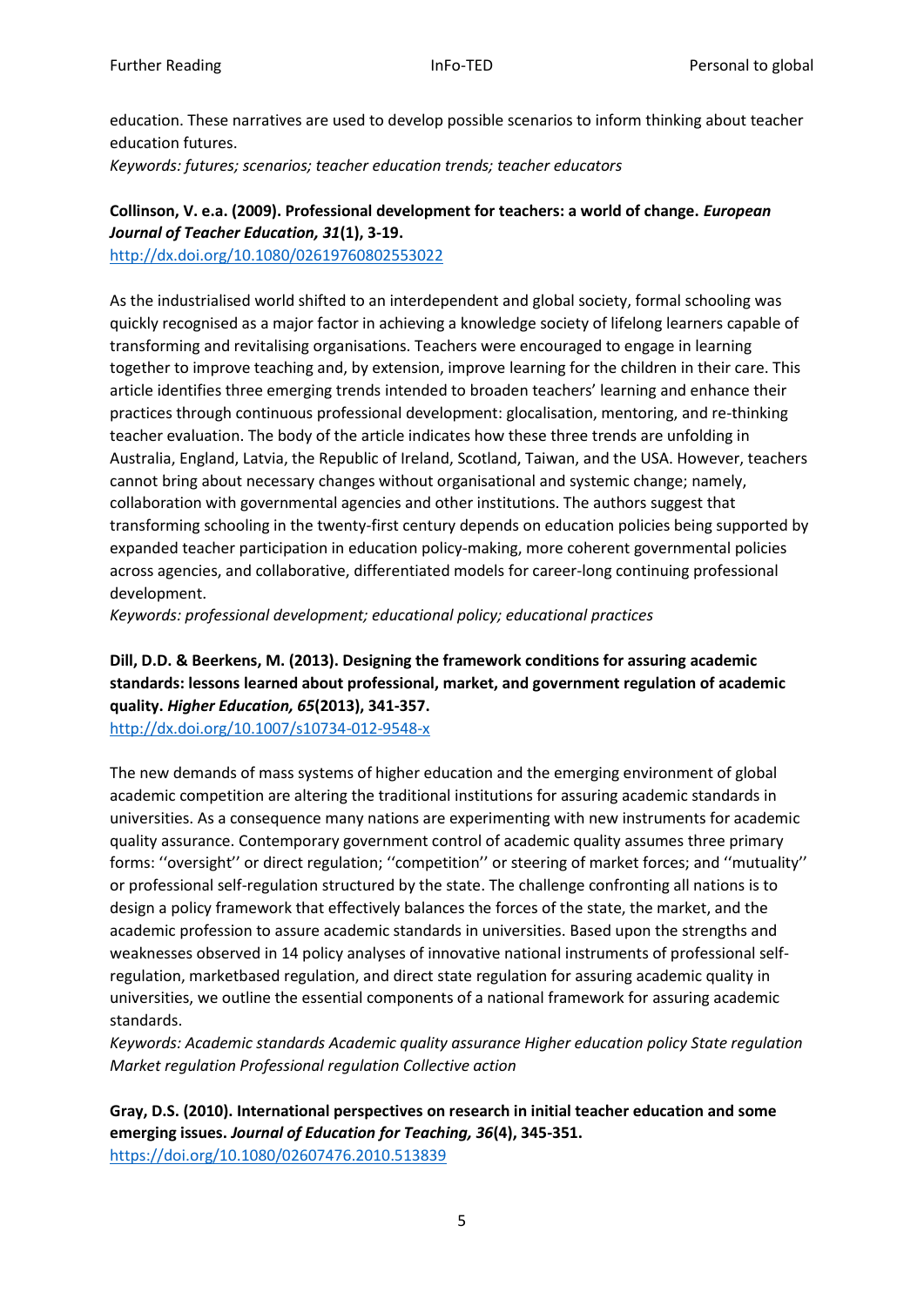To paraphrase Menter and Murray's (2009) introduction to the JET special issue in November 2009, in these times of international comparisons and educational league tables, it should come as no surprise that there is a great concern about initial teacher education. Fallon (2006) cites a number of studies to argue that one of the, if not the, most important influences on children's learning is the teacher. Thus, for governments to improve standing in international league tables, attention needs to be paid to the quality of the teachers produced by teacher education systems. As educators, however, our concerns are not so much with the standing in international league tables, but with the quality, including means and purposes, of our children's learning provision. Of course, governments would argue that that is their interest also and to suggest they are only concerned with international league tables is unnecessarily provocative, and that is probably true. However, what is clear from the literature is that globalisation and internationalisation are having a profound effect on education systems around the world, and often not in ways that can be viewed positively (Spring 2008; Tatto 2006). Globalisation and internationalisation being such a prominent feature influencing teacher education, this JET special issue brings together an international group of scholars based across the four continents of Asia, Australia, Europe and North America to provide international perspectives on research and issues in initial teacher education, drawing from their particular context. The impetus for this special issue grew from experiences of involvement in a major Scottish initiative in initial teacher education, the Scottish Teachers for a New Era (STNE) initiative. This initiative is based on the Teachers for a New Era (TNE) initiative in the United States, described later, and the cross-Atlantic networking and communication, as well as face-to-face conversations at international conferences that led to the increasing awareness that there were many issues impacting on initial teacher education internationally that were worthy of sharing in a journal special issue. Four of the papers in this special issue arise from the TNE initiatives (Ludlow et al.; Darling-Hammond et al.; Sosu et al.; Gray and Colucci-Gray), two from contributions made at international conferences and addressing teacher education research in Australia and New Zealand (Ure; Andreotti and Major) and the remaining two from communications in the academic arena dedicated to general trends in teacher education across continents (Korthagen; Tan et al.).

### **Miedema, S. & Bertram-Troost, G. (2015). The Challenges of Global Citizenship for Worldview Education. The Perspective of Social Sustainability.** *Journal of Teacher Education for Sustainability, 17***(2), 44-52.**

#### <https://doi.org/10.1515/jtes-2015-0010>

In this paper the authors briefly present what their theoretical reflections and empirical research has yielded in respect to citizenship education and religious education. The theoretical as well as political and practical questions of the relationship of global citizenship and worldview education are scrutinized. The main focus is on the issue whether there is or could be a connection between the concepts of worldview education and global citizenship education from the point of view of inclusivity in respect to both concepts. Habermasís distinction between the concepts of democratic state citizenship and global or cosmopolitan citizenship is conceptually helpful. The authors also take into account the question of whether there is a certain educational, political or religious necessity on a national as well as global level to deal with this possible relationship as viewed through the lens of social sustainability.

*Keywords: global citizenship education, democratic state citizenship, worldview education, inclusivity, social sustainability* 

#### **Spring, J. (2014).** *Globalization of Education: an Introduction***. 2nd edition. Abingdon, Oxon: Routledge.**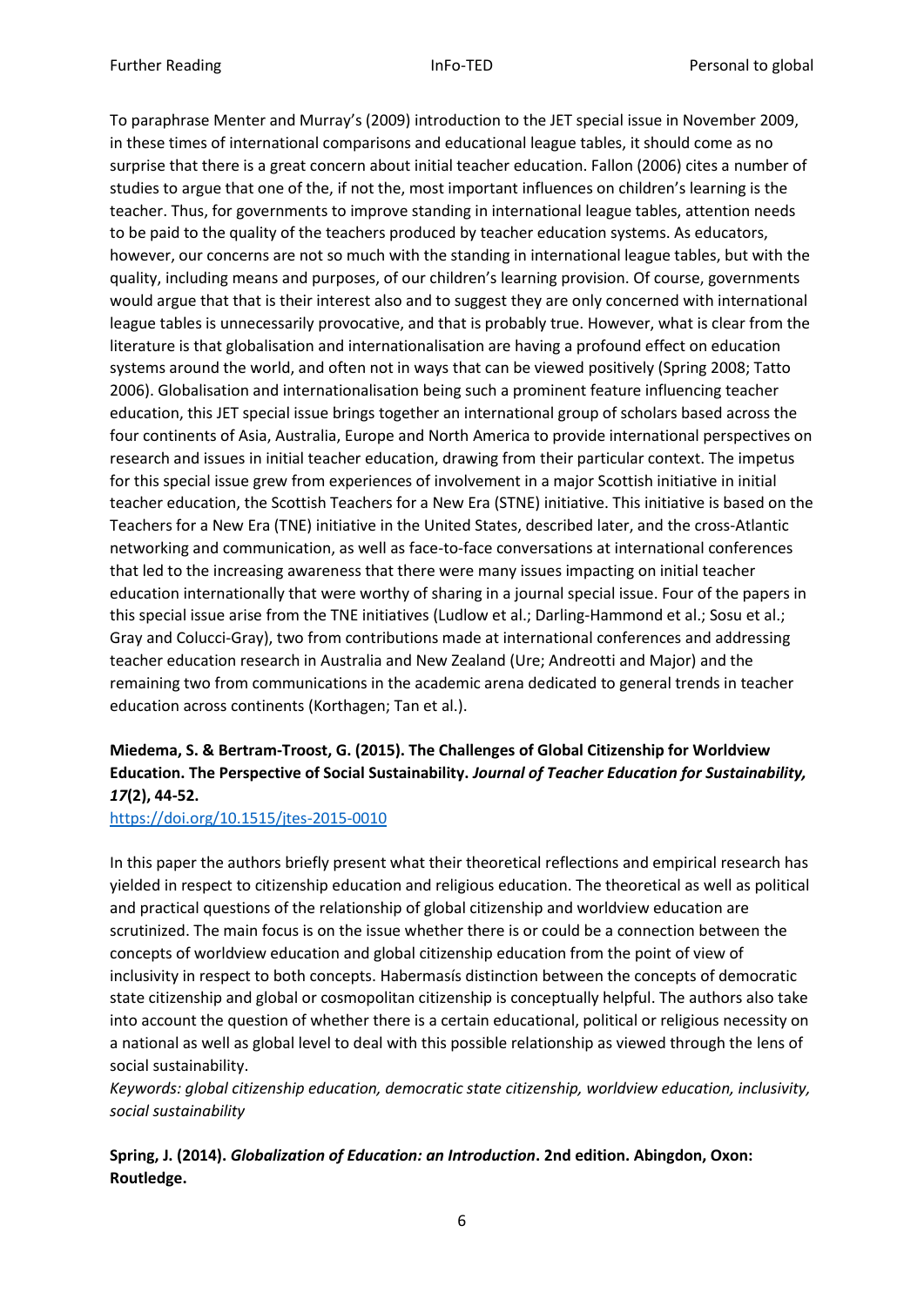ISBN-13: 978-0415749862

This text offers a comprehensive overview and synthesis of current research, theories, and models related to the intersection of global forces and education. Written in a signature clear, narrative style, it introduces the processes, institutions, and forces by which schooling has been globalized and examines the impact of these forces on schooling in local contexts.

#### <span id="page-6-0"></span>**Internationalisation**

**Sippel, C.M. (2017).** *Understanding Teacher Educator Perspectives on the Internationalization of Teacher Education.* **Dissertation. Minneapolis: University of Minnesota.**  <https://conservancy.umn.edu/handle/11299/190497>

The purpose of this study was to examine the perspectives of teacher educators on the internationalization of their discipline. This study utilized both qualitative and quantitative methods, interviews, survey, and observation, to understand the views of the teacher educators in a homogenous and localized teacher education program. The study findings indicate that while the teacher educators in this case study are supportive of the internationalization of their discipline, a multitude of barriers prohibit its advancement. Perhaps most importantly the teacher educators saw themselves as one of the main barriers. They identified that they lack the appropriate background and experience to offer an internationalized program. It emerged that many of them are still experiencing a developmental trajectory in their own international understanding. This study helped to identify the stages of development for teacher educators and how institutions and disciplinespecific organizations may engage teacher educators in the process of internationalization, especially making sure that efforts target teacher educators at the appropriate stage in their development. These lessons may be valuable for other teacher education programs, especially those with homogeneous and localized faculty demographics.

### <span id="page-6-1"></span>**European**

#### **Caena, F. (2014). Comparative glocal perspectives on European teacher education.** *European Journal of Teacher Education, 37***(1), 106-122.**  <http://dx.doi.org/10.1080/02619768.2013.845165>

This article reports the findings of a PhD study, which offers comparative perspectives on teacher education in a period of reforms, inquiring into stakeholders' perceptions in English, French, Italian and Spanish contexts as case studies. The interaction of needs and constraints in European initial teacher education within higher education reforms, and the mediation between contrasting influences and diverse education cultures, are viewed as global phenomena: teacher education practices in different countries can be described as 'translations' of European policies, with innovative potential in glocal developments. This article explores some issues of the European dimension of teacher education, reporting the qualitative findings of the study, underpinned by a theoretical framework encompassing globalisation and social ecological studies. In the four case study contexts, the focus is on secondary teacher education; when a subject perspective is required, it concerns the area of modern languages, considering their transversal role in European education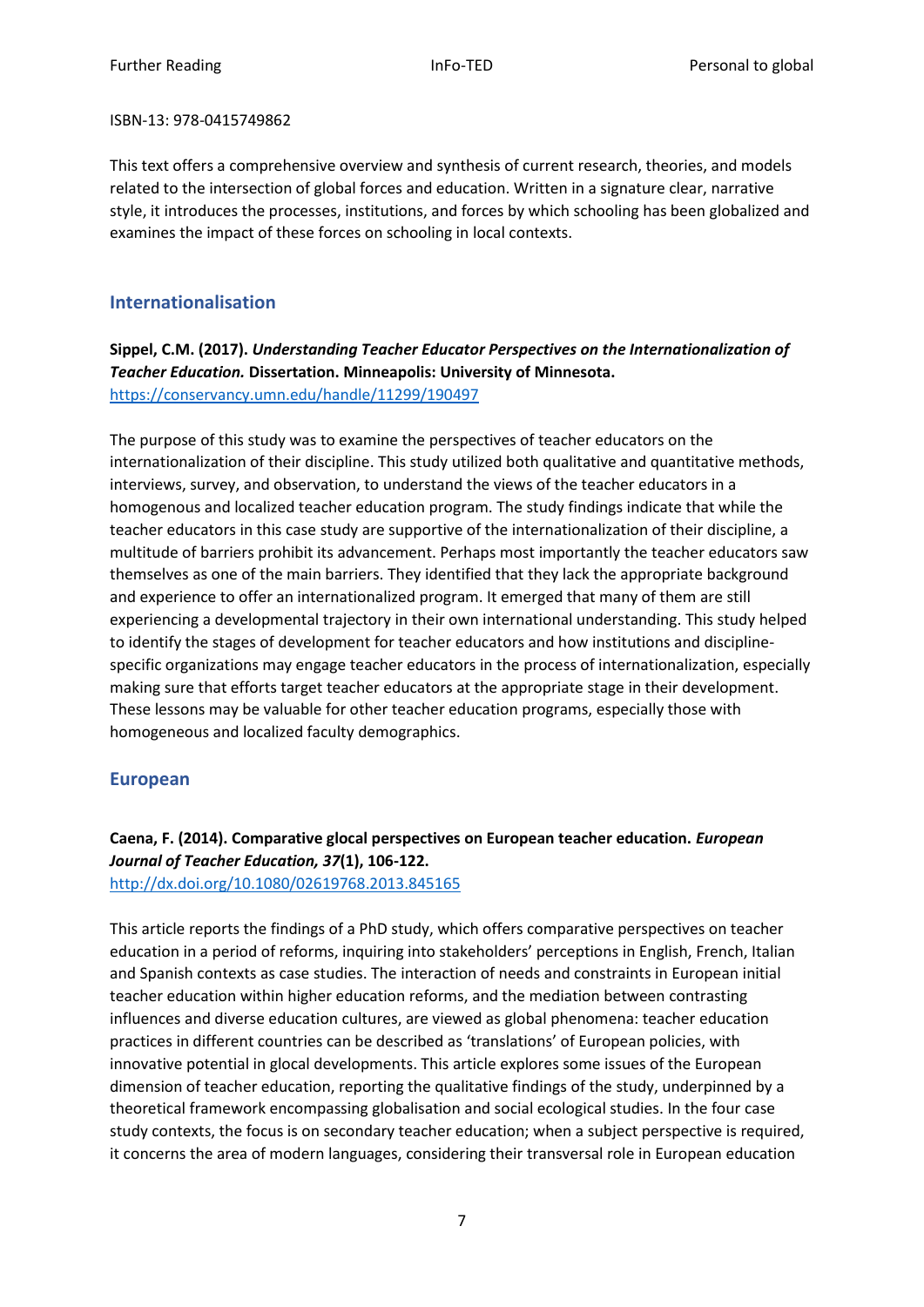policies. Findings from the national case studies come from a limited empirical sample, but can be of interest in showing emerging tensions and trends.

*Keywords: educational policy; pre-service teacher education; secondary school teachers; teacher education curriculum; training needs* 

#### **European Commission (2013).** *Supporting Teacher Educators for better learning outcomes.* **Brussels: European Commission – Education and Training. 41 pp**.

[https://ec.europa.eu/assets/eac/education/policy/school/doc/support-teacher-educators\\_en.pdf](https://ec.europa.eu/assets/eac/education/policy/school/doc/support-teacher-educators_en.pdf)

Chapters: 1 Who are teacher educators? - Why are they important? - A profession increasingly in the public eye - A multi-faceted profession - Identity 2 A major challenge: coherent policy - The competences, professional learning and development of teacher educators - Communication, cooperation and collaboration - A fragmented institutional landscape - Moving forward 3 Professional competences and quality - Defining teacher educators' profiles - Professional knowledge and competences - Qualifications for teacher educators 4 Professional learning and development - Lifelong learning: a must for teacher educators - Selection and initial training – Induction - Continuous professional development - Delivering professional development for teacher educators - Policy conditions for teacher educators' learning 5 Improving our understanding of teacher education and teacher educators - Knowledge development - Policy exchange 6 Professional communities and associations 7 Responsibilities and roles of stakeholders - Key stakeholders - Roles and responsibilities - Social Dialogue 8 Conclusions Conclusions of the Peer Learning Conference 'Education2: Policy Support for Teacher Educators, Brussels, March 2012

#### **European Commission / Public Policy and Management Institute (PPMI) (2017).** *Preparing Teachers for Diversity: the Role of Initial Teacher Education. Final Report to DG Education, Youth, Sport and Culture of the European Commission.* **Brussels: European Commission.**

[https://publications.europa.eu/en/publication-detail/-/publication/b347bf7d-1db1-11e7-aeb3-](https://publications.europa.eu/en/publication-detail/-/publication/b347bf7d-1db1-11e7-aeb3-01aa75ed71a1/language-en) [01aa75ed71a1/language-en](https://publications.europa.eu/en/publication-detail/-/publication/b347bf7d-1db1-11e7-aeb3-01aa75ed71a1/language-en)

Chapters: 2. The need for better teacher preparedness for diversity 2.1. Challenges and opportunities of diversity in Europe 2.2. Teacher competences for diversity 3. Mapping of the policy landscape 3.1. Understanding diversity in national education policy 3.2. Focus on ITE for diversity in national policy goals 3.3. Defining competences for diversity 3.4. Quality assurance policies in ITE and diversity 3.5. Funding diversity policies and initiatives in ITE 4. Policy implementation 4.1. Introduction: Implementing effective ITE for diversity 4.2. Integrating diversity into ITE curricula 4.3. Preparing teacher educators for diversity 4.4. Improving ITE selection processes 4.5. Induction programmes for diversity 4.6. Support measures to improve ITE for diversity.4.7. Providing alternative pathways to the teaching profession 5. Effectiveness and transferability of selected ITE initiatives and measures 5.1. Evidence on effectiveness of ITE programmes from the literature 5.2. Effectiveness and impact 5.3. Enablers for success 6. Conclusions and recommendations 6.1. Conclusions 6.1.1. National education policies in Europe need a paradigm shift in their approach towards diversity 6.1.2. Competence-based ITE systems are more likely to effectively prepare student teachers for diversity, provided competences for diversity are welldefined 6.1.3. Transversal and comprehensive curricular approaches help to better prepare student teachers for diversity 6.1.4. Well-prepared teacher educators are key for effective ITE for diversity; however, there are very few initiatives in Europe to prepare them appropriately 6.1.5. A number of support measures and initiatives are being implemented across Europe to help current ITE systems adjust to the needs associated with classroom and societal diversity 6.1.6. There is a need for a supportive culture for change to be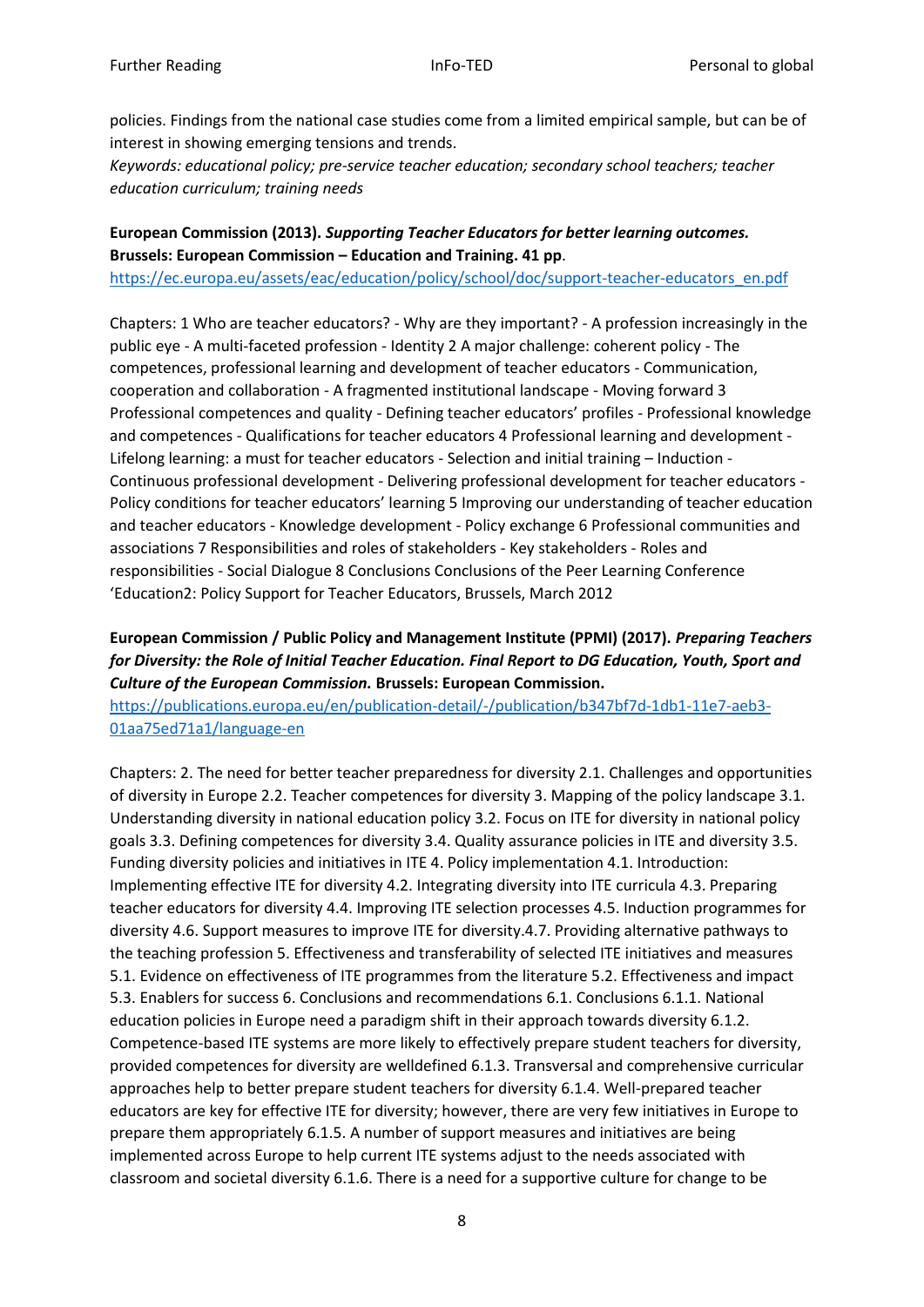developed at all levels for policies on ITE for diversity to be successfully implemented 6.2. Recommendations 6.2.1. Recommendations for national policy-makers and ITE providers 6.2.2. Recommendations for EU-level stakeholders 6.2.3. Recommendations for improving the evidence base

### **Kelchtermans, G., Smith, K., & Vanderlinde, R. (2017): Towards an 'international forum for teacher educator development': an agenda for research and action.** *European Journal of Teacher Education***, Published online: 04 Sep 2017.**

<http://dx.doi.org/10.1080/02619768.2017.1372743>

The outcomes of an international collaborative project are presented, involving experienced teacher educators and researchers from eight different countries, who engaged in a series of structured discussions on the professional development of teacher educators. We start with an overview of the needs in practice and policy, as well as the research interests, making structured opportunities for teacher educator development necessary. As a first outcome, we present a model to conceptualise teacher educator development, grounded in a study of the international literature and the systematic critical discussion of its findings by the participants in the project. The model facilitates international (research) collaboration, mapping and guiding initiatives in policy and practice by providing both an overview of the complexities of teacher educator development and a language to discuss them. The second – structural- outcome is the establishment of InFo-TED – the International Forum for Teacher Educator Development

*Keywords Teacher educators; Professional development; Professional learning; conceptual model* 

### **Lunenberg, M., Murray, J., Smith, K., & Vanderlinde, R. (2017). Collaborative Teacher Educator Professional Development in Europe: Different Voices, One Goal.** *Professional Development in Education, 43***(4). 556-572**

<http://dx.doi.org/10.1080/19415257.2016.1206032>

In this article we present an embedded case study focused on the learning activities provided for and by us through our involvement in an international forum focused on the professional development of teacher educators. The aim of this research was to gain more insight into the complicated processes of professional learning across national borders. Data included personal narratives about learning and documentary analysis of written accounts of the forums' activities. Following a collaborative selfstudy approach we utilised an interactive exploration of the data, using coding techniques derived from grounded theory. We conclude that our professional learning can be seen through two interrelated perspectives. The first perspective is the interplay between our own learning and the ways in which we want to support colleagues in their professional development. The second perspective is the reciprocal effect of working in national as well as in transnational contexts. By studying our professional learning processes we developed insights into how a shared communal international forum can be established without losing individual voices and national perspectives. Moreover, through our involvement in an international forum we also continue to develop our own selfunderstanding as 'educators of teacher educators'.

### **Piesanen, E., & Välijärvi, J. (2010).** *Teacher Education Curricula in the EU. Final Report.* **EU Education and Training 2010. Jyväskylä: University of Jyväskylä, Finnish Institute for Educational Research. 124 pp.**

<https://jyx.jyu.fi/bitstream/handle/123456789/47654/ec2.pdf?sequence=2>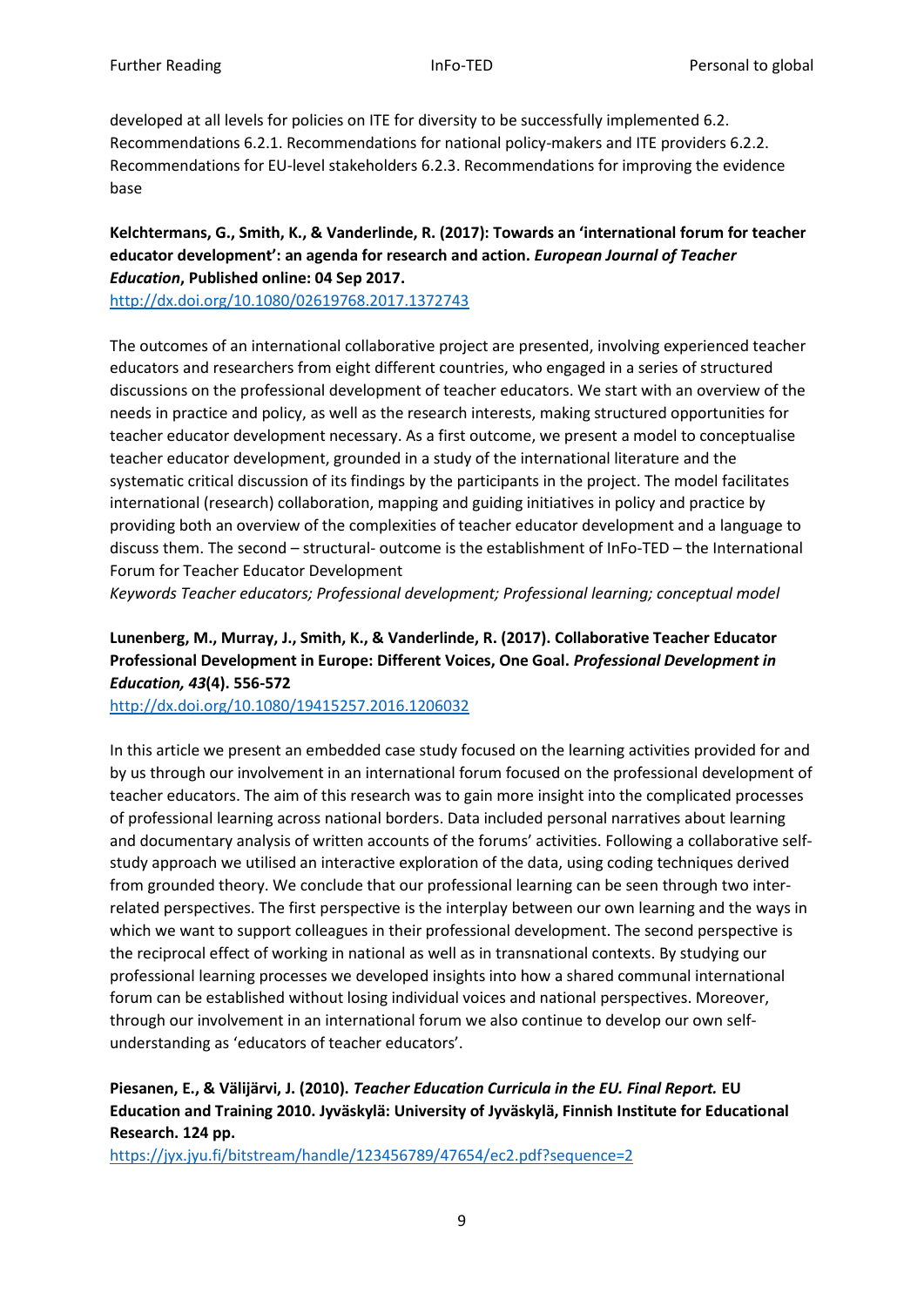Chapters: 1 Introduction 2 General context of the study 2.1 Concepts of skills and competences 2.2 Teachers' skills and competences in international discussion 2.3 Teacher education and economic growth 2.4 Background to the project 2.5 TE systems in the Member states 2.5.1 Initial TE 2.5.2 Induction 2.5.3 Teachers' in-service education 3 Implementation of the study 3.1 Objectives and outputs 3.2 Method and data collection 3.3 Phases of the study 3.4 About the data collection 3.5 Teachers' skills and competences in EU documents 3.7 Description of the empirical data 4 Teachers' skills and competences in te documents in the eu countries 4.1 Definition of teachers' skills and competences 4.2 Teachers' competences in initial TE 4.3 Teachers' competences in induction and inservice TE 4.4 Definition of TE curricula 4.5 Organisation of TE 4.6 Summaries of the case studies A. Catalonia B. Estonia C. Finland D. France E. Italy F. Romania G. Scotland G. Conclusions concerning the case studies 4.7 The main findings of the results 5 Conclusions and recommendations on te policy 5.1 Conclusions 5.1.1 Definition of competences required to work as a teacher 5.1.2 Definition of TE curricula 5.1.3 Organisation of Teacher Education 5.2 Recommendations on TE policies 5.3 Suggestions for further research 5.4 Improving European principles in TE

### **Schratz, M. (2014). The European Teacher: Transnational Perspectives in Teacher Education Policy and Practice.** *C.E.P.S. Journal, 4***(4), 11-27.**

[https://www.pedocs.de/volltexte/2015/10057/pdf/cepsj\\_2014\\_4\\_Schratz\\_European\\_teacher.pdf](https://www.pedocs.de/volltexte/2015/10057/pdf/cepsj_2014_4_Schratz_European_teacher.pdf)

The future role of teachers in Europe will contribute to raising the awareness of a new expectation of what it means to be a "European Teacher". If there is unity in diversity through national identities, the question remains: what makes a teacher "European"? Answering this unusual question, one encounters several aspects that have strong national traits of what it means to teach in a particular country (e.g. political culture), which still does not enable teachers to easily move their employment from one country to another because of differences in career structure, teacher education, selection and recruitment, etc. However, there are many similarities in general teacher competences that are required throughout Europe and beyond. This paper looks at teacher professionalism from various perspectives, attempts to discern the "Europeanness" in teachers' work and mobility as a goal, and highlights particular policy development areas necessary to stimulate further discussions. The depiction of a European Doctorate in Teacher Education concludes the paper. *Keywords: teacher professionalism, European dimension, mobility, teacher education and competences, teacher education policies* 

### **Snoek, M. (2003). The Use and Methodology of Scenario Making.** *European Journal of Teacher Education, 26***(1), 9–19.**

<https://doi.org/10.1080/0261976032000065607>

In Europe the educational system is under constant revision. Based on the changes in society, education and teacher education are forced to adapt themselves to changing circumstances. Often these changes are lagging behind the changes outside schools and are motivated by the problems of today or yesterday. Forward-thinking strategies are hardly developed in education. Scenarios are powerful tools to create new perspectives on the future of (teacher) education, stimulating reflection, creativity and imagination. Scenarios can be helpful both for deciding on institutional or (inter)national policies on teacher education and for facilitating individual learning processes of teacher educators and organisational learning processes. From this point of view scenarios are not a goal in themselves, but by-products of a learning process. A methodology is presented for the development of scenarios, as used by the ATEE-RDC19.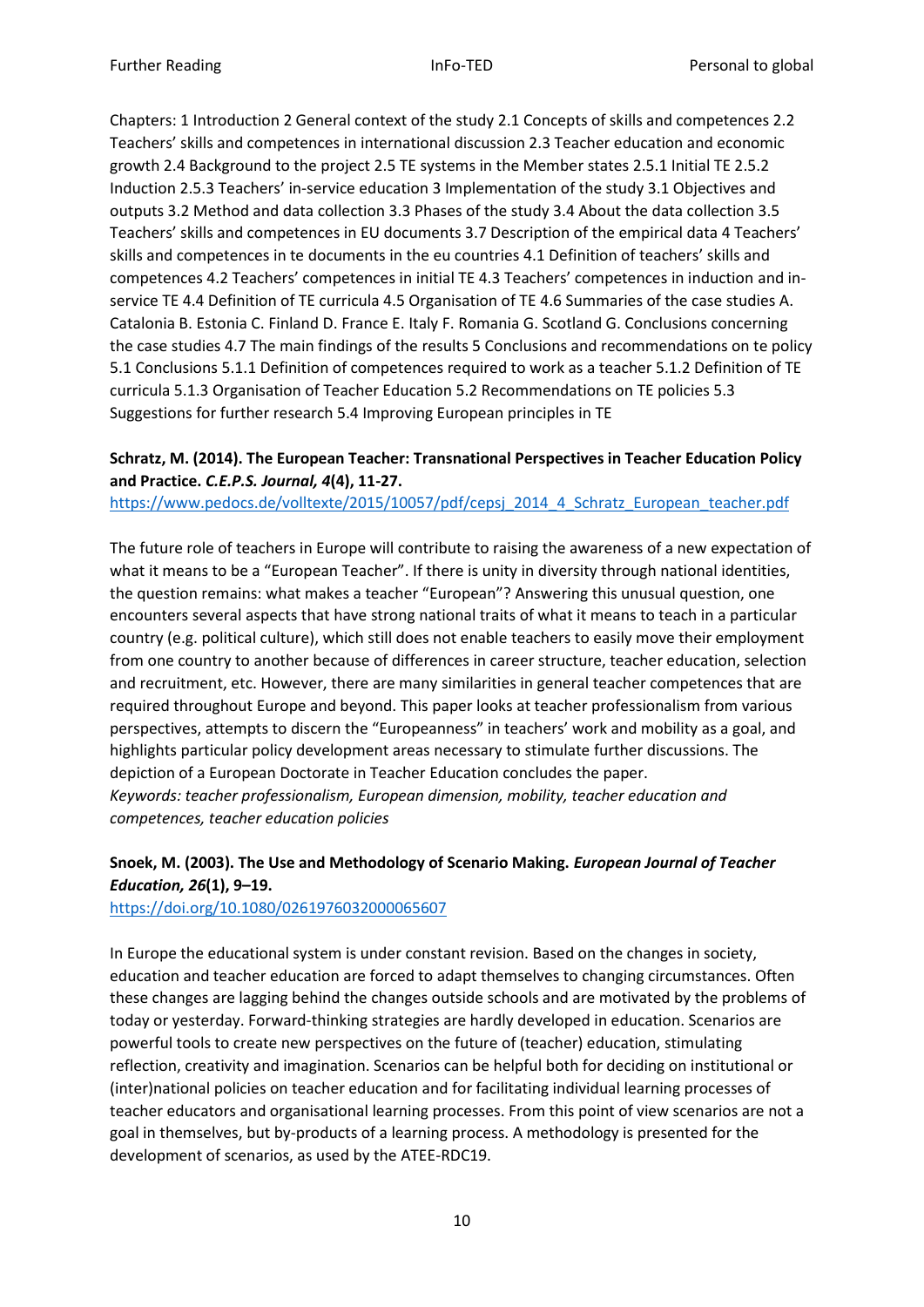**Vanassche, E., Rust, F., Conway, P. F., Smith, K., Tack, H., & Vanderlinde, R. (2015). InFoTED: Bringing policy, research, and practice together around teacher educator development (PDF). In:**  *International teacher education: promising pedagogies* **(Part C) (pp. 341-364). Emerald Group Publishing Limited.** 

#### <https://doi.org/10.1108/S1479-368720150000022015>

This chapter is contributed by InFo-TED, the International Forum for Teacher Educator Development. This newly established community brings together people from across the world to exchange research, policy, and practice related to teacher educators' professional learning and development. We define teacher educators broadly as those who are professionally involved and engaged in the initial and on-going education of teachers. Our contention is that while there is general agreement about the important role played by teacher educators, their professional education is understudied and under-supported. Here, we elaborate the rationale for this initiative, delineate our conceptual framework, and provide examples of steps taken in Belgium, Ireland, and Norway to develop the professional identities and knowledge bases of those who educate and support teachers, and conclude with implications for a scholarly study agenda having to do with research, policy, and practice relating to teacher educators' professional development.

### <span id="page-10-0"></span>**Multi-national**

**Bentley, P.J. & Kyvik, S. (2012). Academic work from a comparative perspective: a survey of faculty working time across 13 countries.** *Higher Education, 63***(2012), 529-547.**  <http://doi.org/10.1007/s10734-011-9457-4>

Sociological institutional theory views universities as model driven organizations. The world's stratification system promotes conformity, imitation and isomorphism towards the ''best'' university models. Accordingly, academic roles may be locally shaped in minor ways, but are defined and measured explicitly in global terms. We test this proposition using data on the allocation of working time between academic tasks at research universities in thirteen countries: Argentina, Australia, Brazil, Canada, China, Finland, Germany, Hong Kong, Italy, Malaysia, Norway, UK, and the USA. We find that working time patterns differ significantly across countries, suggesting that conditions of academic work remain heavily dependent on national higher education traditions. Faculty members holding the highest professorial rank share more in common, with generally stronger interests in research and a greater time dedication to research over teaching. However, in countries with comparably steep academic hierarchies, professor positions typically entail significantly fewer teaching hours and more administration.

*Keywords Higher education Academic profession Working time Workloads Isomorphism* 

**Conway, P.F., Murphy, R., Rath, A. & Hall, K. (2009).** *Learning to teach and its implications for the continuum of teacher education: a nine-country cross-national study.* **Dublin: Teaching Council Ireland. 363 pp.** 

[http://www.nbctwave.org/uploads/6/1/8/1/6181665/learningtoteach-conwaymurphyrathhall-](http://www.nbctwave.org/uploads/6/1/8/1/6181665/learningtoteach-conwaymurphyrathhall-2009_10344263.pdf)[2009\\_10344263.pdf](http://www.nbctwave.org/uploads/6/1/8/1/6181665/learningtoteach-conwaymurphyrathhall-2009_10344263.pdf)

**Darling-Hammond, L. (2017) Teacher education around the world: What can we learn from international practice?** *European Journal of Teacher Education, 40***(3), 291-309. DOI:**  <http://doi.org/10.1080/02619768.2017.1315399>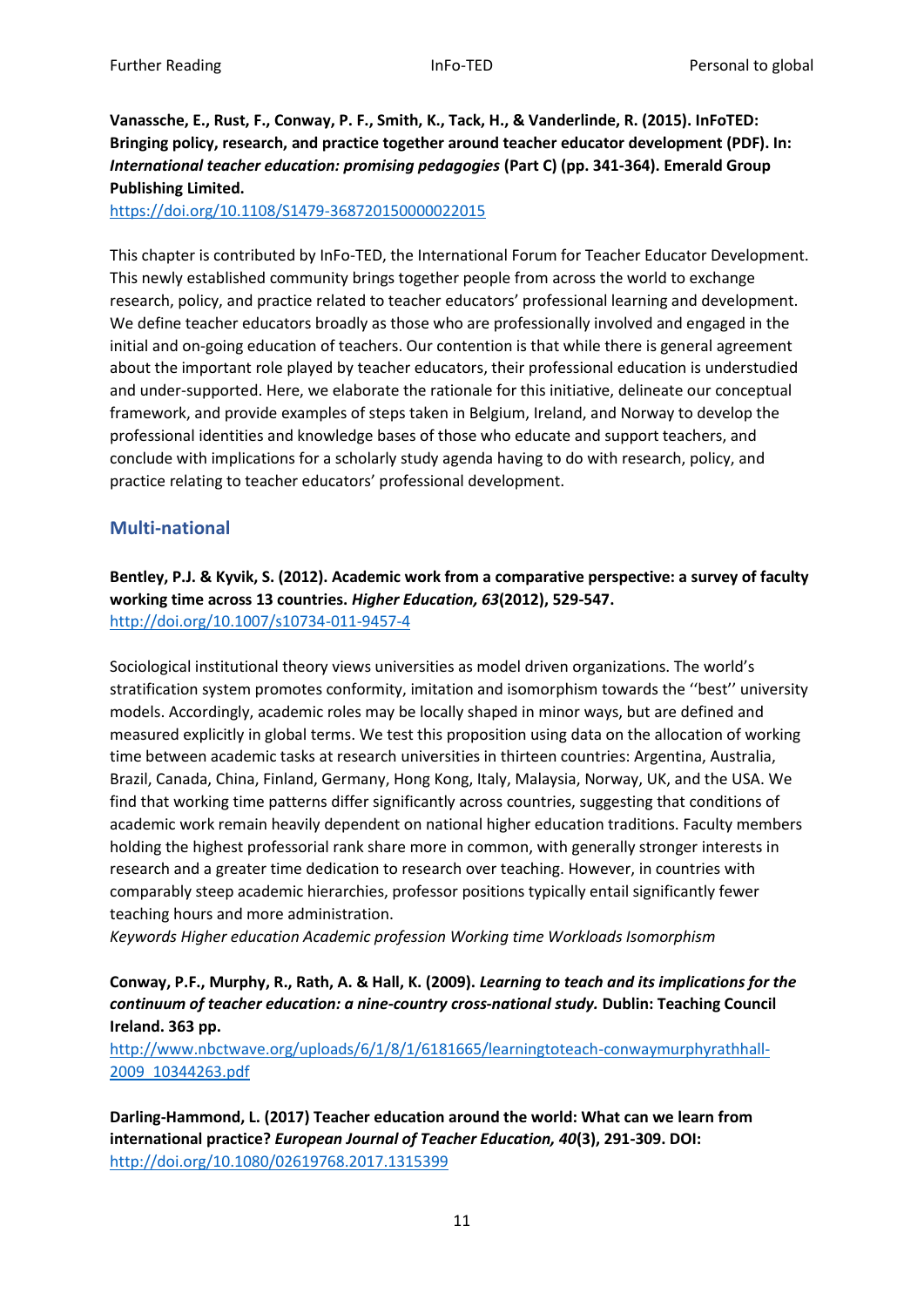This article describes teacher education in jurisdictions around the world that have welldeveloped systems for teacher development. It examines teacher education policies and practices in Australia (with a focus on Victoria and New South Wales), Canada (with a focus on Alberta and Ontario), Finland and Singapore within the context of recruitment, preparation, induction, ongoing professional development and collective improvement of practice. It compares these practices with those in the United States, and evaluates challenges countries face in transforming their teacher development systems.

*Keywords Teaching; teacher education; teacher development; international education* 

### **Klink, M. van der, Kools, Q., Avissar, G., White, S. & Sakata, T. (2016). Professional Development of teacher educators: what do they do? Findings from an explorative international study.** *Professional Development in Education***.**

<http://doi.org/10.1080/19415257.2015.1114506>

The attention being devoted to teacher educators as professionals and their professional development is unquestionably increasing. Whilst much of that attention is being directed at teacher educators in different countries, international comparisons have been quite rare to date. The research question addressed in this study was: 'Do experienced teacher educators from different countries differ in their concerns, professional development activities and developmental goals?' Interviews were conducted with 25 participants from 10 different countries, all of whom were experienced teacher educators. Teacher educators' concerns varied in the course of their careers. During their induction their primary focus tended to be on survival, whereas later on in their careers their concerns became linked to their own professional identity and their students as individuals. Participants from all the participating countries were involved in a range of developmental activities. A large majority was involved in research-related activities which they perceived as an important tool in their professional development. All the participants had plans for their further professional development but sometimes foresaw hindrances to the realisation of those plans, such as a lack of resources and time. The interview data did not provide evidence to suggest clear country-specific differences. In fact, the opposite would appear to be the case: teacher educators from different countries seem to have similar concerns, and their current professional development activities and plans for future development are also quite comparable.

*Keywords: professional development; teacher educators; international comparison; international research* 

### **Lunenberg, M., Loughran, J., Schildkamp, K., Beishuizen, J., Meirink, J. & Zwart, R. (2007). Selfstudy in a Community of Learning Researchers: what can we do to help teachers/teacher educators benefit from our research?** *European Educational Research Journal, 6***(4), 411-423.**  <http://dx.doi.org/10.2304/eerj.2007.6.4.411>

This article reports on the results of an intensive summer course in which a community of learners, consisting of three teaching and teacher education academics and 17 European PhD students in the field of education, conducted a collective self-study. The international collective self-study offered a unique opportunity to go beyond parochial and local perspectives on the process of research and knowledge creation. The central question in this summer course was: 'What can we, as researchers, do to help teachers/teacher educators benefit from our research and what can be learned through this research on research?' The participants first studied relevant literature about the – relatively new – concepts of selfstudy and a community of learners. Secondly, they studied and discussed their own research projects through the lens of a self-study methodology. The critical study and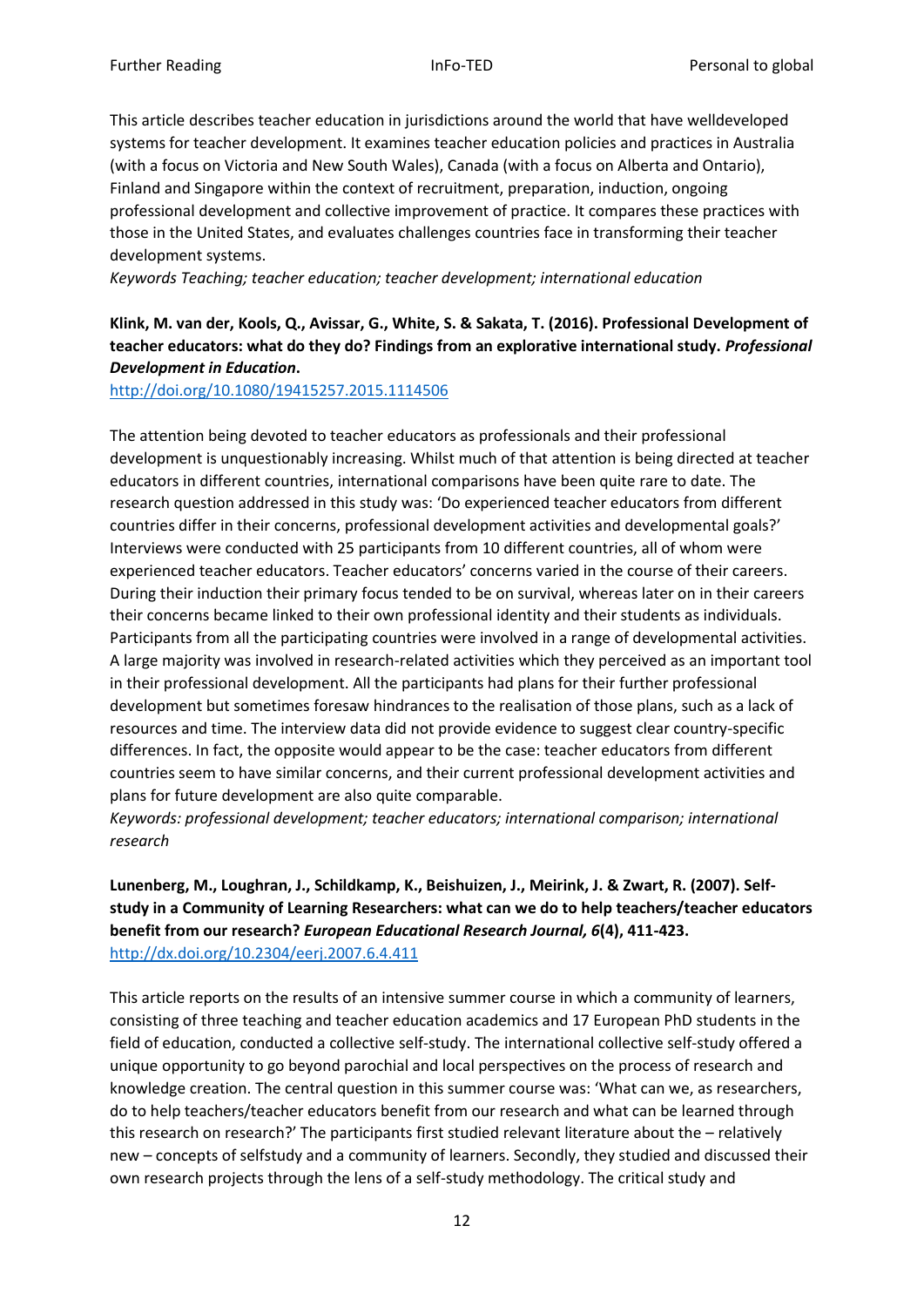discussions of both literature and the research projects resulted in a list of 15 guidelines. In addition, the doctoral students experienced and learned that forming a community of learners can be an effective environment for collaborative inquiry learning and that conducting a collective selfstudy can be an effective way of carrying out research

**Maandag, D.W., Deinum, J.F., Hofman, A.W.H. & Buitink, J. (2007). Teacher Education in schools: an international comparison.** *European Journal of Teacher Education, 30***(2), 151- 173.**  <http://dx.doi.org/10.1080/02619760701275552>

Learning at the workplace is an important development in teacher education in secondary education. In this study we look at the school-linked models for teacher education that exist in England, France, Germany, the Netherlands and Sweden. The characteristics of these models and their possible consequences for the quality of teachers are investigated. We observed among others a substantial variation between countries on matters of integration between the institution and the school, the emphasis on academic or practical training, embedding of teacher education and duration of teacher education.

### **Tatto, M.T. (2015). The role of research in the policy and practice of quality teacher education: an international review.** *Oxford Review of Education, 41***(2), 171-201** <https://doi.org/10.1080/03054985.2015.1017405>

The stated goal of current education reform is the redesign of education systems in pursuit of quality. Systems that consistently 'come out on top' have excited much interest in uncovering the features that have contributed to their success; notably among these is the preparation of future teachers. Research on teacher education quality assurance processes has begun to provide evidence that common features shared by successful systems include the design of teacher education programmes around criteria such as that set by accreditation requirements, in part because they are intended to help shape programmes' intentions and approach, curriculum design, and outcomes. An important question for the field of teacher education is how to boost the research on diverse approaches' outcomes to improve programme design as indicated by successful practice, while taking into account the role of economic and socio-cultural factors in the process.

### **Tatto, M.T. (2013).** *Research and Teacher Education: the BERA-RSA Inquiry: The role of research in international policy and practice in teacher education***. London: British Educational Research Association. 27 pp.**

Chapters: 1 Introduction 2 The Role of Research in Teacher Education 2 Four Country Cases 4 Finland 6 Singapore 7 USA 8 Chile 10 Conclusion 12 References 14 Exhibit 1 Demographics Exhibit 2 Common Set of Interventions and Interaction with the State Exhibit 3 Unique Set of Interventions and Interaction with the State Exhibit 4 Institutional Requirements to Complete Teacher Education Exhibit 5 Practicum Activities in Teacher Education Exhibit 6 Typology of Teacher Education in the Four Countries Appendix 1 Key Aspects of Education Systems in the Four Countries Results of international assessments and other similar evaluation projects have energized education reform across the globe by providing feedback to systems on their performance. The general goal of education reform has become the redesign of education systems in pursuit of larger learning gains for increasingly diverse student populations. Systems that consistently 'come out on top' have excited much interest in uncovering the features that have contributed to their success. Evidence that the professional preparation of teachers has been found to be a key factor in the effective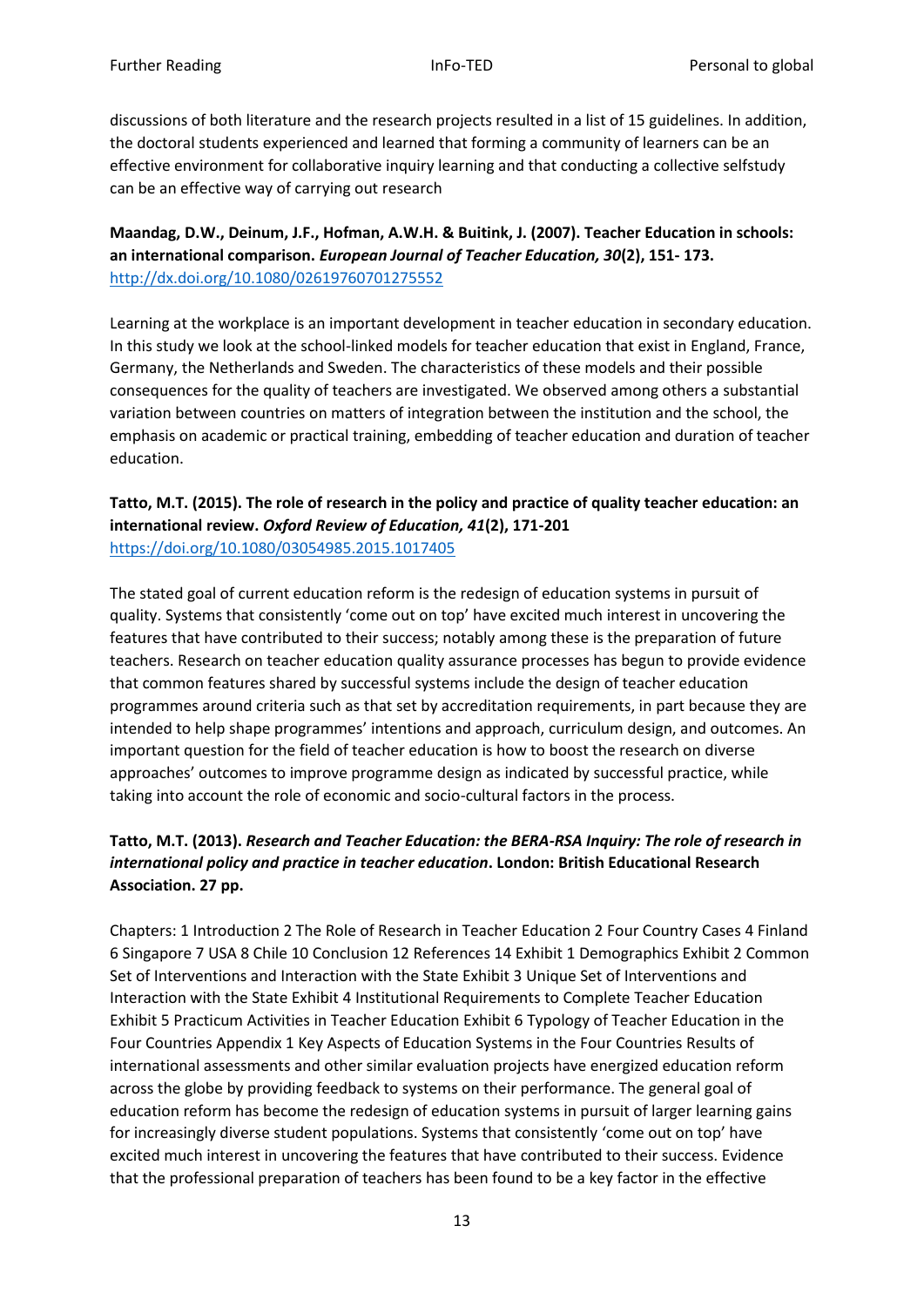implementation of complex curricula, has in turn resulted in increased interest in teacher education implementation in successful countries. Exploration into this area, however, reveals wide variability in the structure, content and character of teacher education, yet recent large-scale comparative studies of teacher education, such as TEDS-M, reveal common features shared among successful programmes, such as emphasis on content and pedagogical knowledge, strong links between theory and practice, and an inquiry orientation. In addition, rigorous selection and graduation requirements and careful induction into the profession seem to add to the strength of programme design. Nevertheless current teacher education policy in countries such as England and the US, among others, continues to be influenced more by ideology, politics and tradition than by evidence of what works as shown by rigorous research. An important question for the field of teacher education is how to boost the use of research results to influence teacher education design as indicated by successful practice. This paper shares current research findings on models of teacher education in systems that, according to the McKinsey Report of 2010, range from excellent to fair, highlighting those features characterizing teacher education in the successful countries. The evidence shows that systems that perform at high levels have made efforts to develop teaching as a profession by developing highly coherent and structured programmes typically requiring graduate-level education for future teachers (or equivalent), encouraging a strong (inquiryoriented) link between theory and practice around curriculum and instruction, and developing effective partnerships between universities and schools. Preparing teachers in this manner allows the system to devolve instructional responsibility to teachers, and makes it possible for them to tailor instruction to a growingly diverse student population, and to continue learning and innovating from and with peers.

#### <span id="page-13-0"></span>Australia – Canada

**Williams, J. & Grierson, A. (2016). Facilitating Professional Development during International Practicum: Understanding our Work as Teacher Educators through Critical Incidents.** *Studying Teacher Education, 12***(1), 55-69.** 

<http://dx.doi.org/10.1080/17425964.2016.1143812>

This collaborative self-study details the experiences of an Australian teacher educator and a Canadian teacher educator, who led teacher candidates on international practicum placements to the Cook Islands and Kenya respectively. Focusing on critical incidents, they collaboratively analyzed dilemmas that occurred when providing professional development sessions for local teachers during these placements. These dilemmas required the teacher educators to think deeply about their beliefs and practices in these contexts. Findings from the study included the teacher educator's tendency to make assumptions about good teaching and learning practices that were reflective of their personal pedagogical values and beliefs; their discomfort with their perceptions of some neo-colonial practices within these international practicum sites and uncertainty about how to navigate the resultant tensions; and, the need to view the work of teacher educators though a new cultural lens when working in transnational contexts. Implications for teacher educators working with local hosting teachers during international placements include the need to understand and acknowledge the complexity of this dimension of teacher educators' work, and for teacher educators to engage in parallel learning journeys with the teacher candidates they accompany. This involves critically reflecting on the experiences, assumptions, and beliefs that they bring to their new contexts, as well as adopting a global perspective and a deep consciousness of how one is perceived by others who are culturally, racially, or linguistically different.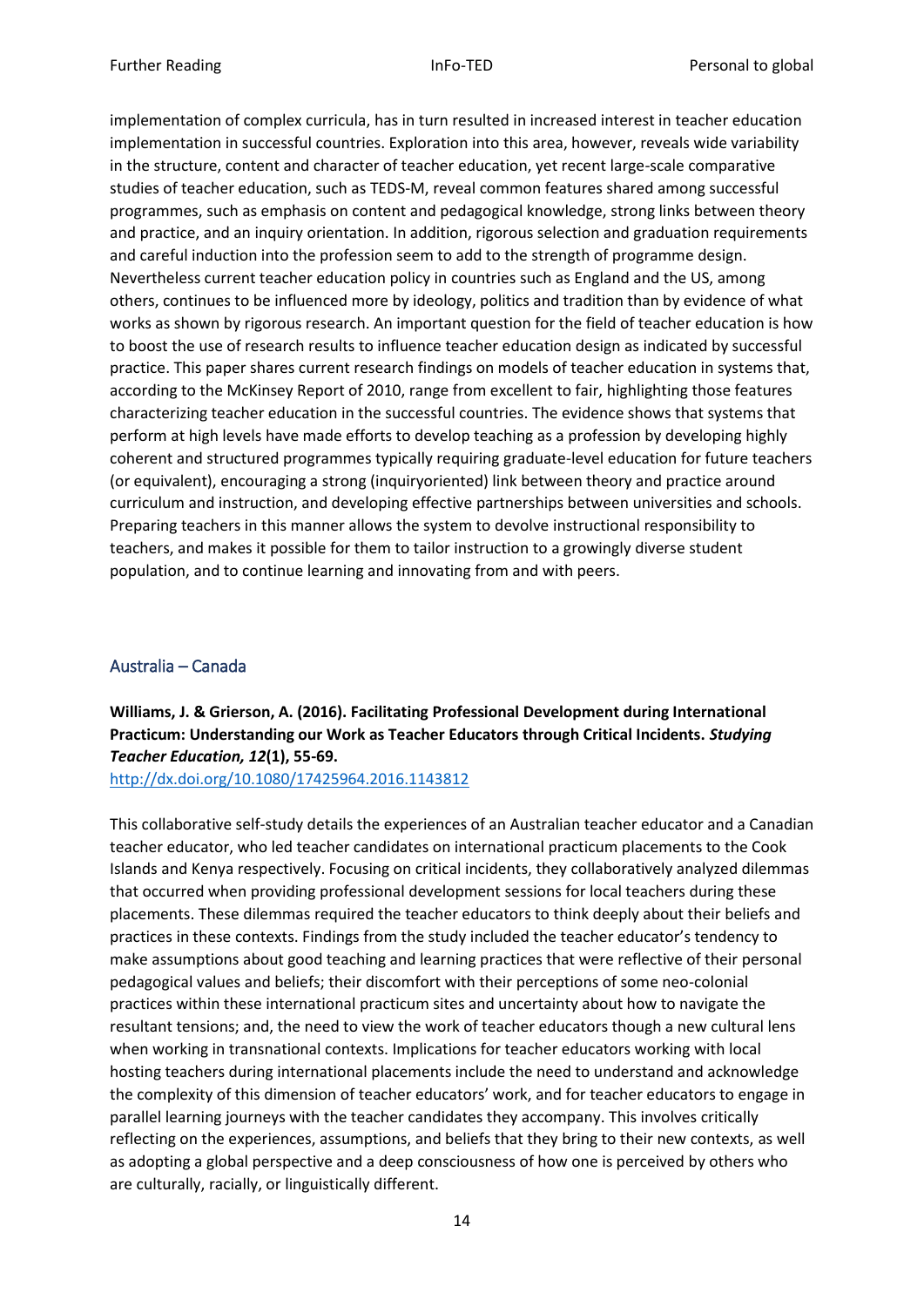*Keywords Professional development; international practicum; critical incidents; teacher educator professional learning* 

<span id="page-14-0"></span>Australia – New Zealand – United Kingdom

### **Kandlbinder, P. & Peseta. T. (2009). Key concepts in postgraduate certificates in higher education teaching and learning in Australasia and the United Kingdom.** *International Journal for Academic Development, 14***(1), 19-31.**

<http://dx.doi.org/10.1080/13601440802659247>

Since the first postgraduate certificate in higher education teaching and learning was offered in Australia in the late 1970s, similar courses have become a major part of academic development in universities in Australia, New Zealand and the United Kingdom. This paper describes the outcomes of a survey designed to determine the key higher education teaching and learning concepts developed in such certificates, the readings recommended, and the challenges participants face in their learning. An email survey consisting of four open-ended questions was emailed to coordinators of certificates in higher education teaching and learning programs in 147 institutions spanning Australia, New Zealand and the UK. Based on responses from 46 programs, this paper reports on the concepts of higher education teaching and learning emerging from the survey results, the scholarly readings associated with each concept as reported by coordinators, as well as the challenges experienced by course participants learning these key concepts.

*Keywords: key concepts; higher education; teaching and learning; graduate certificates in higher education teaching and learning* 

### <span id="page-14-1"></span>Belgium (Flanders) – The Netherlands

**Ceulemans, C., Struyf, E., & Simons, M. (2016). Handig instrument of sturend mechanisme? Over de werking van beroepsstandaarden voor leraren en lerarenopleiders.** (Handy instrument or steering mechanism? About professional standards for teachers and teacher educators).*Tijdschrift voor Lerarenopleiders, 37***(4), 53-64.**

[http://www.lerarenopleider.nl/velon/ledensite/files/2016/12/37\\_4\\_06Ceulemans\\_etal.pdf](http://www.lerarenopleider.nl/velon/ledensite/files/2016/12/37_4_06Ceulemans_etal.pdf)

Op 20 jaar tijd groeiden beroepsstandaarden voor leraren en lerarenopleiders uit tot een vaste waarde in het onderwijsveld in Nederland en Vlaanderen. Beleidsmakers, onderwijsonderzoekers en beroepsgroepen van lerarenopleiders zien er een handig instrument in om de kwaliteit van en de waardering voor hun beroep te bevorderen. Tegelijk maken dit soort instrumenten het mogelijk om opleidingsprogramma's en nascholingstrajecten voor leraren en lerarenopleiders te ontwerpen en te beoordelen. Daarmee is het vanzelfsprekend geworden om (spreken over) leraar-zijn en leraarworden te verbinden met (het spreken over) een lijst met competenties. Wat zo evenwel uit het zicht verdwijnt, is dat deze lijsten meer 'doen' dan ons enkel een werkinstrument of een referentiekader aanreiken. Van beroepsstandaarden gaat ook een soort sturende werking uit waardoor ze ontegensprekelijk worden. Door deze sturende werking naar de voorgrond te halen, wil dit artikel een aanzet bieden om onze geroutineerde manier van omgaan met beroepsstandaarden te herbekijken.

#### <span id="page-14-2"></span>England – Ireland – Scotland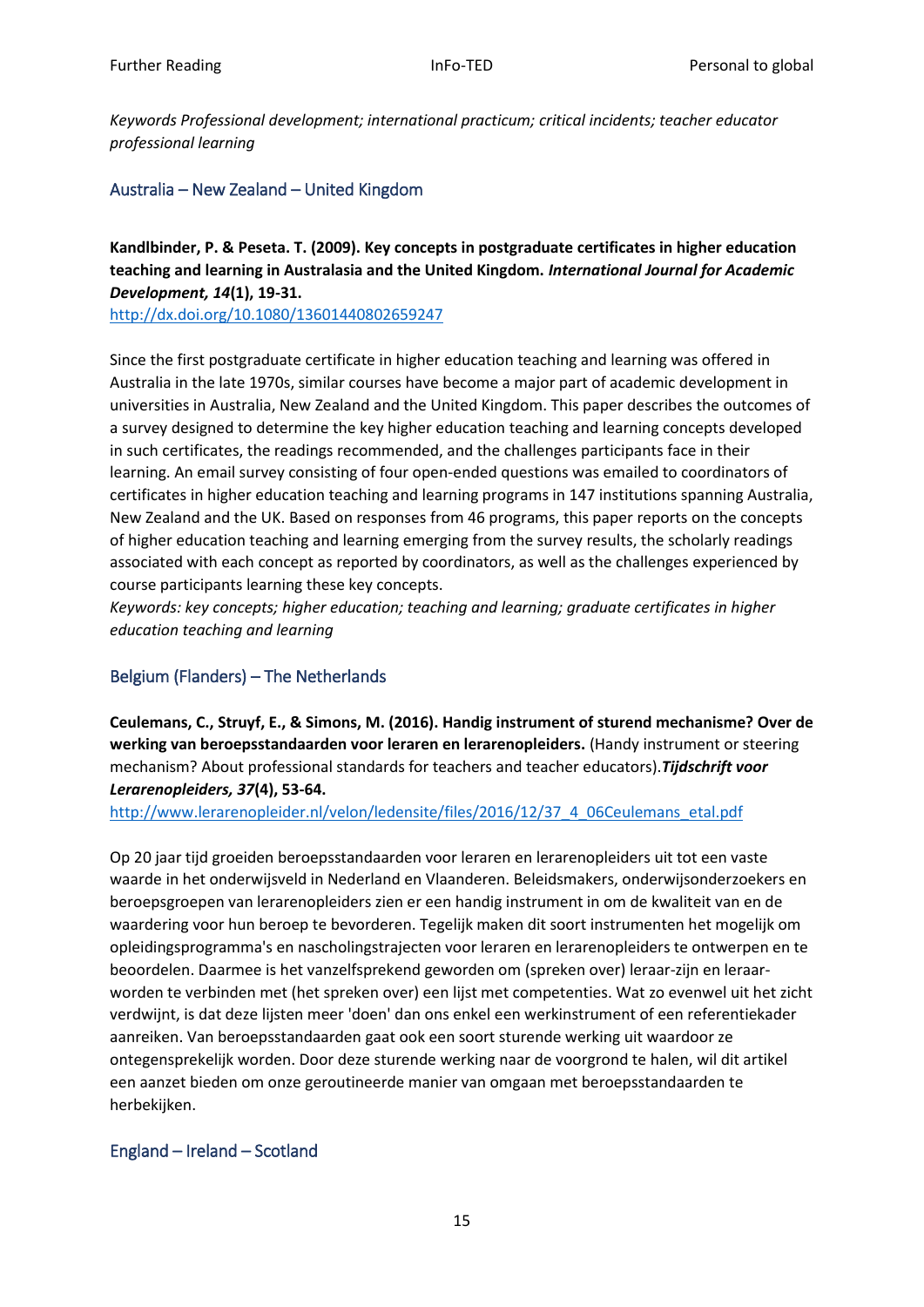**Czerniawski, G., Gray, D., MacPhail, A., Bain, Y., Conway, P., & Guberman, A. (2018): The professional learning needs and priorities of higher-educationbased teacher educators in England, Ireland and Scotland,** *Journal of Education for Teaching***.**  <http://dx.doi.org/10.1080/02607476.2017.1422590>

Against a rapidly changing policy landscape for teacher education, exacerbated by 'Brexit' in the UK, findings are presented from an electronic survey of 272 higher-education based teacher educators in England, the Republic of Ireland and Scotland about their experiences of, and priorities for, professional learning. While the data generated were mainly quantitative data, qualitative features were embedded within the survey design. Both types of data have been used to draw out complexities that emerge when exploring a professional group of educators responsible for the preparation of a future generation of teachers. The findings are presented and discussed in relation to the professional demographics of the sample, research expectations placed on them and teacher educators' priorities for professional learning. Given the unique occupational position of teacher educators, their importance in the quality of teacher education and the lack of formal focus on their professional development, our starting point for teacher educators' professional development lies in their practice situated and positioned within global, regional, national and local policy contexts. *Keywords Teacher education; teacher educators; teacher training; professional development; professional learning; Ireland; Scotland; England*

### <span id="page-15-0"></span>England – Scotland

**Deem, R. & Lucas, L. (2007). Research and teaching cultures in two contrasting UK policy contexts: Academic life in Education Departments in five English and Scottish universities.** *Higher Education, 2007***(54), 115-133.** 

<http://dx.doi.org/10.1007/s10734-006-9010-z>

The paper explores academic staff and departmental research and teaching cultures in the Education Departments of five universities in Scotland and England, countries with increasingly diverging public policies in respect of education. The relationship between research and teaching, how the purposes of universities are defined and the status of research in Education are current UK higher education policy preoccupations. Data is drawn from interviews with 40 academics, observation of department settings, documentation and websites. The analysis draws on the work of Bourdieu, considering the changing habitus of individual academics, their departmental and academic subject context and the forms of symbolic capital now required in Scottish and English Education departments in response to new policies affecting their academic field. The paper also utilises recent literature on the research– teaching relationship. The career trajectories of respondents, their habitus and the forms of symbolic capital that they bring to academic life are examined, as are the extent to which the teaching and research cultures in each of the five departments studied mirror each other and whether these also reflect the two different policy contexts. The themes how academic cultures are shaped and research/teaching connections viewed have international as UK relevance.

*Keywords: Departmental cultures; Bourdieu; Academic life; Research assessment Exercise; Policy; Gender; Habitus; Symbolic capital; Research and teaching; Collaborative academic work; Vocational subjects; Higher education policy*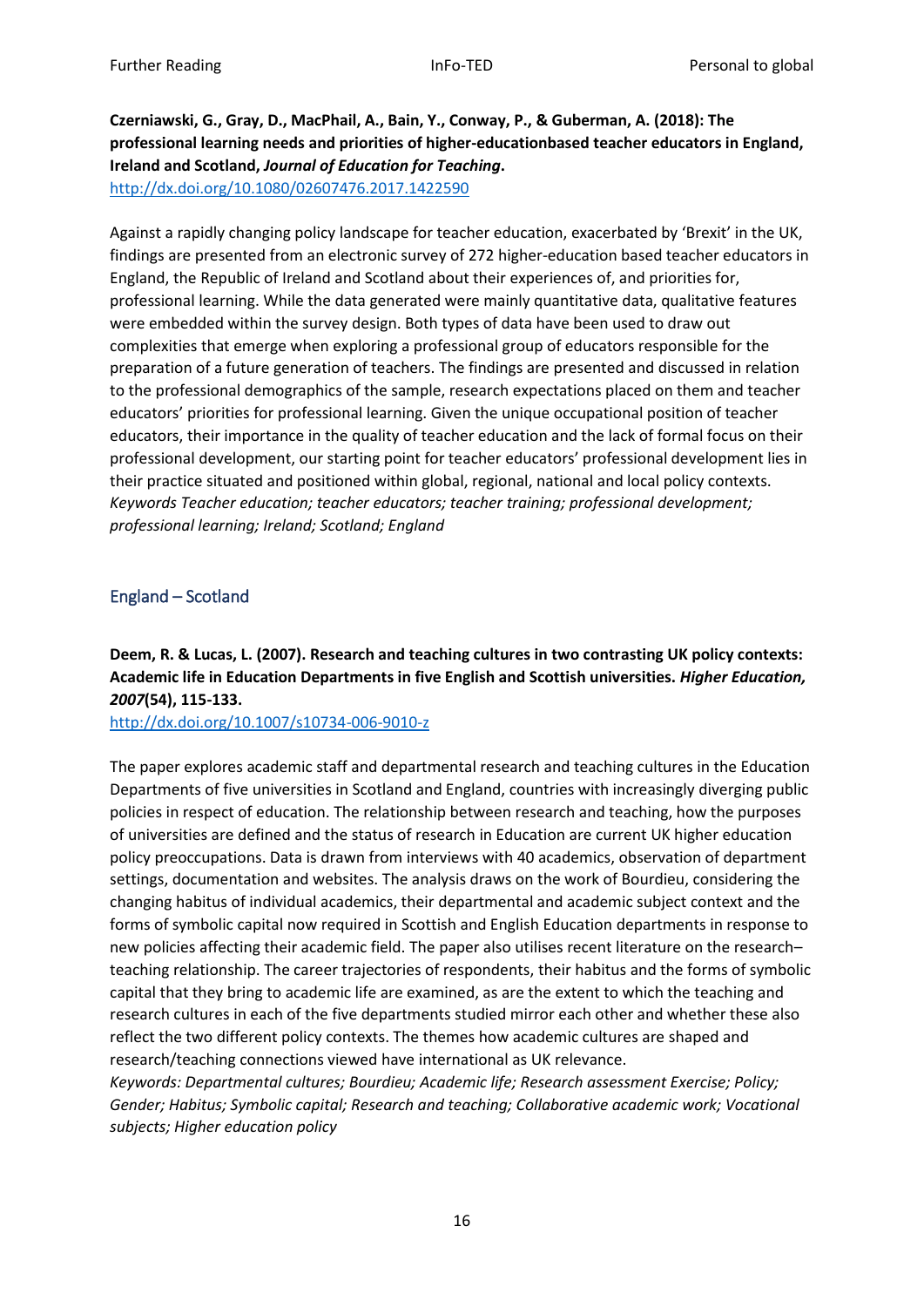**Ellis, V., McNicholl, J., Blake, A., & McNally, J. (2014). Academic work and proletarianisation: A study of higher education-based teacher educators.** *Teaching and Teacher Education, 40***, 33–43.**  <http://dx.doi.org/10.1016/j.tate.2014.01.008>

This article reports on a one year, mixed methods study of 13 teacher educators at work in English and Scottish higher education institutions. Framed by cultural–historical activity theory, itself a development of a Marxian analysis of political economy, the research shows how, under conditions of academic capitalism, these teacher educators were denied opportunities to accumulate capital (e.g. research publications, grants) and were proletarianised. The reasons for this stratification were complex but two factors were significant: first, the importance of maintaining relationships with schools in the name of 'partnership' teacher education; and, second, the historical cultures of teacher education in HE.

### <span id="page-16-0"></span>England – Netherlands – Norway

**Murray, J., Lunenberg, M., & Smith, K. (2017).Educating the Educators: Policies and Initiatives in European Teacher Education. In Michael Peters, Bronwen Cowie, Ian Menter (Eds.),** *A Companion to Research in Teacher Education,* **pp. 651-666. Singapore: Springer Publishers. to Research in Teacher Education.** [http://dx.doi.org/10.1007/978-981-10-4075-7\\_44](http://dx.doi.org/10.1007/978-981-10-4075-7_44)

After analysis of international policies for teacher educators' professional development, this chapter uses case studies of teacher educators' professional development in the Netherlands, England and Norway, contextualised within the changes to each teacher education system since 2010, to consider broad issues for pan-European teacher education.

### <span id="page-16-1"></span>Hungary – Poland

**Symeonidis,V., & Gajewska-Dyszkiewicz, A. (2017). Revealing the hidden profession? recent developments to support teacher educators in Europe: The cases of Hungary and Poland. In: L. Rasiński, T.Tóth, & J. Wagner (eds). (2017).** *European perspectives in Transformative Education***. Wroclaw: University of Lower Silesia Press. Innsbruck: EDiTe.** 

[https://opub.dsw.edu.pl/bitstream/11479/295/1/European\\_Perspectives\\_in\\_Transformative\\_Educat](https://opub.dsw.edu.pl/bitstream/11479/295/1/European_Perspectives_in_Transformative_Education.pdf) [ion.pdf](https://opub.dsw.edu.pl/bitstream/11479/295/1/European_Perspectives_in_Transformative_Education.pdf)

This paper aims to examine the contemporary European policy debate on supporting teacher educators and to analyse against this backdrop current advances in their professional status in two post-socialist countries and members of the EU: Hungary and Poland. In a thorough desk research supplemented by interviews, the motives, directions and key actors behind recent developments in the feld are being identifed and compared. Although in neither of the two countries an ofcial regulation defning the teacher educator profession so far exists, the extent to which teacher educators are being considered and addressed as a distinct occupational group difers substantially between them. In Hungary, a grounded self-understanding and support of teacher educators is facilitated by the activities of the Hungarian Association of Teacher Educators, as well as research eforts to defne a competence framework for teacher educators. In Poland, however, teacher educators as a separate professional group remain vastly unrecognised, both by policy and by the milieu itself. Mapping this hidden profession – its contours and internal structure – might prove an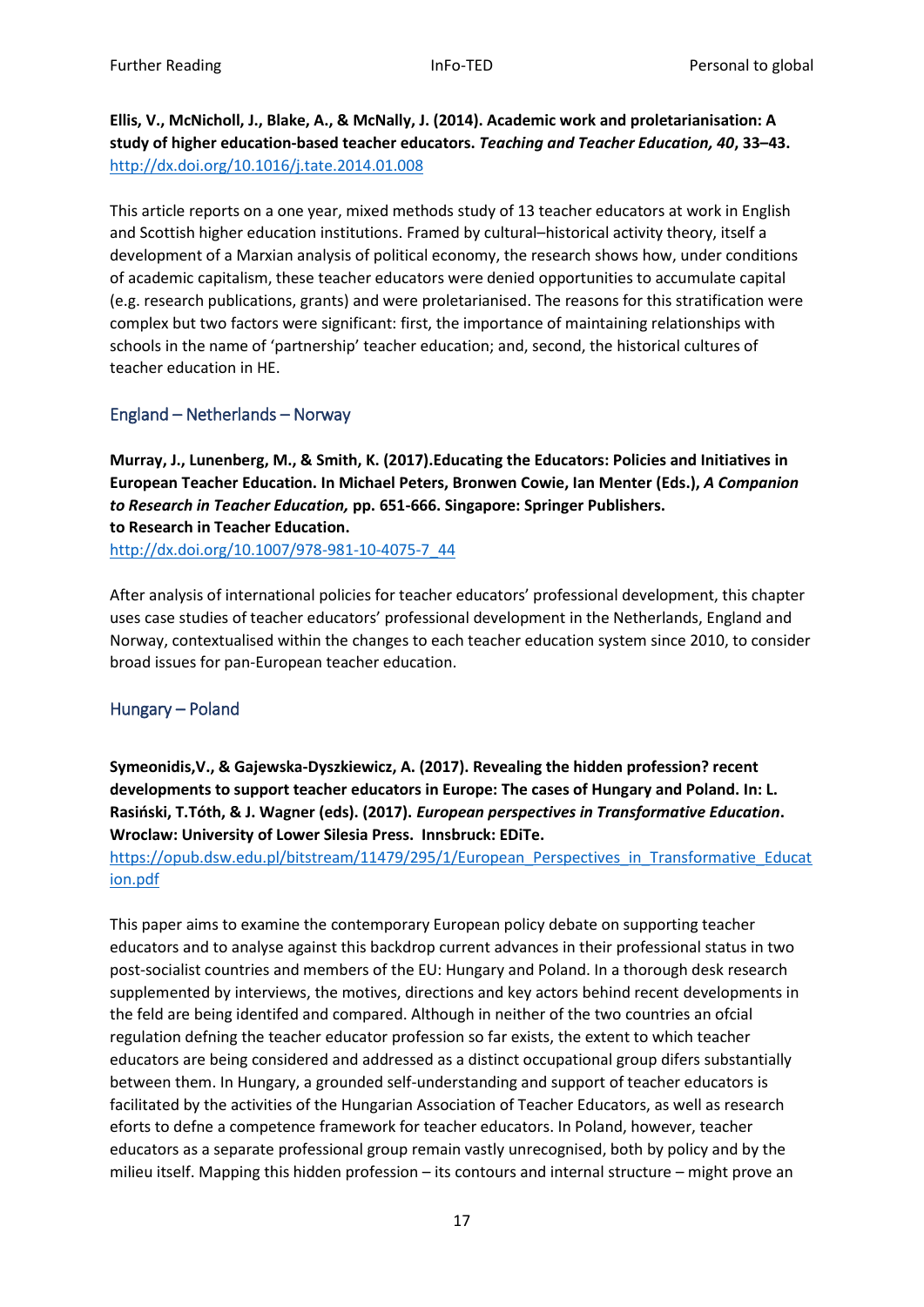interesting and dynamic process, with both EU recommendations and in-country explorations, bearing potential to shed light on it.

*Keywords: teacher educator, European policy, professional profle, teacher educators' competences, teacher educators' networks.*

### <span id="page-17-0"></span>Israel – United States of America

### **Shagrir, L. (2015) Factors affecting the professional characteristics of teacher educators in Israel and in the USA: a comparison of two models. Compare: A Journal of Comparative and International Education, 45(2), 206-225.**

<http://dx.doi.org/10.1080/03057925.2013.828395>

The objective of this research study was to identify the factors affecting the professional characteristics of teacher educators by comparing two models of teacher education. The research findings revealed four major focal points that have an impact on professional characteristics: the operational model adopted by the institution where teacher educators work; the breadth and depth of teacher educators' research and scholarship and the degree to which such scholarship is required as part of the assessment criteria; the cooperation between the training institution and the practical field (i.e., the schools where the students do their practice teaching); and the informal relationships between teacher educators and their students. The novelty of the study resides in the fact that these points affect teacher educators' professional characteristics and that focusing on these characteristics facilitates a comprehensive view of methods, tools and directions that may expedite the professional development of teacher educators.

*Keywords: teacher education; teacher educators; professional characteristics; narrative research* 

### <span id="page-17-1"></span>**National**

### <span id="page-17-2"></span>Australia

#### **Briant, E., & Doherty, C. (2012). Teacher educators mediating curricular reform: anticipating the Australian curriculum.** *Teaching Education , 23***(1), 51-69.**  <http://dx.doi.org/10.1080/10476210.2011.620605>

Many education systems are experiencing a re-scaling and consolidation of governance through rolling national agendas of standardisation and centralisation. The present article considers the case of Australia as it moves towards implementing its first national curriculum, to explore how teacher educators plan to retain pedagogical space for debate, diversity and contestation of such systemic curricular reform. The present article reports on an interview study conducted with nine teacher educators across the four curriculum areas included in the first wave of the Australian curriculum: English, science, mathematics and history. The analysis reveals how teacher educators reported professional dilemmas around curricular design, and planned to resolve such dilemmas between the anticipated changes and their preferences for what might have been. While different curricular areas displayed different patterns of professional dilemma, the teacher educators are shown to construe their role as one of active curriculum mediators, who, in recontextualising curricular reforms, will use the opportunity to reinsert both residualised and emergent alternatives in their students' professional value sets. The study also identifies a new set of dilemmas emerging around the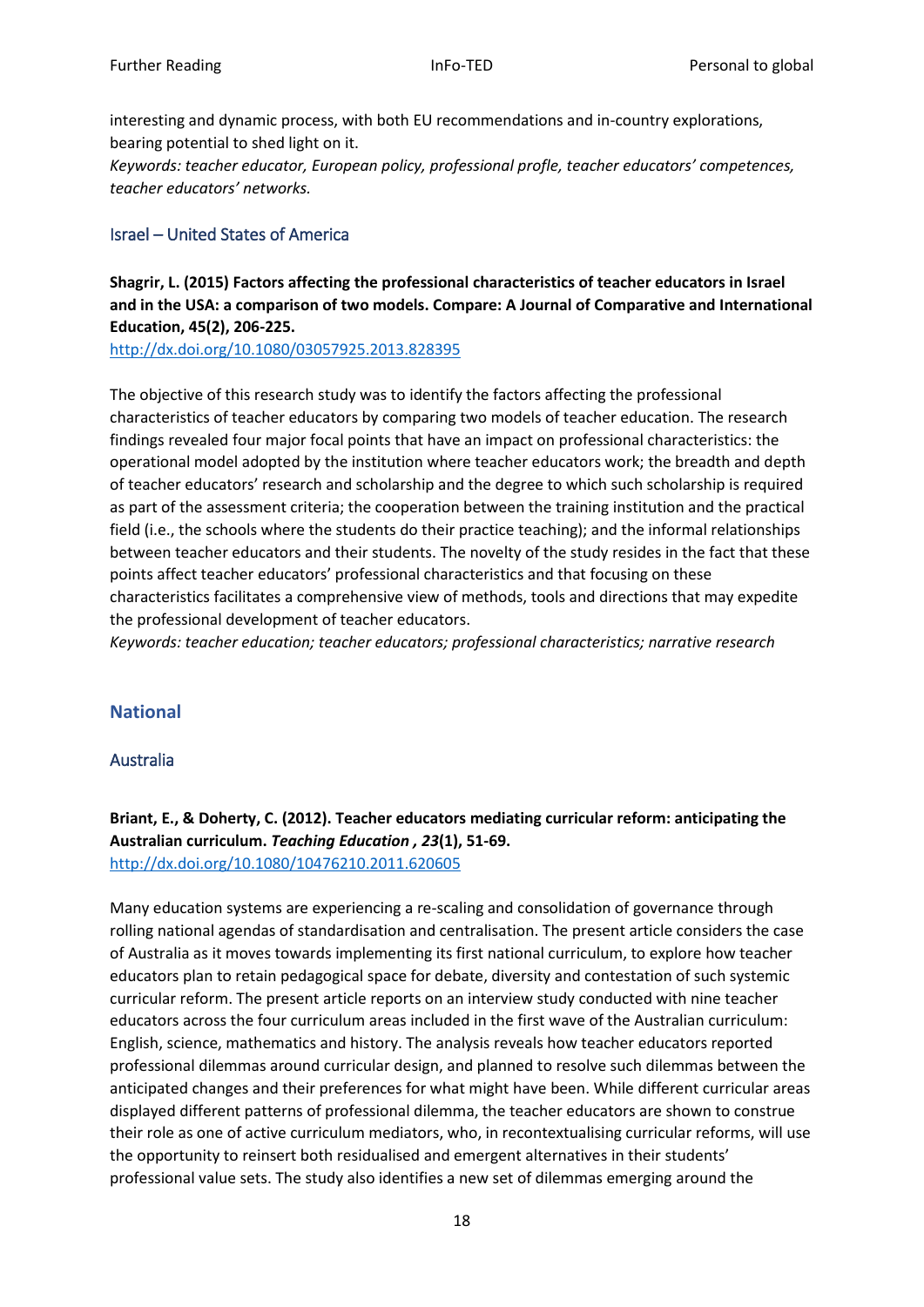politicisation and standardisation of curriculum, and its impact on the teaching profession and teacher educators.

*Keywords: teacher education curriculum; teacher thinking and knowledge; theories of teaching* 

## **Ling, L.M. (2017) Australian teacher education: inside-out, outside in, backwards and forwards?**  *European Journal of Teacher Education, 40***(5), 561-571.**

<http://dx.doi.org/10.1080/02619768.2017.1385599>

Teacher Education in Australia seems to be in a dynamic and constant cycle of review and change. Policy governing teacher education has also been eminently changeable and dynamic. To some extent this stems from three year terms for governments where a short term and expedient political view is taken. There has also been ongoing centre-periphery tension between the Commonwealth government and the State governments regarding regulation and accreditation of teacher education programmes with there now being regulatory bodies at both national (Australian Institute of Teaching and School Leadership – AITSL) and state levels. Despite all of this, teacher education is still the butt of ongoing criticism and investigation and is now more highly regulated than ever. Since teacher education occurs within a university context, with the exception of that which is offered through some private providers or some Technical and Further Education (TAFE) providers, it is also at the whim of government funding policies impacting universities generally. *Keywords Teacher education; teacher development; teaching practice*

### **Mayer, D. (2014). Forty years of teacher education in Australia: 1974-2014.** *Journal of Education for Teaching, 40***(5), 461-473.**

<http://dx.doi.org/10.1080/02607476.2014.956536>

In this paper, I analyse the history of teacher education in Australia from 1974 to the current policy moment in which questions are increasingly being asked about the quality of teaching and teacher education. Teacher education is, and has been, a highly scrutinised domain in Australia. Since the 1970s, we have seen more than 100 reviews of teacher education in Australia, with another one recently announced in 2014. I focus on three phases in the growth and development of teacher education in the past 40 years by considering the ways in which teacher education (and teaching) has been thought about at various points in time and analysing the related policies for funding governance and regulation. I finish by focusing on the current policy moment in Australia which is positioning teacher education as a 'policy problem' requiring a national solution and consider the role of research in, on and for, teacher education into the future. *Keywords: teacher education; teacher education policy, Australia* 

### **Nuttall, J., Brennan, M., Zipin, L., Tuinamuana, K. & Cameron, L. (2013). Lost in production: the erasure of the teacher educator in Australian university job advertisements.** *Journal of Education for Teaching, 39***(3), 329-343.**

<https://doi.org/10.1080/02607476.2013.799849>

This paper seeks to understand how persistent categories of written language in institutional texts support the cultural-historical production and re-production of teacher educators as kinds of academic workers in Australia. Fifty-seven job advertisements and allied materials produced by Australian universities were downloaded across a seven-month period. These texts were understood as key cultural artefacts not only for the recruitment process but in conveying what it means to be a teacher educator. A surprising finding was the almost complete absence of the 'teacher educator'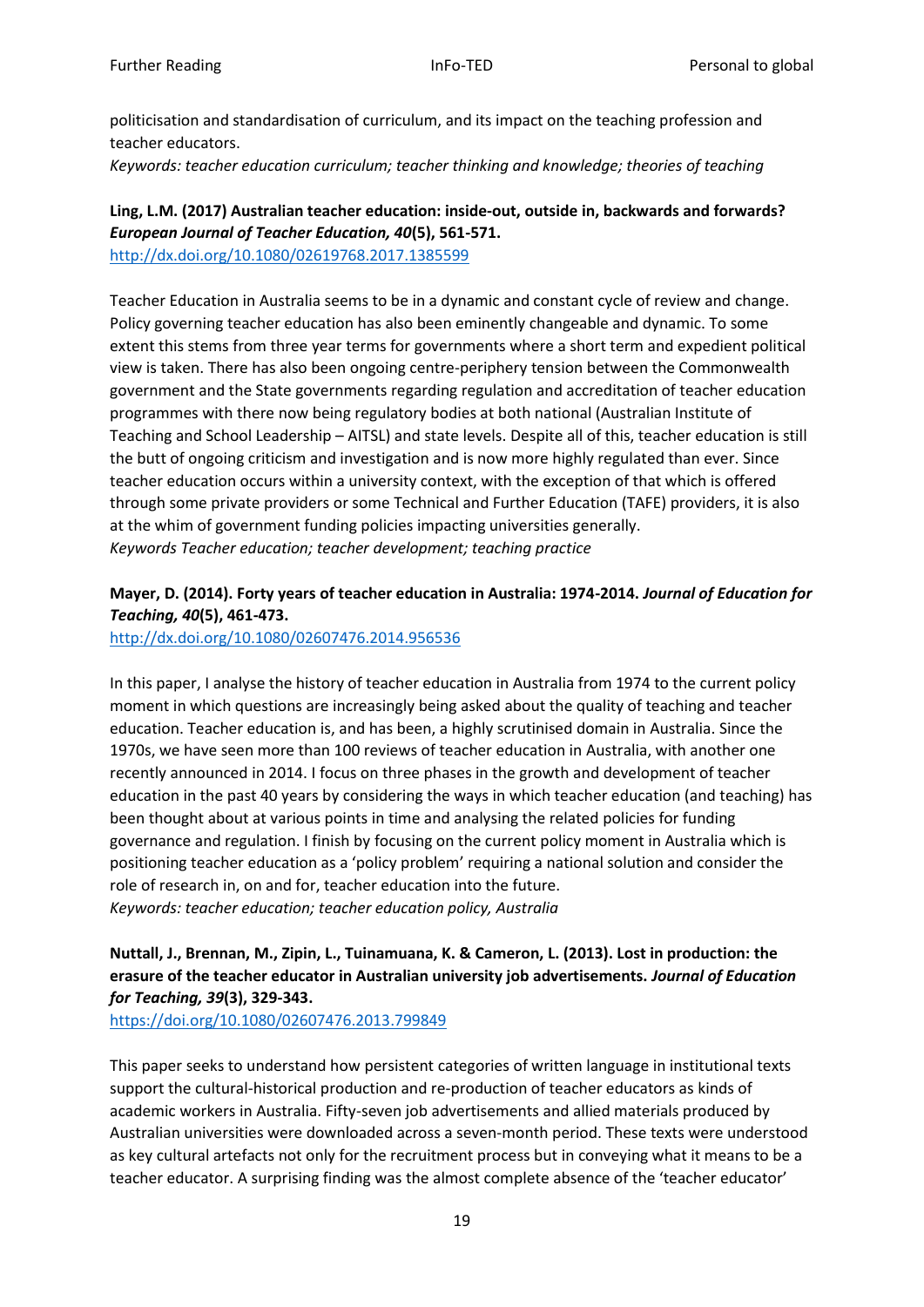within these texts. Analysis revealed, instead, textual distinctions between the advertisements (shown to be preoccupied with the image and positioning of institutional priorities and the supporting materials) which were characterised by the language of Human Resources. Ambivalence around the work of research within teacher education was another notable feature, which is interpreted in relation to institutional anxieties about the Australian government's Education in Research for Australia initiative.

*Keywords: teacher educators; Australia; academic work; higher education policy* 

### **Ryan, M., & Bourke, T. (2016). Spatialised metaphors of practice: how teacher educators engage with professional standards for teachers.** *Critical Studies in Education.* **DOI:**  <https://doi.org/10.1080/17508487.2016.1185641>

Pre-service teacher educators, both nationally and internationally, must negotiate a plethora of expectations including using Professional Standards to enhance teacher quality. In Australia, the recent Teacher Education Ministerial Advisory Group (TEMAG) report highlighted weak application of Standards in Initial Teacher Education (ITE). However, recent reports suggest that many education stakeholders feel positive about the implementation of the Australian Professional Standards for Teachers (APSTs). This study responds to these differing viewpoints by exploring how teacher educators in a large metropolitan university in Australia account for the use of Standards in their work. Discourse analysis techniques in conjunction with socio-spatial theory make visible particular metaphors of practice as teacher educators negotiate the real-and-imagined spaces of regulated teacher education programmes. The findings highlight the importance of investigating the utility of Standards in the lived experiences of teacher educators, as they are responsible for preparing quality, classroom ready graduates

*Keywords: Initial teacher education; professional standards; spatial theory; teacher educator*

### **White, S. (2018). Teacher educators for new times? Redefining an important occupational group.**  *Journal of Education for Teaching***.**

<https://doi.org/10.1080/02607476.2018.1548174>

Teacher educators are an occupational group currently experiencing increased scrutiny by international policy makers and researchers alike. This occupational group however is increasingly difficult to define and identify in a complex, internationally changing teacher education policy reform environment. The question posed is an enduring one: who is a teacher educator? The answer is more complicated. To better understand this occupational group, a literature review and local policy analysis study using the Australian context was conducted to reveal more about their identity; career trajectories and; professional learning needs. Analysis revealed that three sub-groups belonging to the broader teacher educator occupational group have emerged as a result of shifting teacher education policies. Namely, university-based; school-based and community-based teacher educators, each with an important role to play and each positioned differently within the research and policy landscape. Findings suggest that all three groups are important to educating teachers across their career and to best meet the needs of all students for new times. Recommendations are made for future research and practice into how these groups can work collectively together, within and across the multiple sites of learning to teach.

*Keywords: Teacher educators; teacher education; policy; partnerships*

<span id="page-19-0"></span>Belgium – Flanders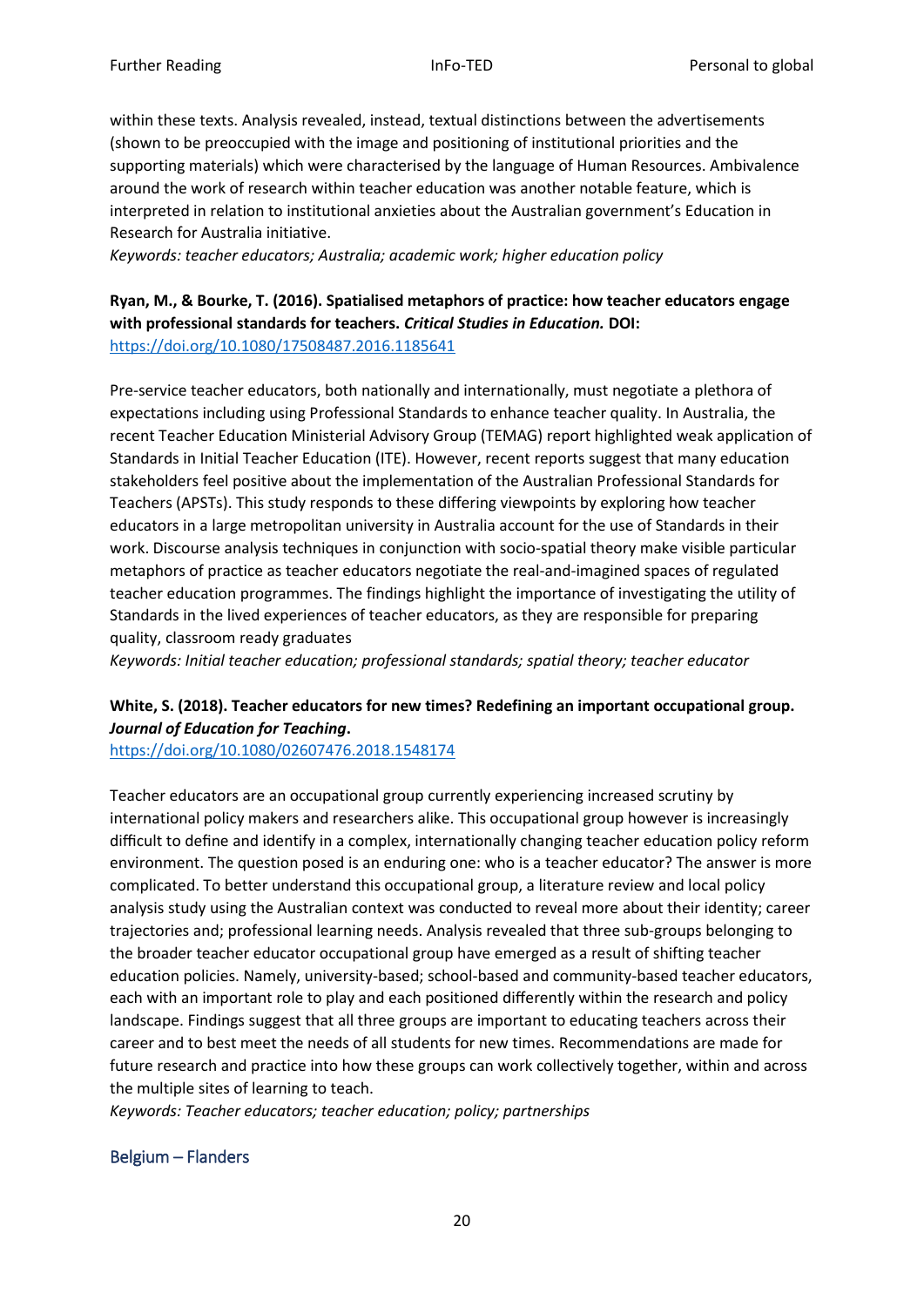**Commissie Beleidsevaluatie Lerarenopleidingen / G. Biesta (2013).** *Beleidsevaluatie Lerarenopleidingen.* (Policy evaluation teacher education) **Brussel: Vlaams Ministerie van Onderwijs en Vorming, Departement Onderwijs en Vorming.**

[https://onderwijs.vlaanderen.be/sites/default/files/atoms/files/2013-10-05-rapport](https://onderwijs.vlaanderen.be/sites/default/files/atoms/files/2013-10-05-rapport-beleidsevaluatie-lerarenopleidingen.pdf)[beleidsevaluatie-lerarenopleidingen.pdf](https://onderwijs.vlaanderen.be/sites/default/files/atoms/files/2013-10-05-rapport-beleidsevaluatie-lerarenopleidingen.pdf)

Chapters: 2. Bespreking evaluatievragen 2.1 Hoe ziet het Vlaams landschap m.b.t de lerarenopleidingen eruit? 2.2 Welke studenten/cursisten starten (niet) in de lerarenopleidingen? 2.3 Welke mogelijkheden bieden de lerarenopleidingen aan voor zijinstromers en met welk resultaat? 2.4 Hoe gaan lerarenopleidingen om met het diverse studenten/cursistenpubliek? 2.5 Hoe heeft het decreet het curriculum van de lerarenopleidingen beïnvloed? 2.5.1 Hoeveel opleidingen maken gebruik van de mogelijkheid 30 studiepunten van de SLO te laten indalen? Hoe heeft dit het curriculum en de aantrekkingskracht van deze opleiding beïnvloed? 2.5.2 Hoe wordt de wijziging van 3 naar 2 onderwijsvakken ervaren naar competenties van de afgestudeerden van de lerarenopleiding bachelor in het onderwijs: secundair onderwijs? Hoe heeft het de curricula beïnvloed? 2.5.3 Hoe wordt de basiscompetentie 'de leraar als onderzoeker' in het curriculum ingebouwd? In welke mate wordt de basiscompetentie 'de leraar als onderzoeker' gerealiseerd? 2.5.4 Hoe wordt de stagecomponent vorm gegeven/ervaren? 2.5.5 Zijn de lerarenopleidingen afgestemd op de steeds wijzigende onderwijspraktijk? 2.5.6 Welk beleid voeren de lerarenopleidingen naar internationale mobiliteit van studenten/cursisten en docenten? 2.6 Welke leraren leveren onze lerarenopleidingen af? 2.7 Is de financiering van de SLO billijk en voldoende? 2.8 Professionalisering 2.8.1 Hoe gaan lerarenopleidingen om met professionalisering van lerarenopleiders? 2.8.2 Hebben de expertisenetwerken/het regionaal platform bijgedragen tot de kwaliteit van de lerarenopleidingen? 2.8.3 Hoe gaan lerarenopleidingen om met professionalisering van opgeleide leraren? 2.9 Welke zijn de belangrijkste toekomstige uitdagingen voor de lerarenopleidingen? 3. Samenvattende conclusies en beleidsaanbevelingen 3.1 Inleiding 3.2 Conclusies en beleidsaanbevelingen 3.2.1 Volledige, betrouwbare en eenduidige informatie 3.2.2 Instroom, toelating, selectie, en ondersteuning van studenten/cursisten in de lerarenopleiding 3.2.3 Zij-instroom 3.2.4 Diversiteit van de studentenpopulatie in de lerarenopleiding 3.2.5 Het curriculum van de lerarenopleiding 3.2.6 Competenties 3.2.7 Financiering van de specifieke lerarenopleiding 3.2.8 De professionalisering van lerarenopleiders 3.2.9 Expertisenetwerken/Regionale platforms 3.2.10 Aanvangsbegeleiding 3.2.11 De gelijkwaardigheid van de verschillende trajecten binnen de specifieke lerarenopleiding 3.2.12 Schaalgrootte van instellingen en opleidingen

**Meeus, W., Cools, W., & Placklé, I. (2017). Teacher educators developing professional roles: frictions between current and optimal practices***. European Journal of Teacher Education, 46*, 1-17. <http://dx.doi.org/10.1080/02619768.2017.1393515>

This article reports on a study of the professional learning of Flemish teacher educators. In the first part, an exemplary survey was conducted in order to compile an inventory of the existing types of education initiatives for teacher educators in Flanders. An electronic survey was then conducted in order to identify the professional needs of teacher educators in Flanders. The third part of the study focused on how the professional learning of teacher educators can evolve throughout their careers. This topic was examined by organising focus groups with teacher educators at two international conferences for teacher educators. Flemish teacher educators devote considerable attention to professional learning, and they are able to meet their needs through the broad range of existing courses and programmes offered within the educational system. Nevertheless, there is still room for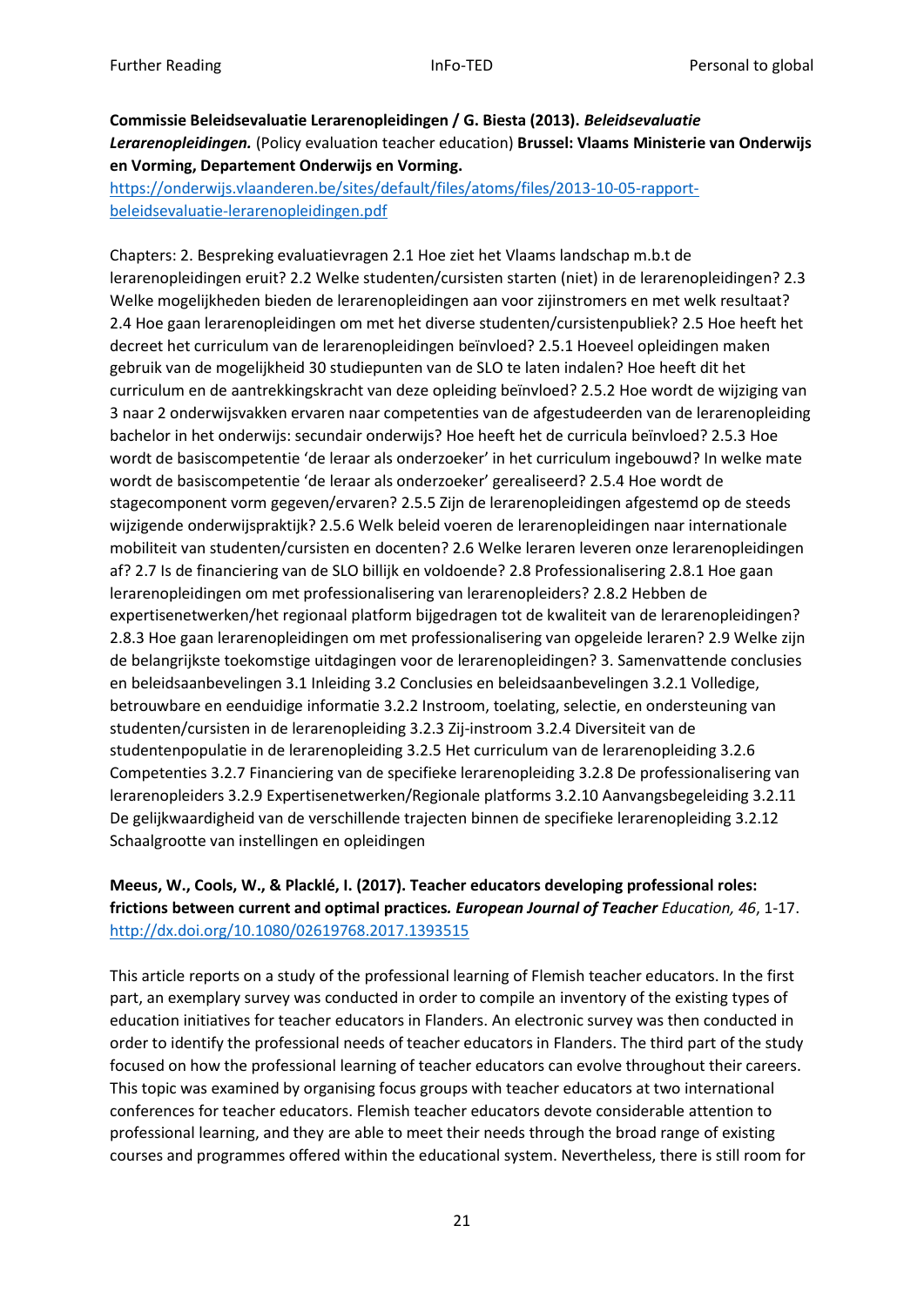improvement in the alignment of professional learning with the needs and career stages of teacher educators.

<span id="page-21-0"></span>Brazil

### **Marcondes, M.I., Leite, V.F.A., & Ramos, R.K. (2017). Theory, practice and research in initial teacher education in Brazil: challenges and alternatives.** *European Journal of Teacher Education, 40***(3), 326-341.**

<http://dx.doi.org/10.1080/02619768.2017.1320389>

The main goal of this paper is to discuss initial teacher education in the Brazilian context, by presenting three educational experiences that prioritise the connection between theory, practice and research in initial teacher education. The paper is the result of a literature review and a document analysis. The theoretical framework for this paper includes the concepts of reflective practice and research, critical thinking, collective collaborative educational processes for the professional development of student teachers, and joint research as well as activities between university and schools. We briefly present and discuss National Curricular Guidelines, two initial teacher education experiences, and the Government Grant Programme for Initial Teacher Education, the so-called PIBID. The paper concludes that the integration of theory, practice and research is of paramount importance for the improvement of initial teacher education. A discussion of the remaining challenges and possibilities for initial teacher education in Brazil are also discussed. *Keywords Initial teacher education; reflective practice; research*

### <span id="page-21-1"></span>Canada

**Hales, A. & Clarke, A. (2016). So you want to be a teacher educator? The job advertisement as a construction of teacher education in Canada.** *Asia-Pacific Journal of Teacher Education, 44***(4), 320- 332.** 

<http://dx.doi.org/10.1080/1359866X.2016.1193842>

This article contributes a Canadian perspective to a growing body of international research investigating teacher education, specifi- cally as a category of academic work exemplified in employment advertisements. By investigating how Canadian employment advertisements in teacher education are constructed as mediating artefacts in the relationship between potential candidates and their goal of gaining an academic position, we attempt to identify contradictions inherent to systems of human activity, and surface institutional priorities regarding faculty hiring policies and the staffing practices within Canadian teacher education programs. Our study surfaces both similarities and differences with concurrent WoTE (Work of Teacher Education) investigations in the United Kingdom, Australia and New Zealand regarding the teacher education as a form of academic labour, echoing their characterisation of the increasingly "precarious space" occupied by teacher education in post-secondary institutions.

### **Howe, E.R. (2014). A narrative of teacher education in Canada: multiculturalism, technology, bridging theory and practice.** *Journal of Education for Teaching 40***(5), 588-599.** <http://dx.doi.org/10.1080/02607476.2014.956540>

This narrative paper investigates a number of enduring and emerging themes reflecting teacher education in Canada over the past 40 years, including changes in information and communication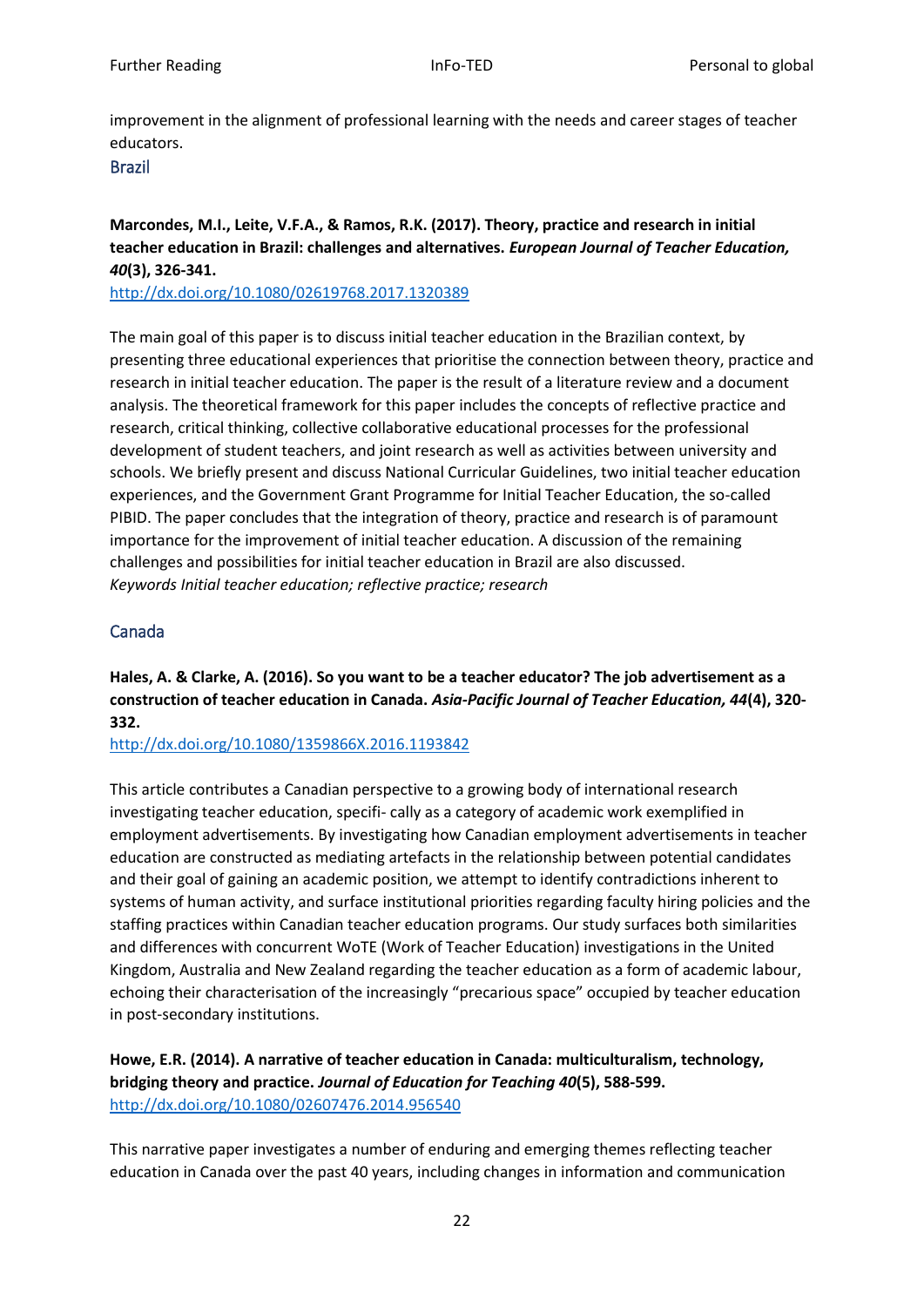technology, bridging gaps in theory and practice, English as a second language, French immersion and multicultural teacher development. Canadian teacher education programmes have become famous for their long-standing commitment to public education and social welfare. This paper examines the way in which over the past four decades such a commitment has led to effective leadership, multiculturalism, racial tolerance and global citizenship education, as well as comprehensive curriculum, teaching and learning, all figure prominently in Canadian teacher education.

*Keywords: Canada; teacher education; multicultural education; technology; narrative inquiry*

### <span id="page-22-0"></span>Chile

**Montecinos, C., Walker, H., & Maldonado, F. (2015). School administrators and university practicum supervisors as boundary brokers for initial teacher education in Chile.** *Teaching and Teacher Education, 49***, 1-10.** 

<http://dx.doi.org/10.1016/j.tate.2015.02.011>

The study examines school administrators' perspectives on a central problem of the schoolbased component of initial teacher preparation: the distance between schools and universities. Data obtained through in-depth interviews and focus groups with administrators (N = 51) from 36 schools were analyzed using Wenger's (2000) theory of inter-organizational learning. Findings suggest that an expansion of the roles supervisors and school administrators have traditionally played in the practicum may help reduce this gap. As brokers for their respective institutions they can coordinate actions by gaining access to the meanings each community assigns to practices and acknowledging the competence each brings to the practicum.

### <span id="page-22-1"></span>China

**Zhu, H. (2010). Curriculum reform and professional development: a case study on Chinese teacher educators.** *Professional Development in Education, 36***(1-2), 373-391. DOI:**  <http://dx.doi.org/10.1080/19415250903457604>

This paper describes a study on teacher educators' professional development in the context of national curriculum reform in China. It explains the background of the implementation of the new curriculum of basic education and its impacts on teacher education. Also, it reviews the professional standards of teacher educators in some developed countries, and develops an analytical framework of teacher educators' professional development. Based on the data collected from the faculty, administrators and pre-service teachers of a national normal university in China, the paper illustrates the current curriculum of teacher education and highlights significant teacher educators' professional practices. After analyzing the major issues emerging from the investigation, the author suggests further research regarding the development of a sustainable curriculum of teacher education and steering standards for teacher educators' professional development.

### <span id="page-22-2"></span>England

**Alexiadou, N. & Essex, J. (2016) Teacher education for inclusive practice – responding to policy.**  *European Journal of Teacher Education, 39***(1), 5-19.**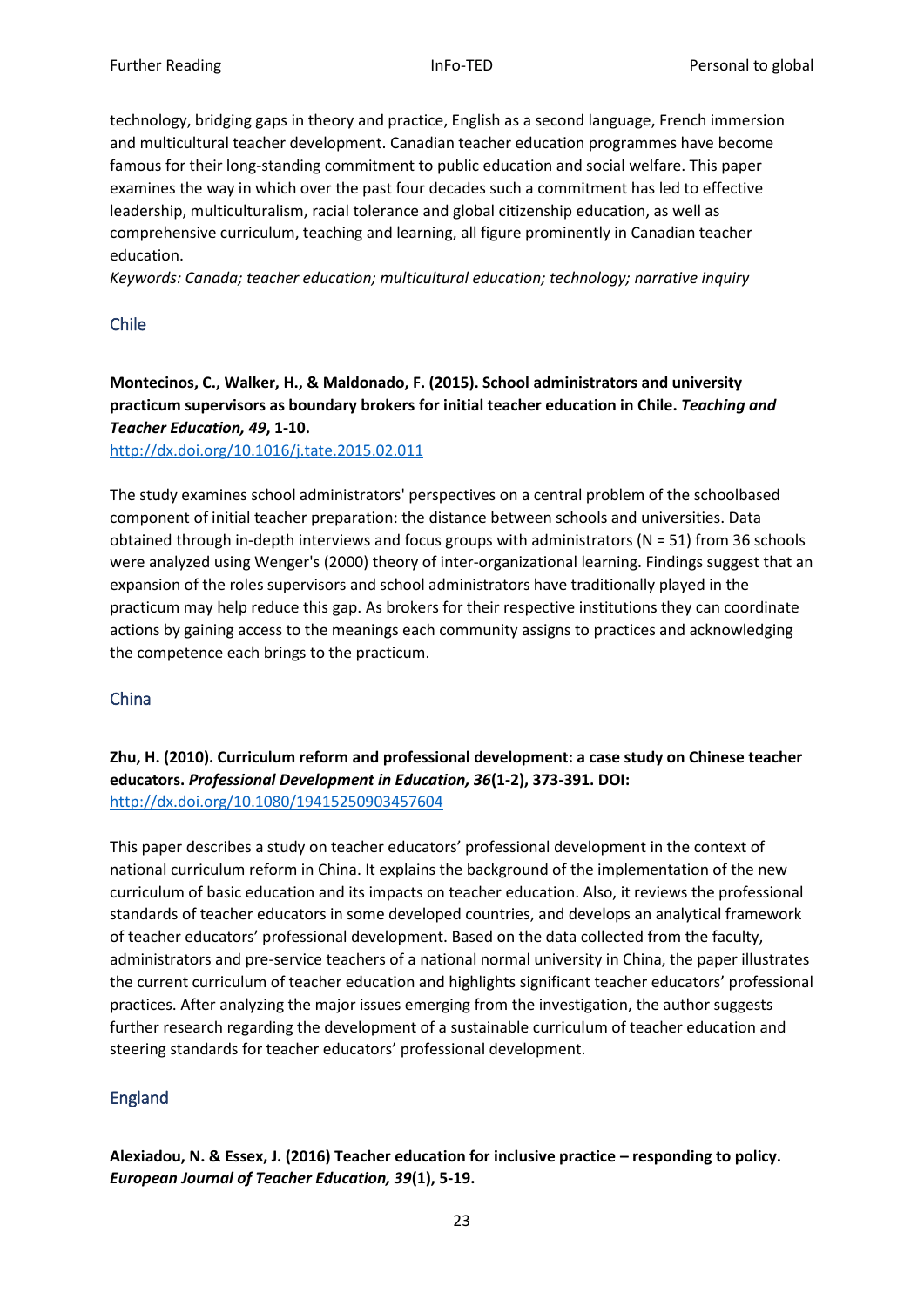#### <http://dx.doi.org/10.1080/02619768.2015.1031338>

This article draws on research in one teacher education course in England and examines the ways in which the programme prepares student-teachers for inclusive practice in science teaching. We frame our analysis by drawing on aspects of institutional mediation of official policy in teacher education, as well as theories around inclusion and critical pedagogy. Using data from official sources, lecture material, and interviews, we argue that in order to achieve real inclusion in teacher education programmes, we need pedagogies of praxis that move beyond (and sometimes against) the official policy definitions of inclusion, and draw instead on a more critical approach to the formation of future professionals.

*Keywords: inclusive practice; initial teacher education; education policy; England* 

### **Brown, T., Rowley, H. & Smith, K. (2016).** *The beginnings of school led teacher training: New challenges for university teacher education. School Direct Research Project. Final Report.* **Manchester: Manchester Metropolitan University.**

<https://e-space.mmu.ac.uk/602385/2/School%20Direct%20Research%20Report.pdf>

Executive Summary x Introduction x Literature Review x Teacher education in England x Methods x Analysis of Findings x Local market conditions shape teacher education provision x School ledtraining is altering the balance of power away from universities x The composition of universities' contribution to teacher training is changing x The composition of trainee pedagogical experience is being reconfigured x Conceptions of pedagogical subject knowledge vary between schools and universities x New research priorities are redefining teacher educator professionalism x Future Implications x A distinctive role for universities in teacher education x Outputs from Project x Publications x Presentations

### **Eliahoo (2017). Teacher educators: proposing new professional development models within an English further education context.** *Professional Development in Education, 43***(2), 179-193.**  <http://dx.doi.org/10.1080/19415257.2016.1178164>

At a time of increasing public and government focus on the quality of teacher education, little is known about the professional development needs of those who teach teachers in further education (FE). Yet they are crucial players. Efforts are intensifying across a significant number of countries to promote the professional development of teacher educators, but there is little support for new or experienced practitioners and no substantive professional standards regarding this role in English FE. This has an impact on the professional practice and career trajectories of teacher educators themselves. Based on a series of semistructured interviews, an online survey and focus groups, this mixed-methods study uses a sequential exploratory design. The study captures the voices of English FE teacher educators who identified mentoring, induction and a choice of continuous professional development sessions as important strategies to improve the effectiveness of their role over time. This article will propose flexible models of professional development, following an analysis of new and experienced teacher educators' needs in FE in England. The article recommends that new professional standards for teacher educators could be written collaboratively by practitioners, within a policy and institutional framework which supports the scholarship and research requirements of teacher educators.

*Keywords: teacher educators; professional development; initial teacher training*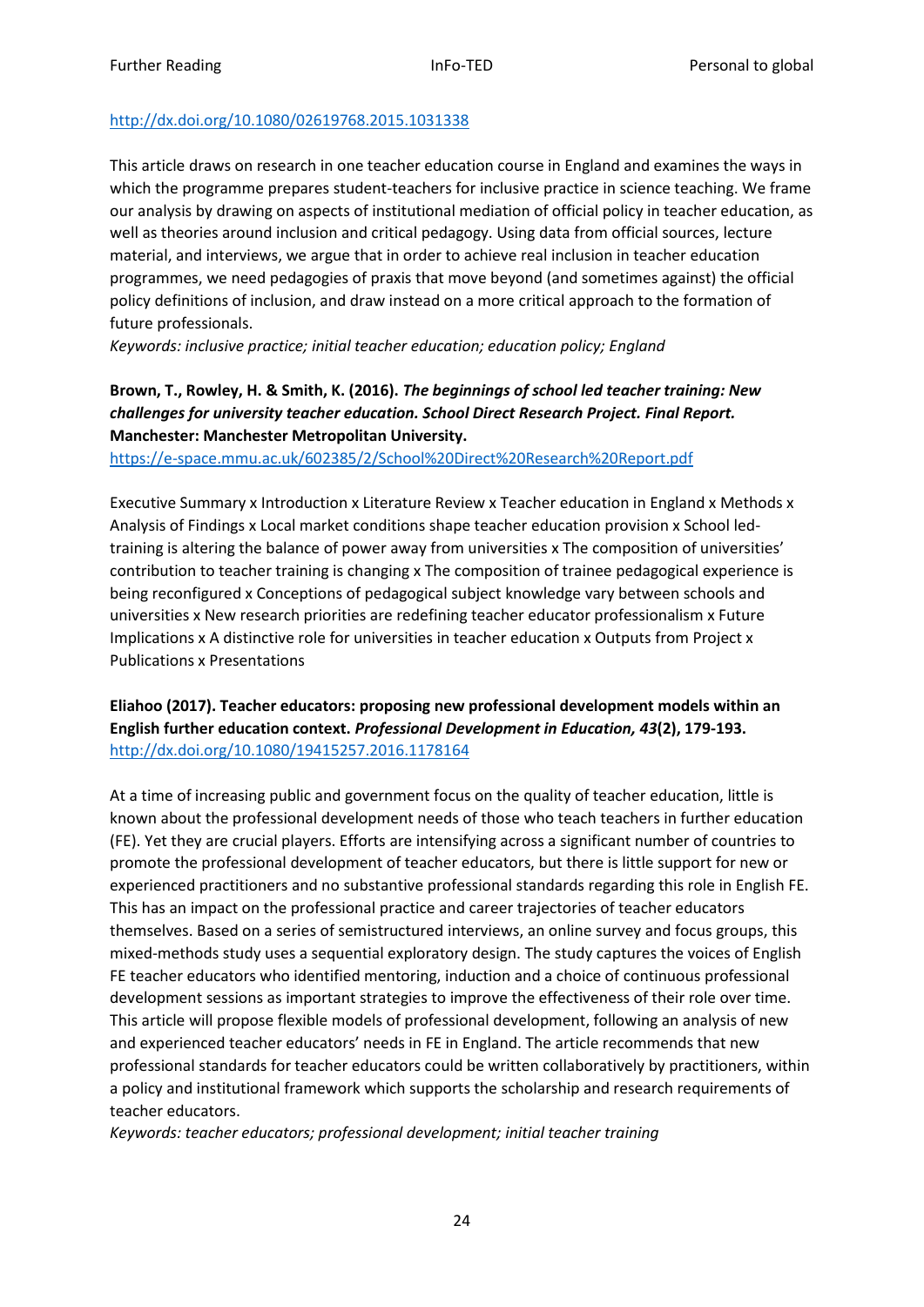### **Furlong, J., McNamara, O., Campbell, A., Howson, J. & Lewis, S. (2008). Partnership, Policy and politics: initial teacher education in England under New Labour.** *Teachers and Teaching ,14***(4), 307- 318.**

### <http://dx.doi.org/10.1080/13540600802037728>

Over the last 15 years, initial teacher education in England has been established as a national system, closely controlled by the government. One of the consequences of this move is that teacher education is now intimately bound up with changing national politics and policy priorities which reach down into the finest of detail of provision. In this paper, we focus on the way in which politics and policy have impacted on one of the defining features of teacher education provision in England – that of 'partnership'. In particular we examine the way in which the concept and practice of partnership has been transformed in line with New Labour's 'Third Way' politics. In order to do this, we reflect on our recent evaluation of the National Partnership Project, an initiative established by the Training and Development Agency for Schools to increase the quality and quantity of schools' involvement in initial teacher education.

*Keywords: teacher education; partnership; New Labour; policy* 

### **Jackson, A., & Burch, J. (2016). School Direct, a policy for initial teacher training in England: plotting a principled pedagogical path through a changing landscape.** *Professional Development in Education, 42***(4), 511-526.**

<http://dx.doi.org/10.1080/19415257.2015.1052090>

This paper explores the role of teacher educators in schools and universities in England and the changes that have arisen within the field of initial teacher training (ITT) as a result of the Coalition Government's (2010–2015) School Direct initiative. The discussion which follows and the conclusions suggested are live, current and of pivotal interest to all universities with ITT programmes, as well as all schools involved in the delivery of ITT, and to all parties with a policy interest in the supply of effective teacher education. After setting the context, the discussion starts with a critical examination of ITT policy in England over the course of the last 20 years. We then consider troubling binaries inherent in teacher education and go on to explore insights from research: the importance of beliefs; the problem of enactment; and the theory/practice divide. These insights are then used to craft the enabling constraints for third-space activity designed to set in motion a hybridisation process from which a new breed of teacher educator could emerge. We suggest that university and school colleagues working together in collaborative partnership can provide a principled pedagogical path through a changing landscape of education policy.

### **Murray, J. (2014). Teacher educators' constructions of professionalism: a case study. AsiaPacific**  *Journal of Teacher Education, 42***(1), 7-21.**

<http://dx.doi.org/10.1080/1359866X.2013.870971>

This article addresses an under-researched area of teacher education by analysing teacher educators' constructions of their professionalism and the constituent professional resources and senses of identity on which that professionalism draws. The research is an embedded case study of 36 teacher educators in two Schools of Education in England, using questionnaires and interviews. The study is framed by a broadly sociological concern with the (re)production of social patterns and relations through teacher education. The findings show that three modes of professionalism were constructed by educators within the sample group, with each deploying professional resources and senses of identity in varying ways to position individuals as credible and legitimate practitioners within the field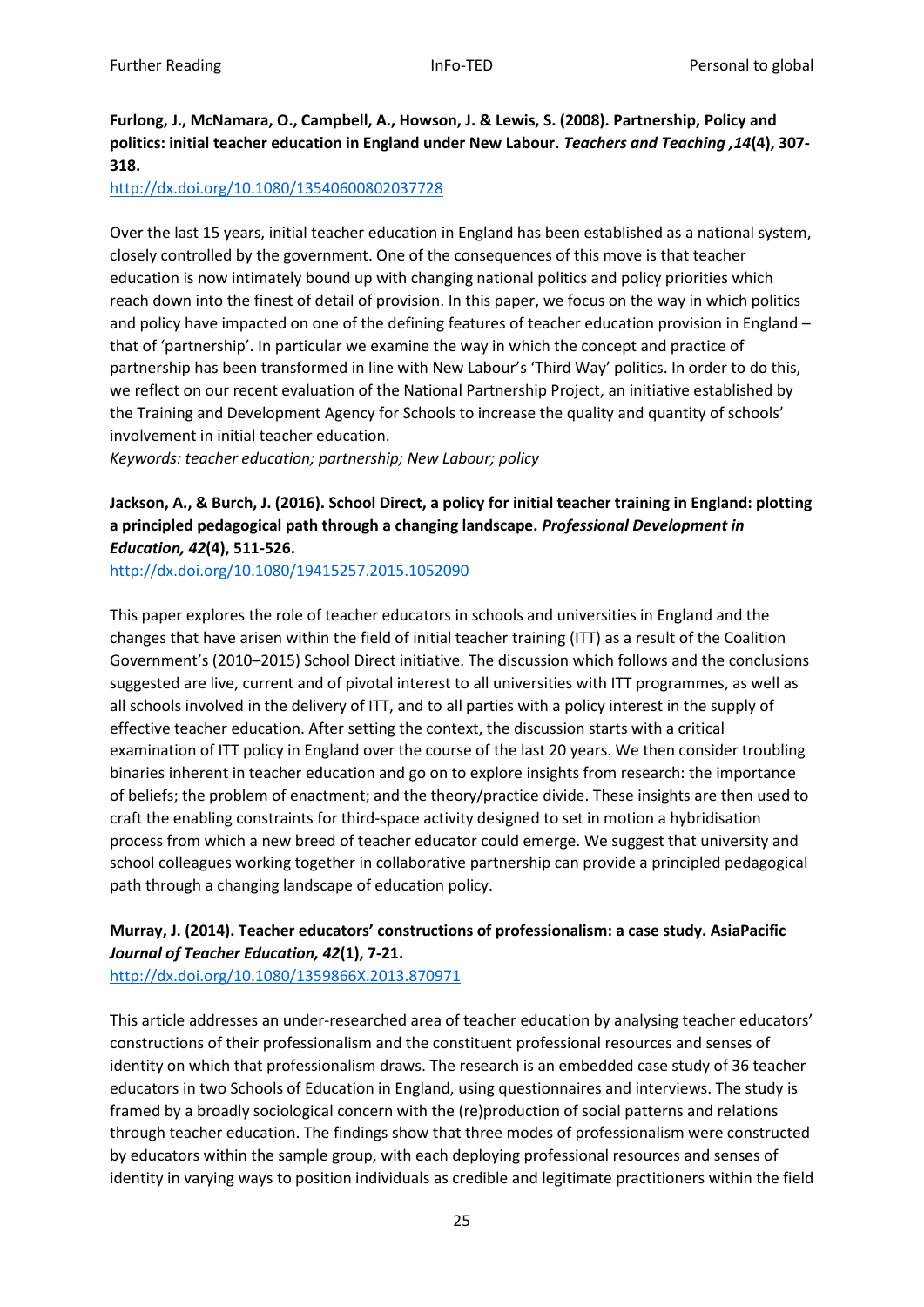of teacher education. The paper argues that professionalism may well be influenced by the complex interrelationships among individual biography, institutional setting, and national imperatives for teacher education.

*Keywords: professionalism; professional capital; professional resources; teacher educators* 

## **Thomas, L. (2018). The value of the academic award in initial teacher education: key stakeholder perceptions of the masters level Postgraduate Certificate in Education in two English universities.**  *European Journal of Teacher Education, 41***(2), 246-261.**

<http://dx.doi.org/10.1080/02619768.2018.1429399>

The Postgraduate Certificate in Education (PGCE) has been a successful and popular initial teacher education (ITE) programme since the 1950s, with the masters level PGCE being successfully embedded within universities in England since 2007 and having high levels of student satisfaction. Recent White Papers, policy and reviews have undermined the academic award in ITE, however, favouring school-led initial teacher training and the minimum, essential professional award. Located within the Secondary ITE phase in two English universities, this article presents the value of studying education and the academic award at pre-service level via key stakeholder perceptions from interviews with teacher–educators and student–teachers within a case study. Findings highlight improvements to student–teachers' knowledge and practice; enjoyment in working at a higher academic level; improvements to the ITE programme overall, including student– teacher support and student–teachers' articulation of knowledge and practice; and enhanced opportunities for employability, career advancement and gaining a Master's degree.

*Keywords: initial teacher education (iTE); initial teacher training (iTT); masters level (M level) study; postgraduate certificate in Education (pGcE); student–teachers; teacher–educators*

### <span id="page-25-0"></span>Finland

**Malinen, O-P., Väisänen, P. & Savolainen, H. (2012). Teacher education in Finland: a review of a national effort for preparing teachers for the future,** *The Curriculum Journal, 23***(4), 567-584.**  <http://dx.doi.org/10.1080/09585176.2012.731011>

The quality of teachers is one of the most frequently cited factors explaining the quality of an education system. This article discusses the nature and role teacher education plays as a part of the Finnish education system. Teacher education in Finland is a highly competitive field of masters' degree university studies and is provided in universities all across the country. Students are selected through two-phase entrance exams which emphasise, in addition to academic qualifications, the candidates' personal suitability and motivation for teacher's work. Elementary-class-teacher education, which is discussed in more detail, includes a strong practical and research orientation. The Finnish school system's approach in responding to the demands of increasing standards is to put a lot of trust in teachers and local education authorities to deliver good outcomes instead of centralised norms and consequential accountability. One Finnish solution is also the extensive learning support system; for example, by special education, which can also be regarded as a challenge for the future with regard to the universally agreed goals of inclusive education.

*Keywords: teacher training; competencies; educational system; initial teacher education; student selection; PISA; Finland; inclusive education; practice teaching* 

**Tryggvason, M.-T. (2009). Why is Finnish teacher education successful? Some goals Finnish teacher educators have for their teaching.** *European Journal of Teacher Education, 32***(4), 369-382.**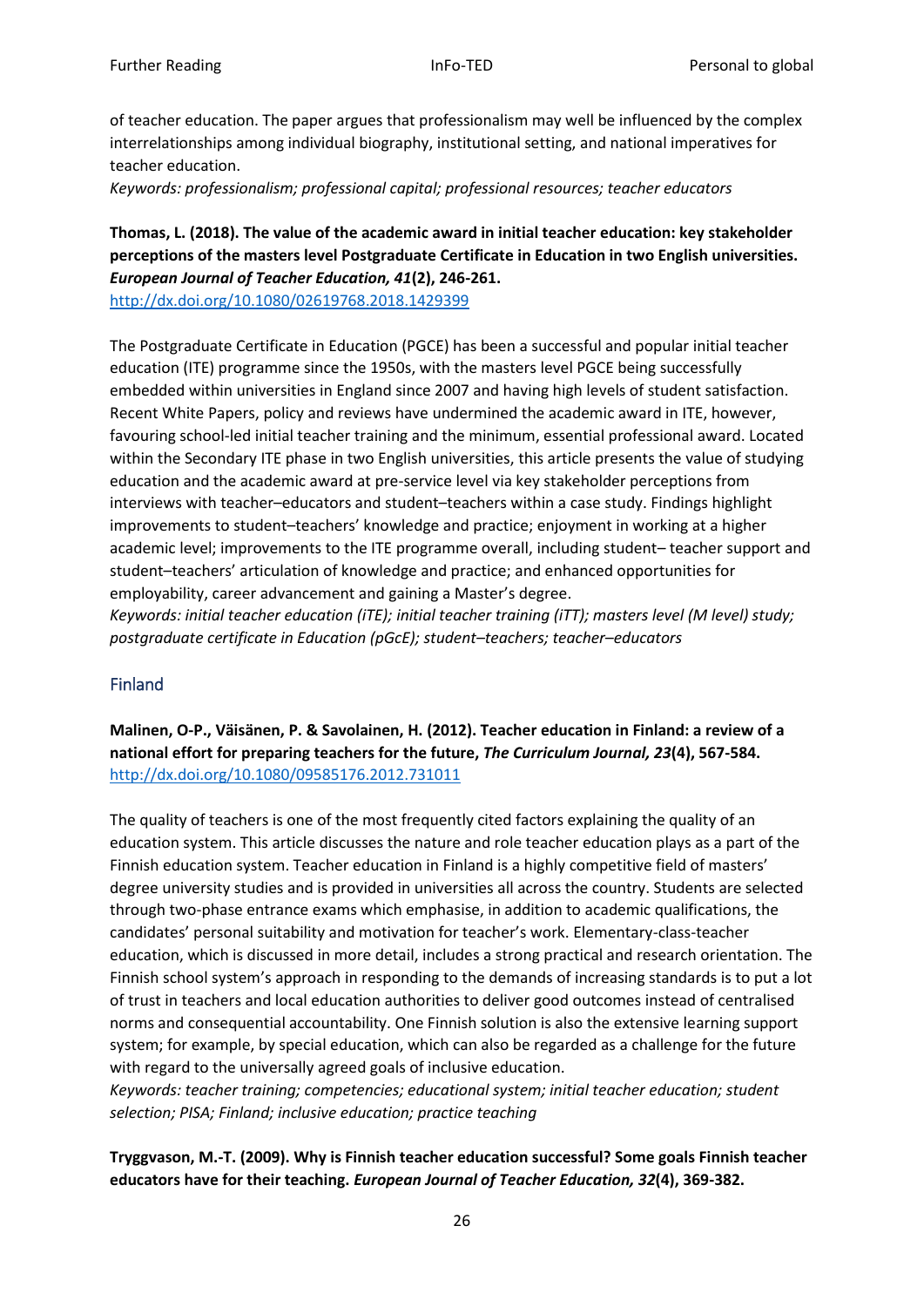#### <https://doi.org/10.1080/02619760903242491>

In recent years, Finnish research-based teaching, according to international surveys, has been shown to lead to excellent results. Previous research has demonstrated that teacher education has often had difficulties in incorporating theory into practice, and that the effects of teacher education on the prior beliefs and views on teaching and learning of student teachers have been weak. The aim of the present qualitative study was to find out how the Finnish teacher education system deals with these problems by investigating the current goals Finnish teacher educators have for their own teaching in theoretical courses. A total of 18 teacher educators were interviewed in five focus groups on different teacher education programmes in Finland. The interview results showed that Finnish teacher educators transmit theoretical and pedagogical aspects by using them in their own teaching, which is research-based. They also aim to educate reflective and exploring teachers by using a variety of methods in their own pedagogy. The exemplary role the Finnish teacher educators have can be helpful in influencing prospective teachers' behaviour and thinking. *Keywords: Finland; teacher educator; teaching in teacher education* 

### **Westbury, I., Hansen, S-E., Kansanen, P. & Björkvist, O. (2005). Teacher education for researchbased practice in expanded roles: Finland's experience.** *Scandinavian Journal of Educational Research, 49***(5), 475-485.**

<http://dx.doi.org/10.1080/00313830500267937>

Preparing teachers for a research-based professionalism has been the central mission of teacher education in Finland since the mid-1970s. More recently, as a result of such national policy developments as school-based curriculum development and local decision-making, the conception of teachers' work and professionalism has expanded. Drawing on experience within the teacher education programmes at the University of Helsinki and A˚ bo Akademi University, this paper discusses some of the programmatic issues that these developments have raised in class-teacher, i.e. ''elementary'', teacher education programmes. We focus in particular firstly on the research thesis that is a part of every teacher education programme in Finland, and the hallmark of the researchbased professional ideal; and, secondly on the emerging issues that derive from the need to incorporate the expanded understanding of the teacher's role within the curriculum of teacher education.

*Keywords: Curriculum of teacher education; Research-based teaching; Student teaching; Teacher education* 

### <span id="page-26-0"></span>Hong Kong

**Katyal, K.R., & Fai, P.M. (2010). Paradigms, perspectives and dichotomies amongst teacher educators in Hong Kong***. Journal of Education for Teaching ,36***(3), 319-332.** <https://doi.org/10.1080/02607476.2010.497395>

This paper argues that the concepts, beliefs and understandings of local and nonlocal teacher educators in a Hong Kong university are grounded in their own cultural cognition and antecedents. It presents the viewpoint that contemporary notions of good practice were compromised when applied to a context that is strongly influenced by the tenets of Confucianism. Thus the conclusion is that the contingencies of teaching and learning contexts are sufficiently different to compromise the goal of having pre-constructed notions of good teaching. The alternative is that university tutors and future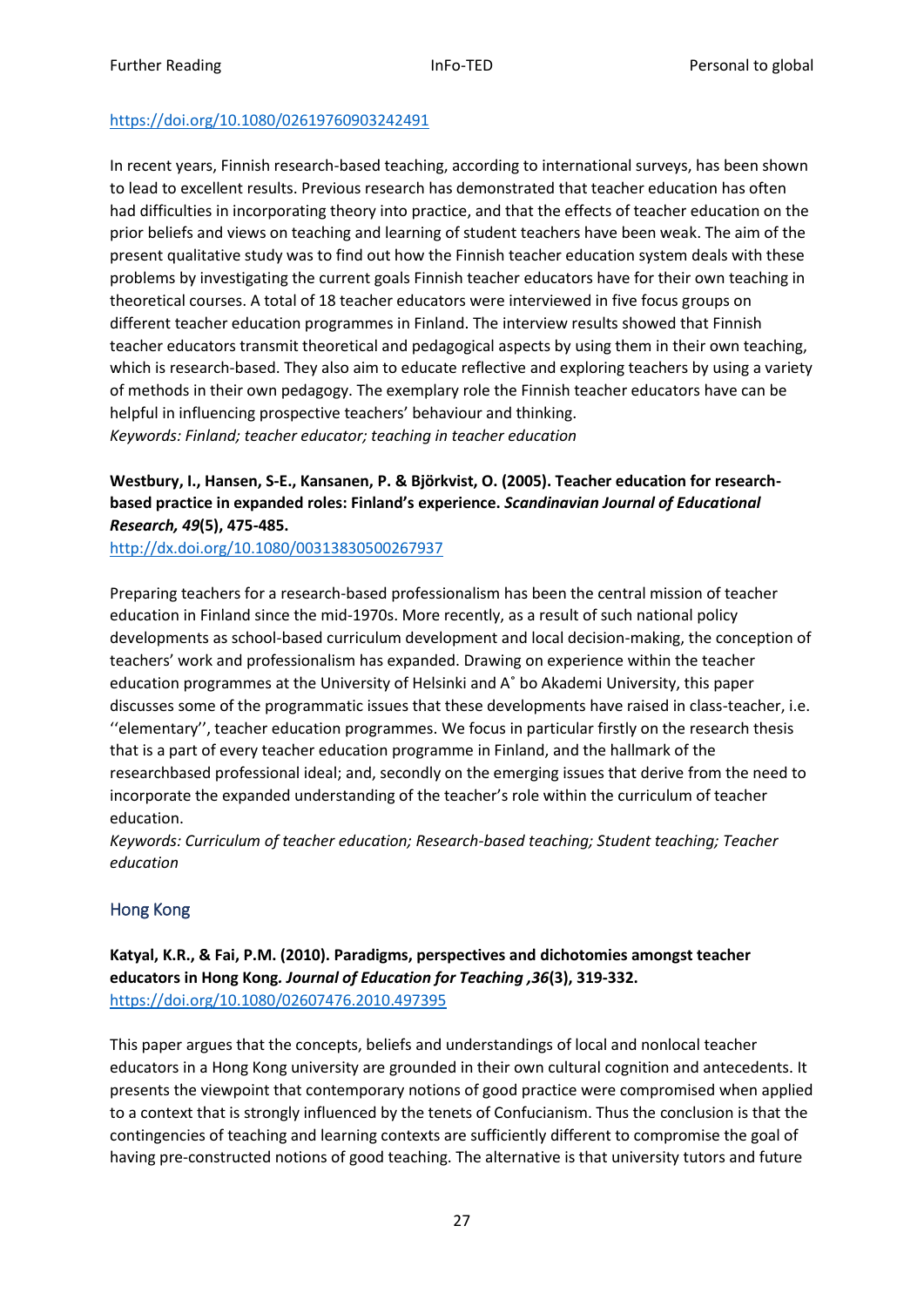researchers reconceptualise good teaching practices within a context that gives it meaning and purpose.

*Keywords: teacher education; perceptions and beliefs of teacher educators; role modelling; building teacher knowledge; pedagogical content knowledge of teacher educators; Confucian heritage cultures; teacher education* 

### <span id="page-27-0"></span>Ireland

**Chróinín, D.N., O'Sullivan,M., & Tormey, R. (2013). Teacher educators' perspectives on the implementation of beginning teacher standards for physical education in Ireland: developing and regulating the profession?** *European Journal of Teacher Education, 36***(3), 261-278.**  <http://dx.doi.org/10.1080/02619768.2012.696191>

The physical education teacher education community in Ireland has developed Beginning Teacher Standards for Physical Education (BTSfPE) at the post-primary (secondary) level. This study explored teacher educators' perspectives on how the BTSfPE could be implemented and considered the possible impact on the profession within the discourses of power. Data collection involved semistructured interviews with teacher educators in physical education (n = 13). Data were analysed inductively and trustworthiness issues were considered. Participants suggested that the teaching standards could serve as a developmental tool to guide individual teacher education programmes and beginning teachers as well as an assessment function to support quality assurance and to hold programmes accountable. The teacher educators were committed to addressing issues of quality and status in physical education in Ireland. However, an agreed vision of how the teaching standards would be used to develop and regulate the profession is necessary to ensure that the intended benefits emerge.

**Furlong, C., & O'Brien, M. (2019). An Exploration of Teacher Educator Identities Within an Irish Context of Reform. In: J. Murray, A. Swennen, A., & C. Kosnik (eds.),** *International Research, Policy and Practice in Teacher Education.* **pp. 47-61. Switzerland: Springer Nature.** [https://doi.org/10.1007/978-3-030-01612-8\\_4](https://doi.org/10.1007/978-3-030-01612-8_4)

As teacher education undergoes reform in many jurisdictions, who teacher educators are, their lives and their work, continue to be in the spotlight internationally while remaining relatively underexplored in the Irish context. The research from which this chapter draws is an attempt to address this lacuna. Performativity and accountability agendas globally and the European economic austerity landscape have set the scene for a radical reform agenda in initial teacher education (ITE) in Ireland. From a largely autonomous college-based system of provision at primary level, now ITE is subject to stronger regulation and oversight by the Irish Teaching Council and through a rationalisation of ITE within higher education. Drawing on a phenomenological approach and in depth interviews with ITE educators across five education departments in Ireland, we decode their experiences, values and concerns relative to changing contexts. We explore the diverse pathways, values and experiences that construct them as teacher educators in the present, and gain insight in to the strength of former professional identities. Bourdieu's metaphor of habitus and field enables us to make sense of distinctions in values and practices across the subfields of initial teacher education and to explain why practitioner teacher identity continues to be privileged in the context of this policy agenda.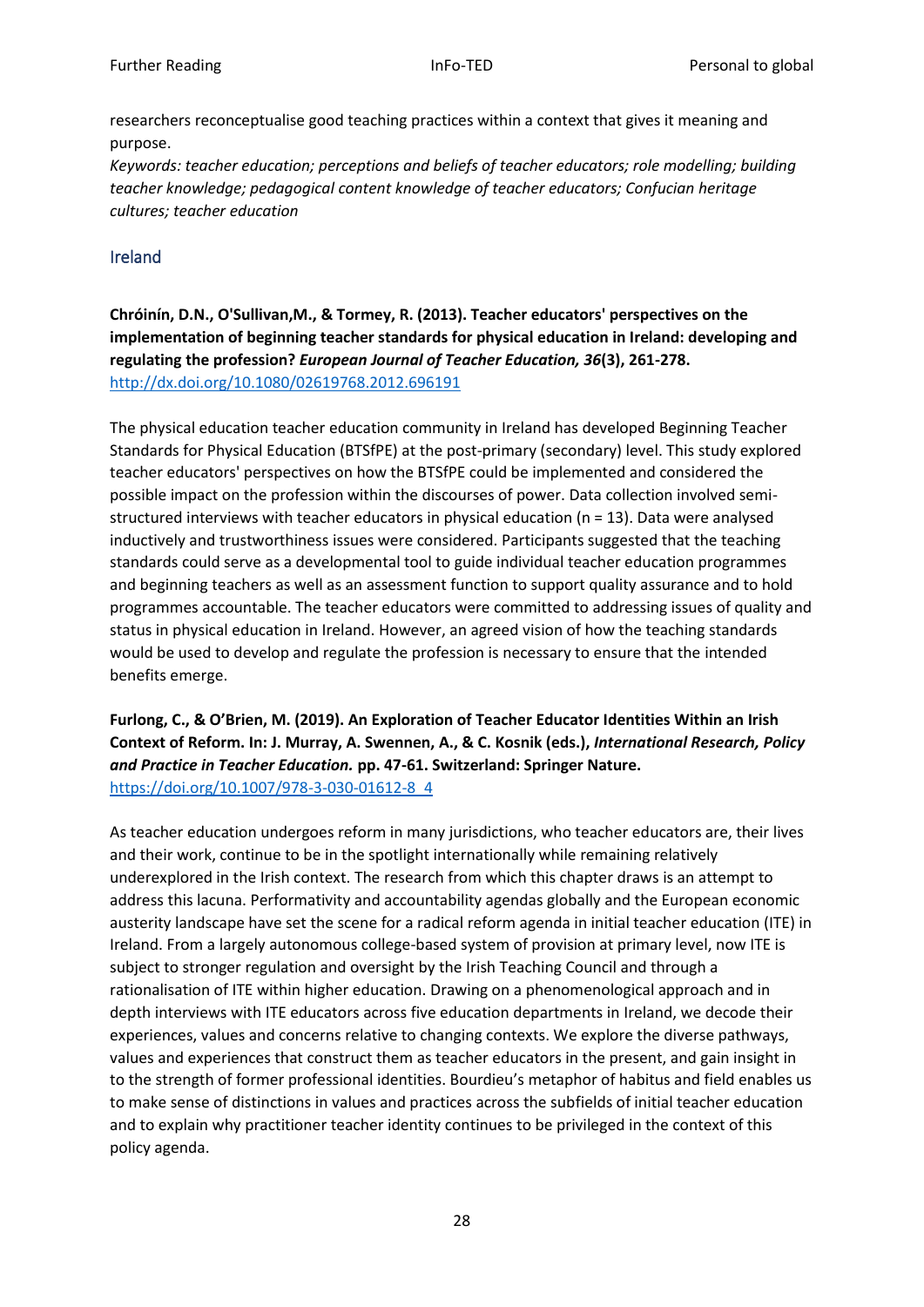### **Gleeson, J., Sugrue, C., & O'Flaherty, J. (2017). Research capacity and initial teacher education reform: Irish experiences, international perspectives.** *Teaching and Teacher Education, 62***(2017), 19-29**.

### <https://doi.org/10.1016/j.tate.2016.11.001>

As globalisation intensifies and economies struggle to address 'austerity', educational reform continues unabated. In the case of initial teacher education (ITE) the pendulum swings between practice and research with a growing emphasis on teacher educators' expertise. International ITE discourses provide an important context for recent Irish policy and reforms. Against this backdrop, the findings of a systematic study of the research capabilities and activities of ITE faculty are critically analysed and discussed. The evidence indicates a considerable mismatch between policy intentions and teacher educators' current capacities. Policy implications are identified and discussed and their possible significance for other systems considered.

*Keywords: Initial teacher education policy Practice and reform Teacher educators' research capacity and activity Voice of teacher educators.*

#### **Sahlberg, P. (2012).** *Report of the International Review Panel on the Structure of Initial Teacher Education Provision in Ireland***: Review conducted on behalf of the Department of Education and Skills. Dublin: Department of Education and Skills.**

[https://www.education.ie/en/Publications/Education-Reports/Report-of-the-International-Review-](https://www.education.ie/en/Publications/Education-Reports/Report-of-the-International-Review-Panel-on-the-Structure-of-Initial-Teacher-Education-Provision-in-Ireland.pdf)[Panel-on-the-Structure-of-Initial-Teacher-Education-Provision-in-Ireland.pdf](https://www.education.ie/en/Publications/Education-Reports/Report-of-the-International-Review-Panel-on-the-Structure-of-Initial-Teacher-Education-Provision-in-Ireland.pdf)

Introduction 1 Background to the Review 2 Terms of Reference 3 Current International Trends in Initial Teacher Education 4 Current Irish Provision for Initial Teacher Education 5 Conclusions and General Observations 6 Specific Recommendations on Restructuring Initial Teacher Education 7 Supplementary Issues

**Solbrekke, D. T., & Sugrue, C. (2014). Professional accreditation of initial teacher education programmes: Teacher educators' strategies—Between 'accountability' and 'professional responsibility'?** *Teaching and Teacher Education, 37***, 11–20.** <https://doi.org/10.1016/j.tate.2013.07.015>

National audit systems have emerged to assure their publics about the quality of pre-service programmes. This paper investigates and critically discusses accounts from interviews with four Irish teacher educators on their experiences with a professional accreditation process through the multifocal lens of professional responsibility, accountability, survival and coping strategies. Evidence indicates that key actors' navigations between the logic of accountability and responsibility enables them to construct multiple performance scripts of teacher education programmes. We conclude that creative coping through the construction of multiple performance scripts are a vital element of promoting and sustaining professional responsibility among teacher educators.

#### <span id="page-28-0"></span>Israel

**Katz, E. & Coleman, M. (2005). Autonomy and accountability of teacher-educator researchers at a college of education in Israel.** *Innovations in Education and Teaching International, 42***(1), 5-13.**  <https://doi.org/10.1080/14703290500048754>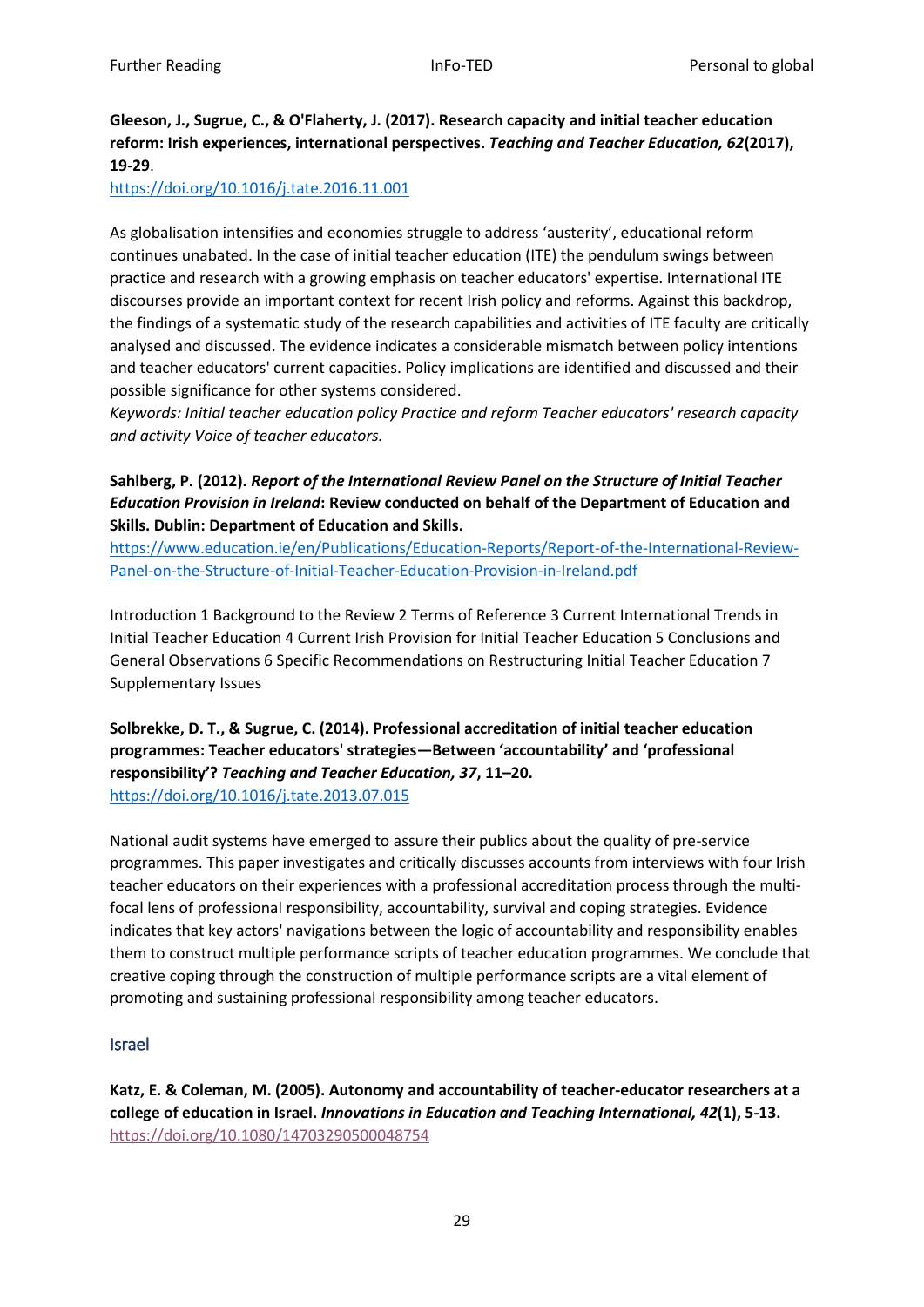This paper describes a study of the extent of teacher-educators' engagement in research and their attitudes and beliefs towards academic autonomy and accountability, in relation to research. The findings from a survey questionnaire and a set of unstructured interviews indicate that at most 25% of faculty at the college are involved in research. It was found that the more respondents are engaged in research and the more highly qualified they are, the more they are likely to expect to be regarded as autonomous professionals. Furthermore, the accountability of teacher‐educator researchers tends to be directed by norms, codes of practice and sets of values that are professionally imposed.

#### <span id="page-29-0"></span>Japan

**Suzuki, S. (2014). Toward professionalisation or de-professionalisation? Teacher education over the past 40 years: a Japanese retrospection.** *Journal of Education for Teaching 40***(5), 524-542.** <http://dx.doi.org/10.1080/02607476.2014.956538>

In this paper, I will discuss how to enhance Japanese teacher education. After sketching teacher education from the mid-1940s to the 1960s, I sum up the main topics people discussed through each decade of the 1970s, 1980s, 1990s. Illustrating some of the current topics of teacher education in the first decade of the new century, I discuss what they would create by way of introducing a new type of Graduate School into the teacher education institutions, which raises the question whether Graduate Schools heighten teachers' professionalism or not. In conclusion, I propose an ideal network for promoting teaching expertise.

*Keywords: professional graduate school; teaching certificates; open entry to teacher education Area Education Network; National Council on Education; conservative turn*

#### <span id="page-29-1"></span>Korea – South

**Hwang, H. (2014). The influence of the ecological contexts of teacher education on South Korean teacher educators' professional development.** *Teaching and Teacher Education, 43***, 1-14.**  <http://dx.doi.org/10.1016/j.tate.2014.05.003>

This study is designed to explore how the ecological context of teacher education influences affect South Korean teacher educators' professional development. Research findings reveal that South Korean teacher educators' concerns about their professional development are mainly related to conducting research influenced by global, political, social, and institutional influences together. The global influences permeate lower contextual levels in order and appear as concrete policies affecting teacher educators' work. As a result of an environment that favors academic achievement in various levels of the ecological contexts of teacher education, South Korean teacher educators desire more international academic communication.

### <span id="page-29-2"></span>Myanmar

**Borg, S., Clifford, I., & Phyu Htut, K. (2018). Having an EfECT: Professional development for teacher educators in Myanmar. Teaching and Teacher Education, 72(2018), 75-86.**  <https://doi.org/10.1016/j.tate.2018.02.010>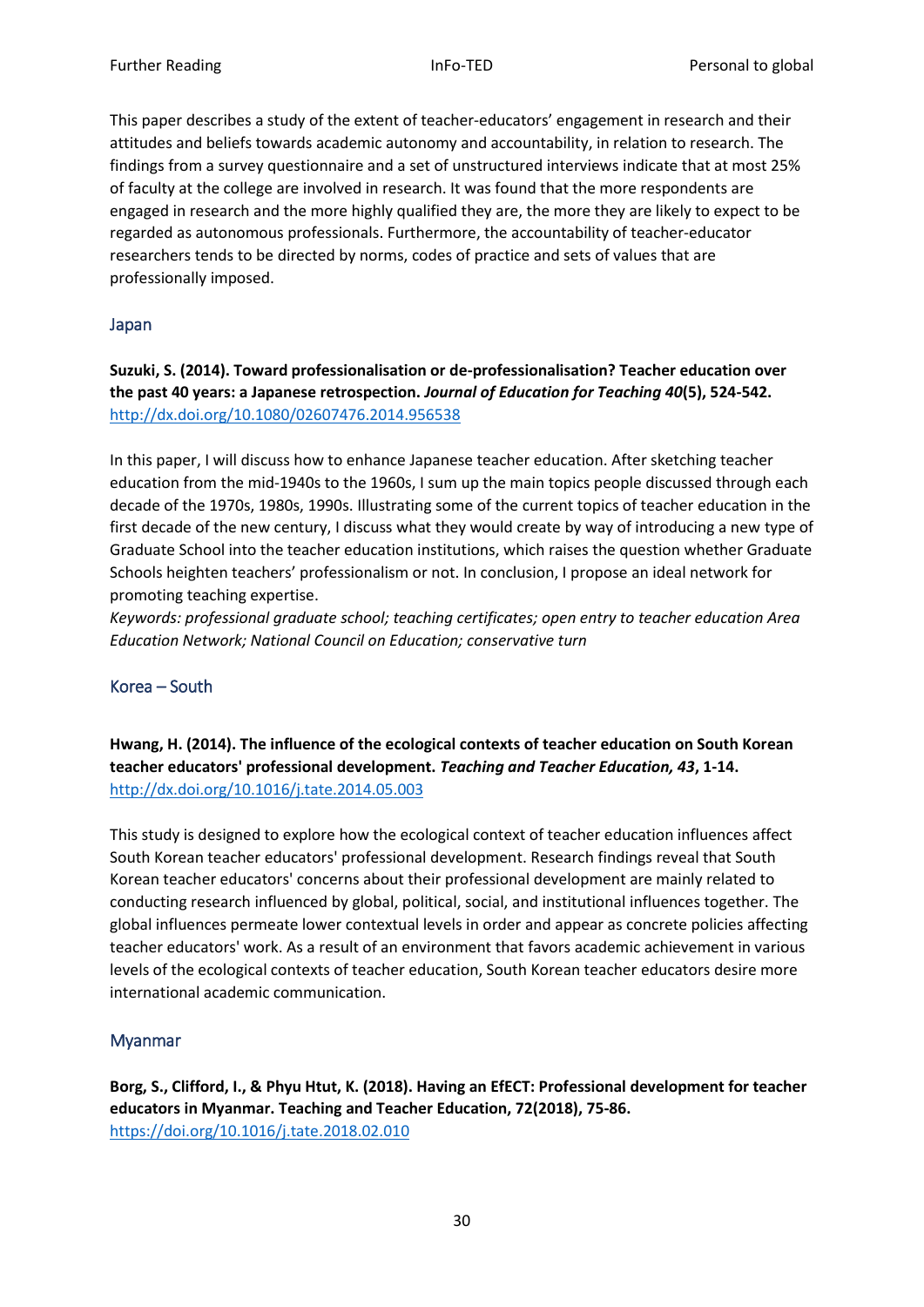As part of Myanmar's current educational reforms, the EfECT project aimed to improve the competence of pre-service teacher educators in Education Colleges across the country. Drawing on baseline and exit measures collected through questionnaires, tests, observations, interviews and written reflections, this paper examines the impact of the two-year project on 1647 teacher educators' propositional knowledge of teaching methodology, practical teaching skills, reflective abilities and professional confidence. Overall, but not exclusively, the outcomes of the project in relation to these issues were positive, and these results are analysed critically with particular attention to the tools used to measure project impact.

*Keywords:* Myanmar Initial teacher education Teacher educators Teacher competence Development projects British Council

#### <span id="page-30-0"></span>**Netherlands**

**Dengerink, J. (2019). Lerarenopleiders in ontwikkeling. Een surveystudie naar het werk en de professionaliseringsbehoeften van lerarenopleiders in het hoger onderwijs.** (Teacher educators developing themselves. A survey-study on the work and professional learning needs of teacher educators in higher education)**.** *Tijdschrift voor Lerarenopleiders, 40***(1), 1-17.** [https://registratiesite.brlo.nl/CMS/RPP/Organizations/1/Shops/1/Media%20Libraries/2/Lerarenoplei](https://registratiesite.brlo.nl/CMS/RPP/Organizations/1/Shops/1/Media%20Libraries/2/Lerarenopleiders%20in%20ontwikkeling%20(TVL-2019-40-1-01).pdf?mode=normal) [ders%20in%20ontwikkeling%20\(TVL-2019-40-1-01\).pdf?mode=normal](https://registratiesite.brlo.nl/CMS/RPP/Organizations/1/Shops/1/Media%20Libraries/2/Lerarenopleiders%20in%20ontwikkeling%20(TVL-2019-40-1-01).pdf?mode=normal)

Dit artikel gaat over het werk, de professionaliseringsbehoeften, de waardering van professionaliseringsmogelijkheden en de onderlinge relaties daartussen van lerarenopleiders werkzaam bij universiteiten en hogescholen. Het is gebaseerd op een survey onder 350 Nederlandse lerarenopleiders. Deze survey maakt deel uit van een internationale survey in zes landen van het International Forum for Teacher Educator Development (InFo-TED). Een dergelijke survey heeft in deze omvang internationaal en in Nederland niet eerder plaats gevonden. De data geven een beeld van de diversiteit in en complexiteit van het werk van lerarenopleiders en hun behoeften aan professionele ontwikkeling. Dit artikel beschrijft de belangrijkste overeenkomsten en enkele significante verschillen tussen Nederlandse lerarenopleiders en hun buitenlandse collega's en tussen Nederlandse lerarenopleiders onderling. Uit de studie blijkt dat de meeste Nederlandse lerarenopleiders ook de begeleiding van ervaren leraren, naast onderwijs en/of onderzoek, in hun takenpakket hebben. Terwijl vrijwel alle lerarenopleiders in de andere landen een voltijdaanstelling hebben, zijn in Nederland (bij universiteiten ook relatief kleine) deeltijdaanstellingen gebruikelijk. Het aantal taken per lerarenopleider verschilt echter nauwelijks. Professionalisering in curriculumontwikkeling en in het verrichten van praktijkgericht onderzoek vinden vrijwel alle categorieën lerarenopleiders belangrijk. Meer aandacht voor ontwikkelmogelijkheden voor beginnende lerarenopleiders, vooral degenen met een deeltijdaanstelling, blijft nodig. Ook zijn meer gerichte ontwikkelmogelijkheden voor niet-gepromoveerde lerarenopleiders die onderzoek begeleiden en/of verrichten en voor meer ervaren lerarenopleiders die ervaren leraren begeleiden en die functioneren in complexe netwerken gewenst.

**Koster, B., Dengerink, J., Korthagen, F. & Lunenberg, M. (2008). Teacher educators working on their own professional development: goals, activities and outcomes of a project for the professional development of teacher educators.** *Teachers and Teaching , 14***(5), 567-587.**  <http://dx.doi.org/10.1080/13540600802571411>

This article reports on the professional development of teacher educators within the context of a national project, 'Professional Quality of Teacher Educators,' where a professional standard and a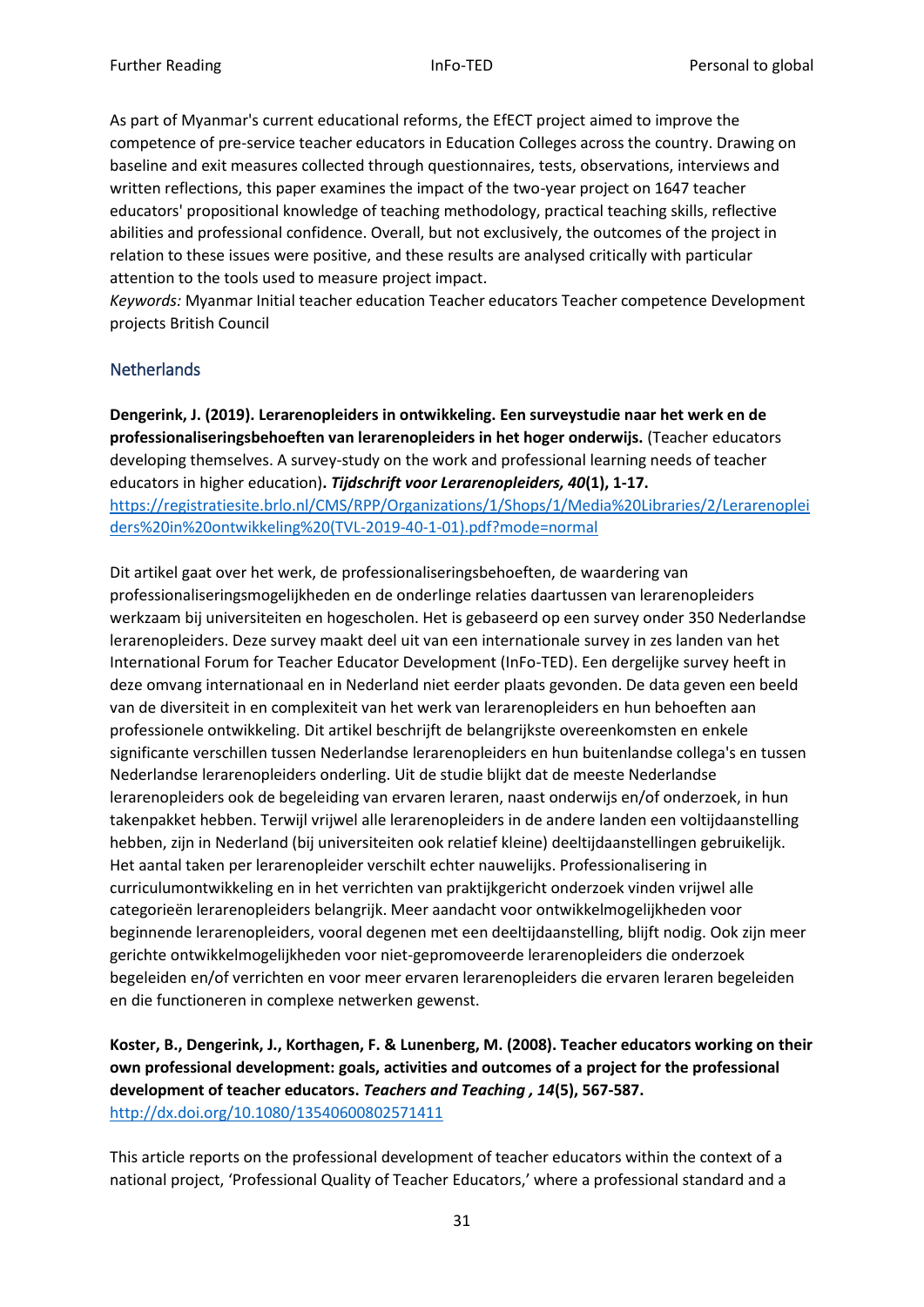standards-based procedure of (self-)assessment and professional development have been created and effectively implemented. This project offered a unique opportunity to analyze the goals, activities and outcomes of the process of professional development of teacher educators in a situation in which this development is promoted by the professional group as a whole. In our research, we used 25 completed portfolio's made by teacher educators participating in the standards-based procedure of (self-)assessment and professional development. We found that teacher educators, participating in this procedure, prefer the development of their knowledge and skills over the development of their attitudes and beliefs. For their professional development, the teacher educators experiment with new activities within the worksituation and interact with colleagues within their professional community, more than that they study theory or reflect on their work. The participating teacher educators experience a positive impact at the personal level (change in cognition and behavior). More than one-third of them share outcomes with others. Above, they report a more positive self-esteem and more enthusiasm for teacher education. This article may motivate other countries or institutions to invest in the professional development of teacher educators. Further research is necessary on the essence of the professional qualities of teacher educators and the relation of their professional development with student learning. *Keywords: teacher educators; professional standards; professional development; selfassessment* 

**Swennen, A., & Lorist, P. (2016). De invloed van de kennisbases en kennistoetsen op de identiteit en autonomie van lerarenopleiders***.* (The Influence of the knowledge base and knowledge assignments on the identity and autonomy of teacher educators). *Tijdschrift voor Lerarenopleiders, 37***(4), 43-52.**

[http://www.lerarenopleider.nl/velon/ledensite/files/2016/12/37\\_4\\_05SwennenLorist.pdf](http://www.lerarenopleider.nl/velon/ledensite/files/2016/12/37_4_05SwennenLorist.pdf)

In deze bijdrage aan dit themanummer van het Tijdschrift voor Lerarenopleiders verkennen we hoe gedurende de afgelopen tien jaar de ontwikkeling en invoering van kennisbases en kennistoetsen in het hbo (pabo, tweedegraads en eerstegraads opleidingen) de identiteit en autonomie van de beroepsgroep lerarenopleiders heeft beïnvloed en nog steeds beïnvloedt. Het doel van het artikel is het bevorderen van de discussie over de invloed van de ontwikkeling van verplichte kennisbases en kennistoetsen, en wat deze ontwikkeling betekent voor individuele lerarenopleiders en lerarenopleiders als beroepsgroep. We baseren ons op verschillende bronnen. In de eerste plaats op documenten en websites van de overheid en andere betrokken organisaties, zoals de Onderwijsraad, de Vereniging Hogescholen en 10voordeleraar. In de tweede plaats gebruiken we gegevens uit een eerder onderzoek van een van ons (Swennen, 2012) over de ontwikkeling van de identiteit en professie van lerarenopleiders. Ten derde baseren we ons op onze eigen kennis van ontwikkelingen in het opleiden van leraren van de afgelopen dertig jaar, waar we beiden nauw bij betrokken waren en zijn.

**Swennen, A. & Volman, M. (2016). Teacher educators' struggles for monopoly and autonomy over teacher education in the Netherlands, 1990-2010. In: T.A. Trippestad, A. Swennen, & T. Werler (Eds.).** *The Struggle for Teacher Education: International Perspectives on Governance and Reforms.*  **London: Bloomsbury Academic.** 

<https://www.bloomsbury.com/uk/the-struggle-for-teacher-education-9781350089341/>

In this chapter we explore recent struggles for the primary teacher education curriculum and the role primary teacher educators play in these struggles and how these affect their autonomy. We view the struggles for the curriculum as a contest between different groups. As we focus on groups within education we regard the struggle for the curriculum as an interprofessional contention struggle for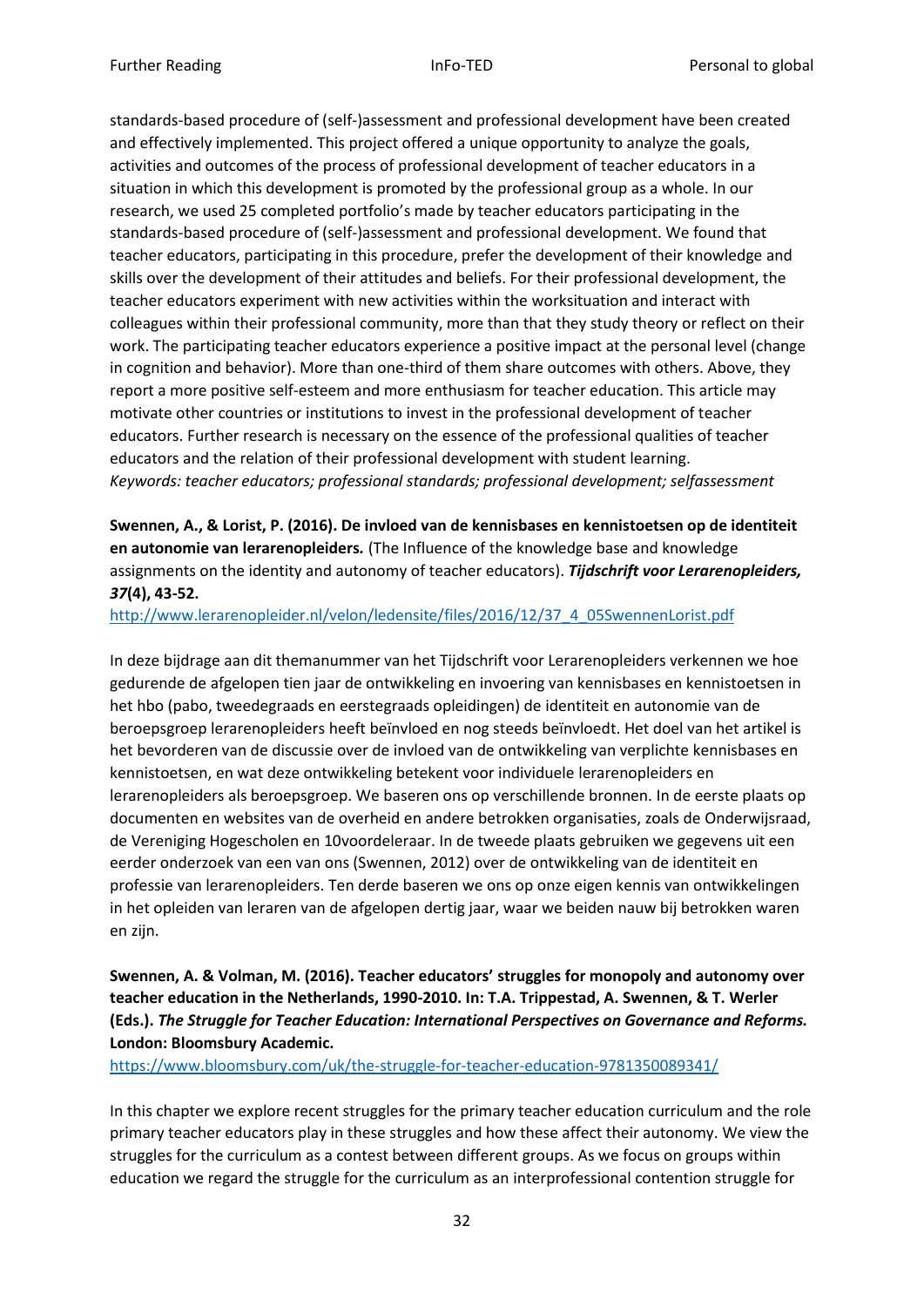monopoly and autonomy, in which teacher educators try to gain or maintain control over the curriculum they have to teach and compete struggle for autonomy. The outcomes of the study reveal that the autonomy of teacher educators has decreased and that teacher educators play a minor part in the struggle for the curriculum. The reasons for the decrease of autonomy of teacher educators may be the lower status of primary teacher education within Higher Education and teacher education. Teacher educators acknowledge that the interference of the government decreases their autonomy, but they accept changes and incorporate them in their work in ways they find tolerable.

#### <span id="page-32-0"></span>New Zealand

**O'Neill, J. (2017) A biographical experience of teacher education in Aotearoa New Zealand.**  *European Journal of Teacher Education, 40***(5), 589-600.**  <http://dx.doi.org/10.1080/02619768.2017.1385057>

The article analyses initial teacher education (ITE) policy and practice in Aotearoa New Zealand over forty years. Central to the local ITE context was the incorporation of the 'monotechnic' colleges of teacher education into the university sector in the 1990s and 2000s, following New Zealand's structural adjustments to the state education sector in 1989 and 1990. Policy ideologies of 'marketisation' and 'professionalisation' raised expectations of the abstract knowledge base and competencies that university-based teacher education graduates would acquire, while simultaneously degrading the rich immersion in cultural, curriculum and subject studies and learning by doing that were the hallmark of the former colleges. Indigenous staff and students arguably suffered most during the incorporation years. The final section looks to New Zealand's future demographic, environmental and socio-economic imperatives and asks how ITE can be recast to enable teacher educators and beginning teachers to face the realities and challenges of the decades ahead.

*Keywords: Teacher education; education policy; teacher professionalisation; te reo Māori me ōna tikanga; te tiriti o Waitangi* 

#### <span id="page-32-1"></span>Northern Ireland

## **Nelson, J. (2010). Religious segregation and teacher education in Northern Ireland.** *Research Papers in Education, 25***(1), 1-20.**

<http://dx.doi.org/10.1080/02671520802298464>

This paper surveys the extent of religious segregation in teacher education in Northern Ireland and notes that there are elements of separation within a general context of (increasing) common teacher education. With reference to liberal and communitarian theories the case for separate teacher education is considered. It is acknowledged that a case can be made for forms of separate teacher education in a liberal society but that certain limits or expectations should apply. A common teacher education is found to be desirable but it is suggested that in order to justify its dominant status in a plural environment it must be accommodating of religion, encourage dialogical engagement around concepts of shared fate and cultivate a sense of community.

*Keywords: teacher education; religious education; liberalism; common education; communitarianism; religious segregation*

#### <span id="page-32-2"></span>**Norway**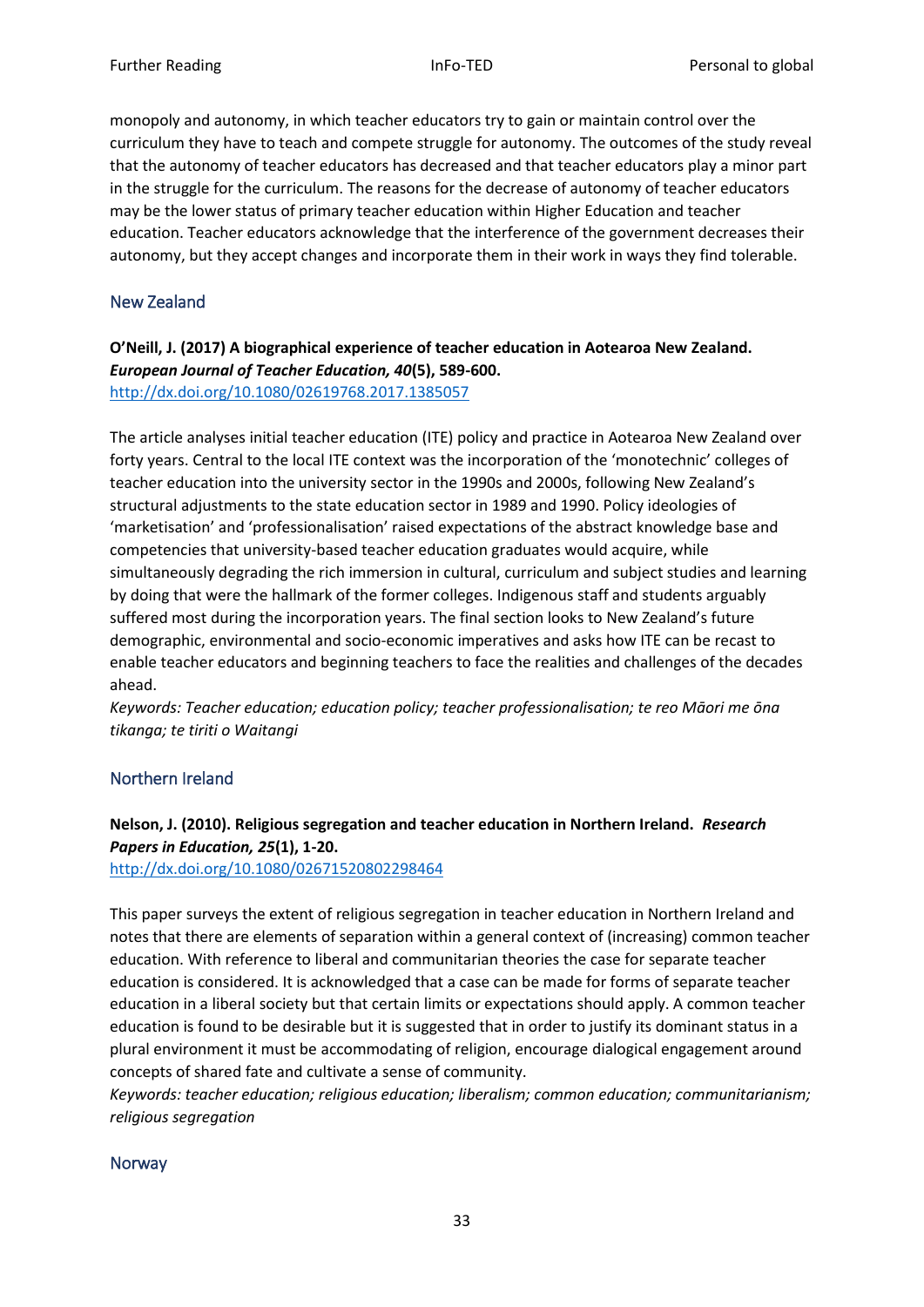### **Elstad, E. (2010) University‐based teacher education in the field of tension between the academic world and practical experience in school: a Norwegian case.** *European Journal of Teacher Education, 33***(4), 361-374.**

<http://dx.doi.org/10.1080/02619768.2010.504948>

Teacher education at the university has to relate both to the school and to academia. Since these two worlds have values that to some extent diverge, teacher education is placed in a field of tension between the requirement to adapt to academic standards, norms, and values and the requirement to maintain a close professional relationship with the practice of teaching in schools. This article gives an account of a Norwegian experience of this field of tension. The purpose of this article is to discuss, interrogate, and identify problems inherent in the tensions between academia and the proximity to the field and the need for robust knowledge production through research and the 'tips for teachers' approach. Teacher education has shown adaption to the structures of the university but also developments that point in another direction; this divided culture requires a sharper focus on the complexity of the inherent issues involved.

*Keywords: academic staff; attitudes; teacher education; teacher educators; theory practice relationship; educational practices*

**Haugaløkken, O.K. & Ramberg, P. (2007). Autonomy or control: discussion of a central dilemma in developing a realistic teacher education in Norway.** *Journal of Education for Teaching, 33***(1), 55-69.**  <http://dx.doi.org/10.1080/02607470601098310>

The introduction of the collaborative partnership model in initial teacher education at the Norwegian University for Science and Technology has paved the way for activities and components in its professional training that closely relate to the field of practice and meets the need to attain the more 'here-and-now'-oriented objectives of the teacher education programme. The evaluation of the model reveals, however, that considerable work remains to be done before one can say that the education programme has achieved the national objectives set for a suitable training for the profession. This concerns the students' acquisition of educational theory, which is considered to be a prerequisite to the development of autonomy in the teaching profession. While a solid foundation of educational theory will be of importance for the students' future professional growth, teacher education must also include elements associated with control, thus ensuring the school system's implicit function as the bearer of society's values and culture

**Munthe, E., Svensen Malmo, K.-A. & Rogne, M. (2011). Teacher education reform and challenges in Norway.** *Journal of Education for Teaching, 37***(4), 441-450.** <https://doi.org/10.1080/02607476.2011.611012>

Teacher education in Norway is nationally regulated and is currently undergoing extensive changes. This paper briefly outlines the various education routes for teachers and some of the ongoing work to improve teacher education, but concentrates mainly on the reform that has come the farthest: initial teacher education for grades 1–7 and grades 5–10. The background to this reform, the main changes made to teacher education through this reform and some of the challenges being dealt with are presented. Controversies abound in teacher education, and the one that is particularly brought to the forefront in this paper is the relationship between designing programmes that enable the development of skills and also enhance becoming a teacher: the character-forming significance of teacher education.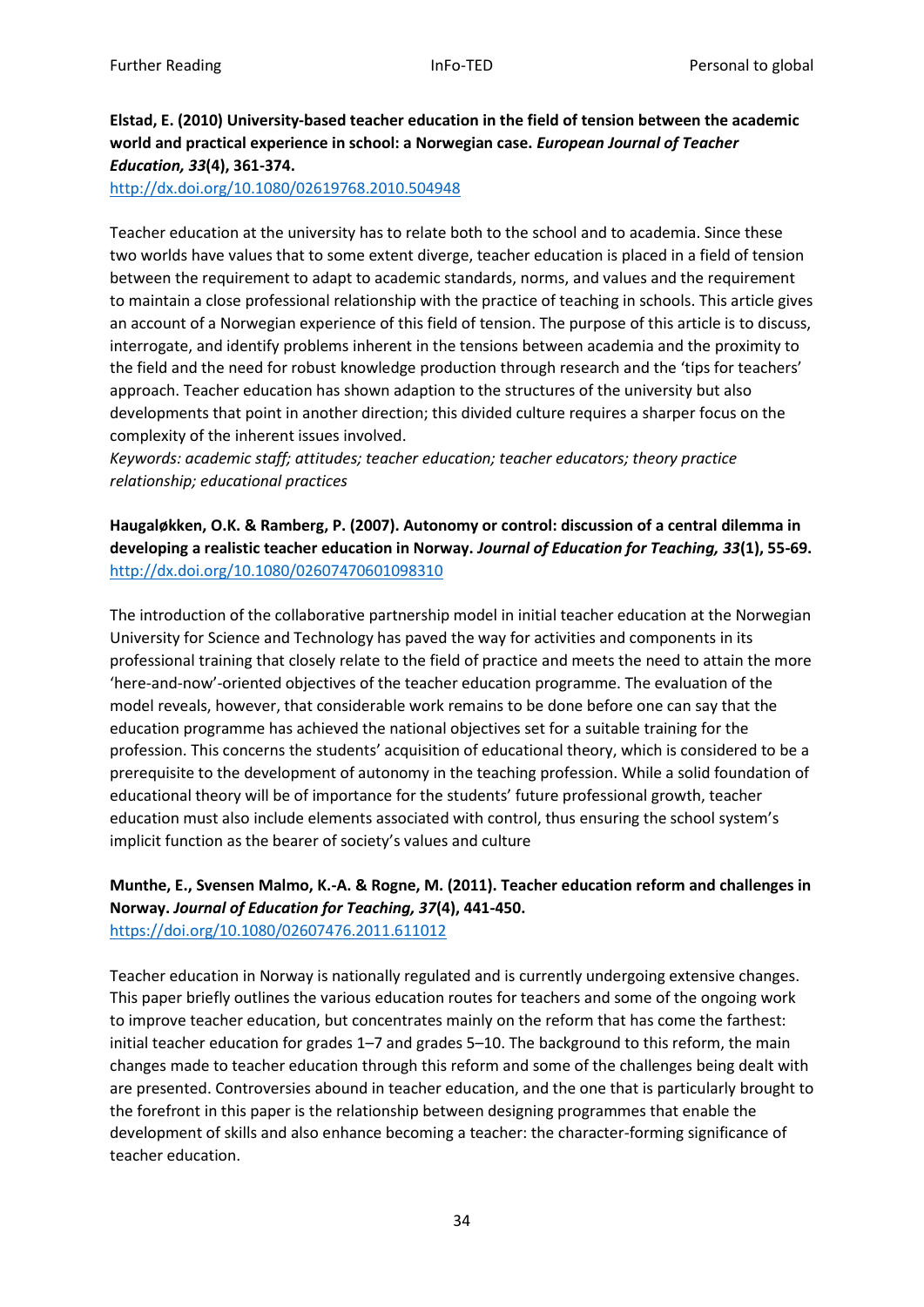*Keywords: teacher education reform; initial teacher education; programme design; skill development; character development* 

**Smith, K. (2011). The multi-faceted teacher educator: a Norwegian perspective.** *Journal of Education for Teaching: International research and pedagogy, 37***(3), 337-349.**  <http://dx.doi.org/10.1080/02607476.2011.588024>

Within the broad theme of this special issue, the current article describes a turbulent Norwegian teacher education context in which two new teacher educators start work in a university. Like other nations, Norway is affected by international educational trends, some of which have a reductive impact on the teaching profession and on teacher education. The article discusses the many roles teacher educators have to hold and presents what the local context, a university's teacher education department, does to support new colleagues in developing individual roles and identities as teacher educators which enable them to fit into the local culture and requirements. The article examines some of the many frustrations that teacher educators often feel are rooted in local, national and international movements, before it concludes with a quest for developing programme identity that builds on the strength of having a diverse staff of teacher educators.

*Keywords: teacher education in Norway; roles of teacher educators; changes in teacher education; professional knowledge of teacher educators; professional learning of teacher educators* 

**Ulvik, M., & Smith, K. (2019). Teaching About Teaching: Teacher Educators' and Student Teachers' Perspectives from Norway. In: J. Murray, A. Swennen, & C. Kosnik (eds.),** *International Research, Policy and Practice in Teacher Education***. (pp 123-137). Singapore: Springer Nature.**  [https://doi.org/10.1007/978-3-030-01612-8\\_9](https://doi.org/10.1007/978-3-030-01612-8_9)

In this chapter we address the question of how to prepare student teachers for professionalism in teaching. We especially focus on higher education-based teacher educators and their role in promoting integration between theory and practice, which is frequently perceived as a challenge in teacher education (Korthagen F, J Educ Teach 36(4):407–423, 2010; Kvernbekk T, Informal Logic 32(3):288– 305, 2012). The chapter draws on a study, in a Norwegian context, that investigated teacher educators' competence as seen from their own and student teachers' perspectives (Ulvik M, Smith K, Uniped 39(1):61–77, 2016). Competence is here understood as the knowledge and skills that teacher educators need to do their job.

### <span id="page-34-0"></span>Russia

**Valeeva, R.A., & Gafurov, I.R. (2017). Initial teacher education in Russia: connecting theory, practice and research.** *European Journal of Teacher Education, 40***(3), 342-360.**  <https://doi.org/10.1080/02619768.2017.1326480>

This paper explores initial teacher education (ITE) in Russia, its organisation and content in the light of international literature. Changes in the political, socio-economic and cultural life of Russia in recent decades have defined a completely different model of teacher education. This model has evolved through key policy documents including the 'Conception of pedagogical education development support (2013; http://minobrnauki.rf/documents/3871); 'The teacher professional standard' (2013; http://www.rosmintrud.ru/docs/ mintrud/orders/129/), and, in 2014, the 'Comprehensive programme to improve the professional skills of educational institutions teaching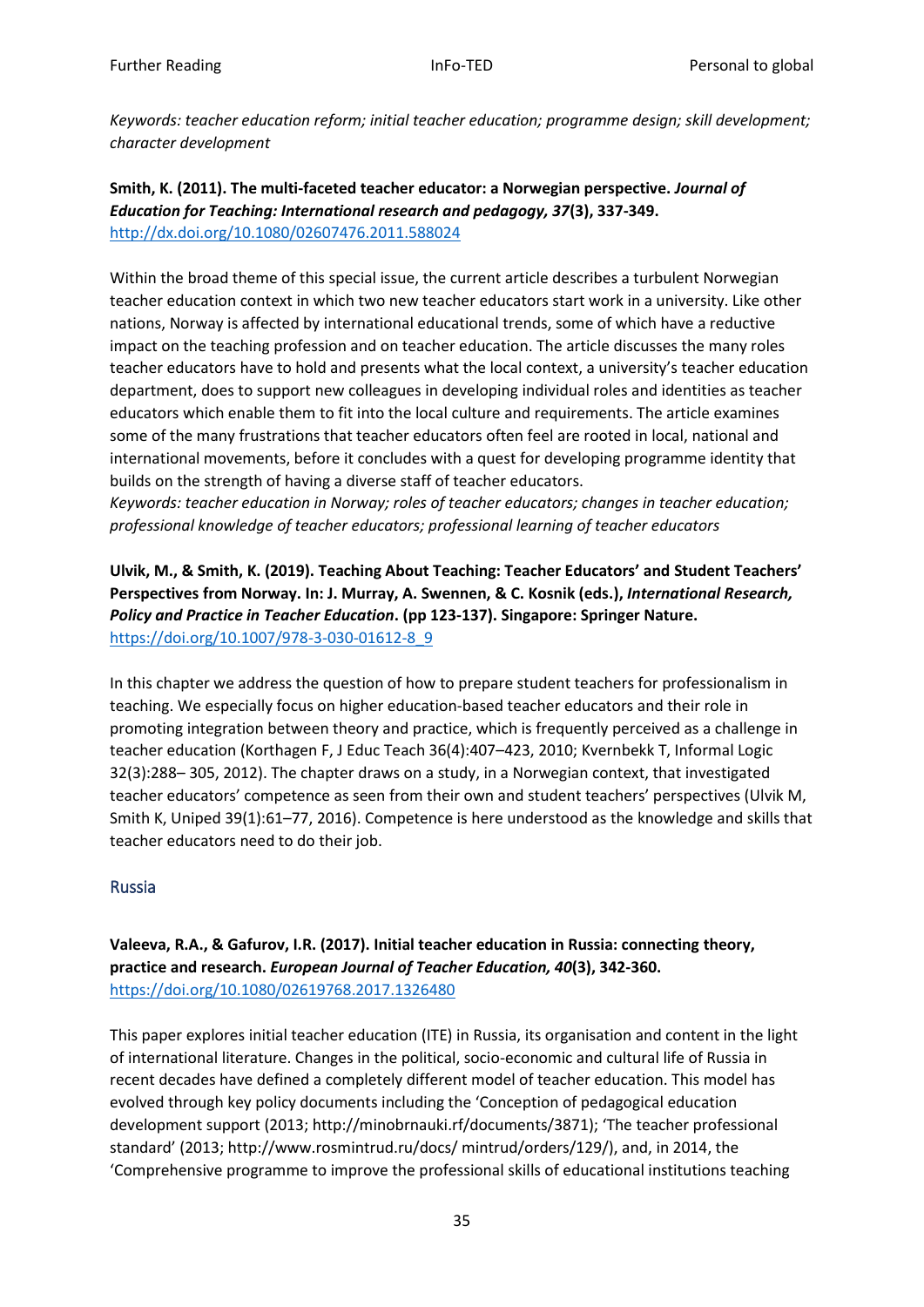staff (http://www.consultant.ru/document/cons\_doc\_LAW\_166654/). These documents have led to important changes in teacher education policy with serious consequences in terms of structure and curriculum. A key objective of this paper, therefore, is to examine the structure and curriculum of ITE in Russia within competency-based approach. The article also explores how the research dimension is integrated in ITE programmes, as well as new concepts and approaches linking theory and practice. In outlining the new model, the approach to teacher education followed by Kazan Federal University is used an illustrative example.

*Keywords: Russia; initial teacher education; practice; research; theory*

### <span id="page-35-0"></span>Saudi Arabia

**Borg, S., & Alshumaimeri, Y. (2012). University teacher educators' research engagement: Perspectives from Saudi Arabia.** *Teaching and Teacher Education, 28***(3), 347–356.**  <https://doi.org/10.1016/j.tate.2011.10.011>

This paper examines university teacher educators' engagement with and in educational research. Survey results collected from eighty-two teacher educators at a leading university in Saudi Arabia pointed to modest levels of research activity and also suggested that these individuals held largely technical views of what research is. Their assessments of their institutional research culture also signalled a perceived gap between the research productivity expected of them and the support they received from their university. The implications of these findings for promoting research activity among university teacher educators, where this is considered desirable, are discussed.

### <span id="page-35-1"></span>Scotland

### **Gray, D. & Weir, D. (2014). Retaining public and political trust: teacher education in Scotland.**  *Journal of Education for Teaching, 40***(5), 569-587.**

<http://dx.doi.org/10.1080/02607476.2014.956541>

This paper traces the key periods, players and events which have contributed to the shaping of the current landscape of teacher education in Scotland. Starting with the Wheatley Report and the formation of the General Teaching Council (Scotland) in the 1960s through to the most recent Donaldson Review of Teacher Education, we examine ebb and flow amongst GTCS, government, colleges of education and universities. Following its own trajectory, Scottish Education resisted and rejected policies emanating from an 'English' ideology, capitalised on respect for and influence of the GTCS, and successfully moved teacher education's base from autonomous colleges to high-status universities. At the core of teacher education in Scotland is the continuing desire for partnershipworking amongst key stakeholders: local and national government, GTCS, schools, teacher education institutions, teaching unions, parents and pupils. A teaching profession of trained graduates, underpinned by university-led subject study, is now moving steadily towards Masters-level professional learning for all. Although having faced some troubled episodes, this period has also been characterised by remarkable stability and consensus and, although still tackling the improvement agenda suggested by the recent Donaldson review, teacher education in Scotland has retained a high degree of public and political trust.

*Keywords: teacher education; education policy; partnership; higher education*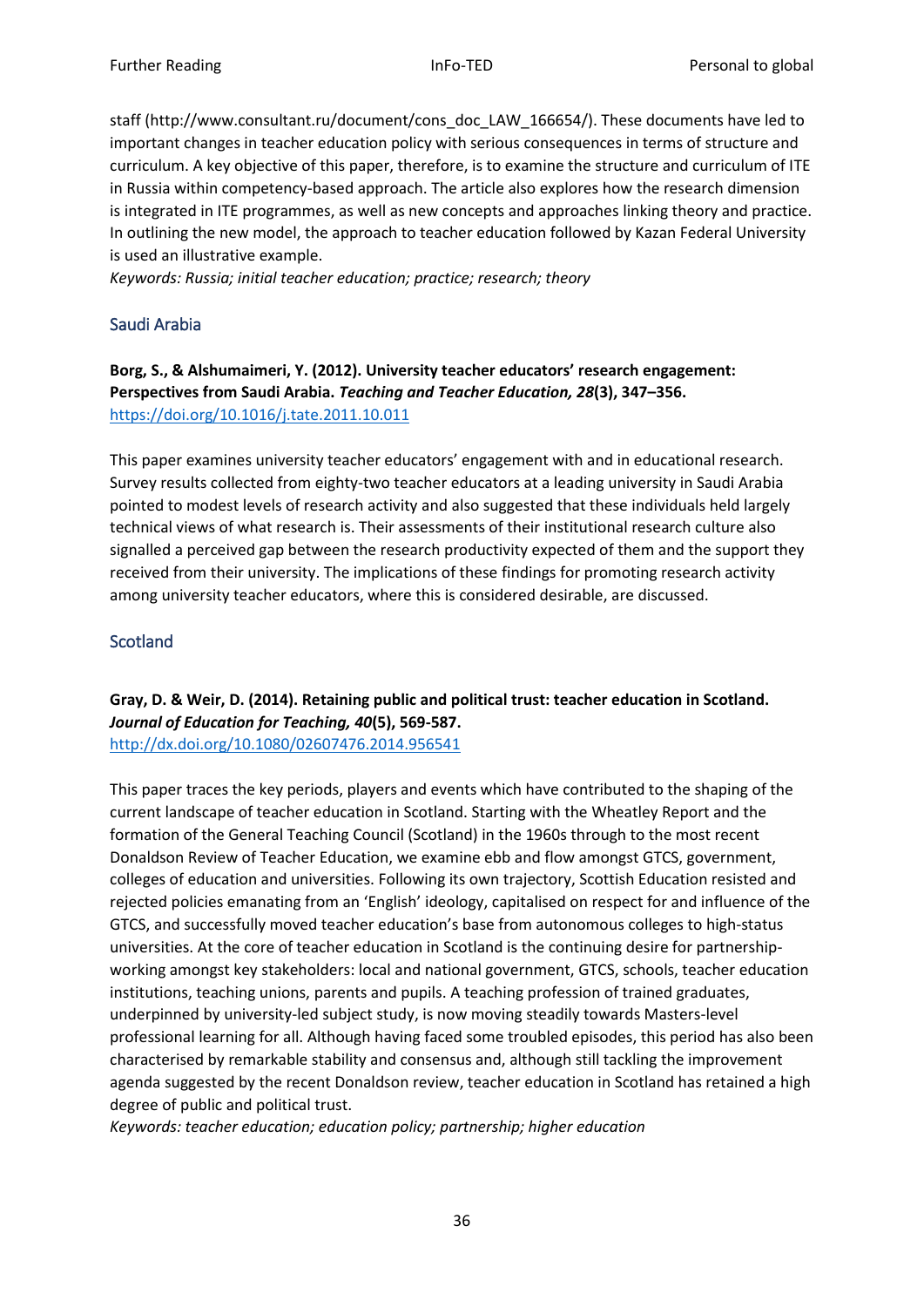### **Menter, I. (2011). Four 'academic sub-tribes', but one territory? Teacher educators and teacher education in Scotland***. Journal of Education for Teaching, 37***(3), 293-308.**  <http://dx.doi.org/10.1080/02607476.2011.588018>

This paper takes a sociocultural approach to questions around the professional identity of teacher educators in Scotland. Through an analysis of the historical trajectory of Scottish teacher education and its institutions, it is suggested that there are four distinctive groups of staff currently working in the university departments that provide all of the initial teacher education. The professional backgrounds and experiences of these four groups are illustrated by data drawn from a series of interviews with Scottish teacher educators. The members of each of the four groups tend to have different relationships both with the academy and with the teaching profession. As they develop their careers as teacher educators, the continuously changing institutional environment may create different pressures on them, some of these emerging as identity conflicts, even though they are all working within the same 'territory' of teacher education.

*Keywords: Scotland; teacher educators; professional identities*

### **Menter, I., Hulme, M., Elliot, D. & Lewin, J. (2010).** *Literature Review on Teacher Education in the 21st Century***. Edinburgh, Scottish Government, Education Analytical Services, Schools Research. 114 pp.**

<https://www.gov.scot/publications/literature-review-teacher-education-21st-century/pages/0/>

*Chapters:* 1. Introduction - Aim, background and objectives - Scope of the review - Review methods - Nature and quality of data sources - Structure of the review 2. Teacher education in scotland - Introduction - Significant developments in teacher education - The policy context - Current strengths - Weaknesses - Areas for improvement – 3. Teacher education and professionalism - Introduction - Approaches to teacher education - Enhancement of professionalism - The effective teacher: standards and competences - The reflective teacher - The enquiring teacher - The transformative teacher - The future of teacher professionalism - Implications for Scottish teacher education 4. Teacher education, collaboration and professional support - Introduction - Entry requirements for teacher education - Partnership arrangements with schools - Mentoring, induction and early professional development - Continuing professional development - Collaborative approaches to curriculum design and evaluation - Recognising accomplished teachers - Professional development of teacher educators - Implications for Scottish teacher education 5. Professionalism and pupil outcomes - Introduction - Research linking teaching education and pupil outcomes - Summary - Implications for Scottish teacher education 6. Evaluating the impact and effectiveness of teacher education - Introduction - Research - Inspection and self-evaluation - School-level evaluation of teacher education - Implications for Scottish teacher education 7. Conclusions

### **Menter, I. & Hulme, M. (2012) Teacher education in Scotland – riding out the recession?,**  *Educational Research, 54***(2), 149-160.**

<http://dx.doi.org/10.1080/00131881.2012.680040>

*Background*: Teacher education in Scotland has developed its own trajectory for many years and this distinctiveness appears to have increased since the creation of the Scottish Parliament in 1999. Teachers' pay and conditions were addressed in 2001 by the agreement A teaching profession for the 21st century. This agreement led to a number of innovations in teacher education and development. More recently, there has been a report of the Review of Teacher Education in Scotland by Graham Donaldson and a committee is currently reviewing teachers' pay and conditions. *Purpose:* This article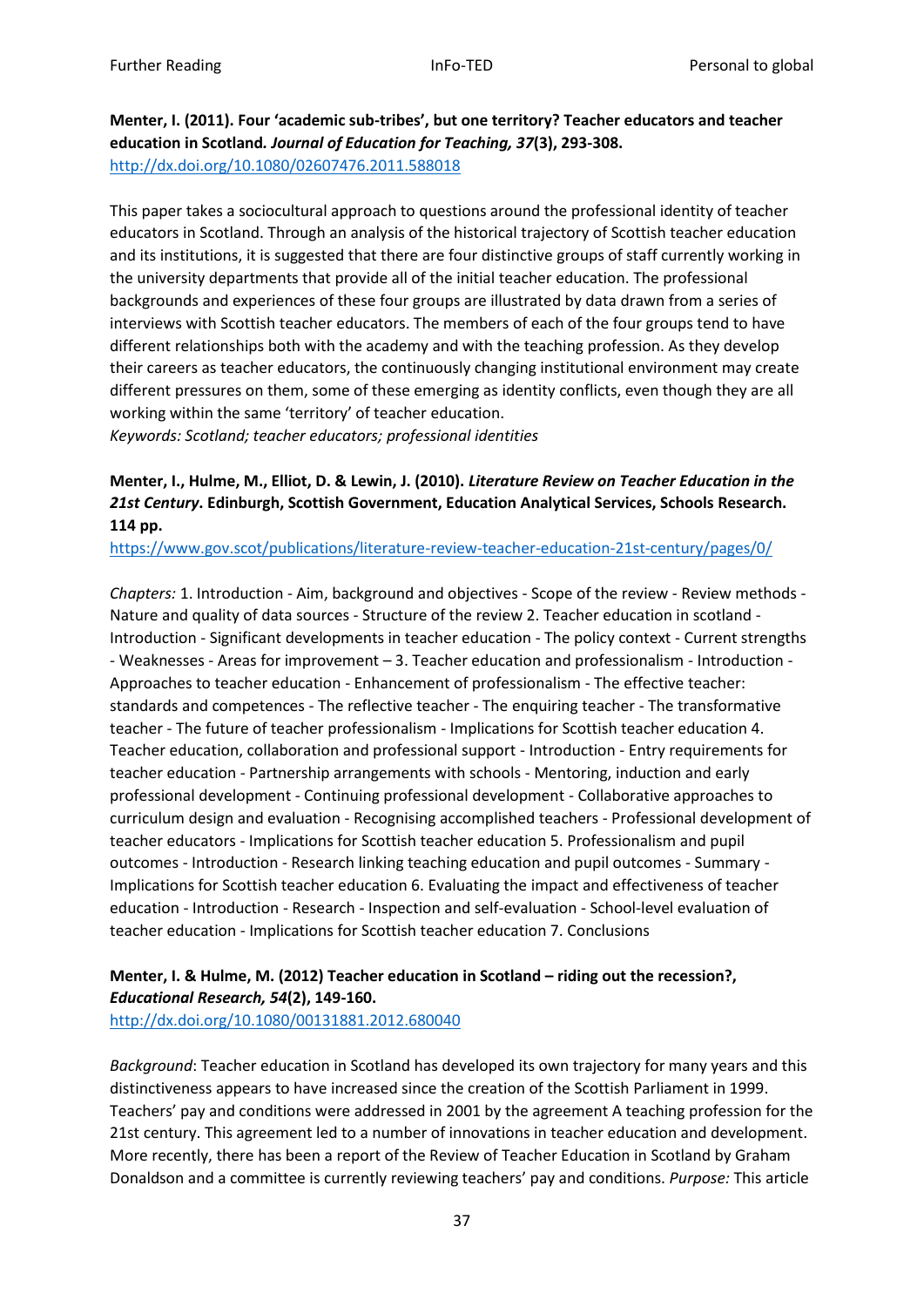examines the extent to which the development of teacher education in Scotland has been affected by the global financial crisis and its impact on the provision of public services. Three policy contexts are explored in turn, those of politics and economics, education and teacher education, so that the analysis moves from the wider societal perspective towards the specifics of teacher education. *Sources of evidence*: The article draws on a close analysis of relevant policy documents, including those produced by the Organisation for Economic Cooperation and Development, the Scottish Government and the General Teaching Council for Scotland. Additionally reference is made where appropriate to a wide range of published research and to reports such as the Review of Teacher Education in Scotland. *Main argument:* The ways in which teacher education policy in Scotland is developing is a result of the interaction between history, culture and politics played out at a national level under the wider influence of UK, European and global affairs, both economic and political. There are real tensions in the current conjunction of policies and trends, which create major challenges for all those involved. The promotion of career-long professional learning and enhanced school autonomy proceed alongside the review of teachers' professional conditions (McCormac Review), high levels of intermittent employment among new teachers, fluctuations in student numbers and staffing in university Schools of Education, and contracting resource to support schoollevel curriculum development and continuing professional development. The social partnership achieved between employers and practitioners is under increasing strain; and relations of partnership between universities and schools are subject to increasing critical scrutiny. Teaching in a time of crisis creates new challenges, and the need for innovative approaches to enduring challenges, in the short and longer term. *Conclusions:* The longstanding commitment to explicit values in Scottish culture and education is all the more important in a context where pressures for accountability and efficiency are greater than ever.

*Keywords: teacher education; Scotland; accountability; policy; financial crisis* 

### <span id="page-37-0"></span>South Africa

### **Chetty, R. & Lubben, F. (2010). The scholarship of research in teacher education in a higher education institution in transition: Issues of identity.** *Teaching and Teacher Education, 26***(2010), 813-820.**

#### <http://dx.doi.org/10.1016/j.tate.2009.10.018>

This paper examines perceptions of professional and organizational identity of teacher educators in a 'new' University of Technology in South Africa, resulting from several recent mergers of colleges of education and colleges of technology mainly serving formerly disadvantaged students and schools. The findings show that most staff consider teaching and research as dichotomous. Research activities are seen to satisfy the institutional requirements for securing research funding and producing publications. Professional identities could be strengthened by a faculty-wide debate on the specific profile of teacher education in a University of Technology, resulting also in an agreed research ethos. Peer support in collaborative research groups with a focus on own practice is seen as an opportunity to strengthen research expertise.

*Keywords: Teacher education Educational research Institutional transition Discursive identity Identity salience South Africa* 

### <span id="page-37-1"></span>Trinidad and Tobago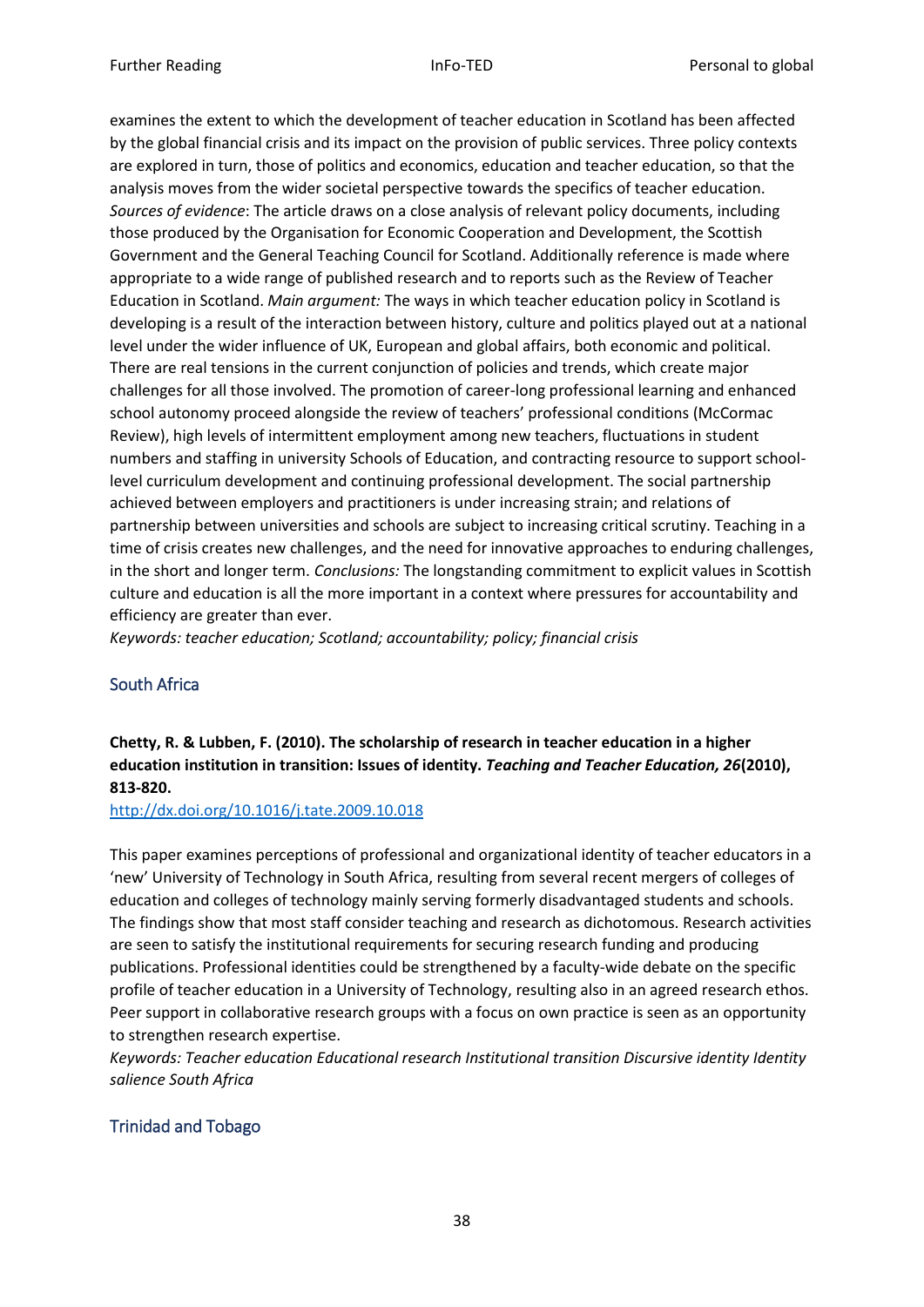### **Yamin-Ali, J. (2017): Tensions in the work context of teacher educators in a School of Education in Trinidad and Tobago: a case study.** *European Journal of Teacher Education***, Published online: 26 Oct 2017.**

<http://dx.doi.org/10.1080/02619768.2017.1393516>

This research focuses on the perspectives of university-based teacher educators regarding their roles at a School of Education in Trinidad and Tobago. It investigates the tensions between their own expectations of the position they were employed for and their perspectives of the institution's expectations of them. This focus adds to the findings and perspectives of other researchers in the field, indicating that teacher educator roles and identities pose questions in international settings including developing countries. This research utilises a descriptive intrinsic case study approach. Semi-structured interviews were conducted with twenty-one participants and the data were analysed to ascertain in what ways their teacher educator experiences conflicted with their initial expectations of what their roles would have been. Findings indicate that teacher educators at this institution were challenged by expanded roles, conducting research, team work, and insufficient opportunity for growth. Implications are presented including suggestions for a range of necessary skills for teacher educators.

*Keywords Teacher educator; role expectations; role challenges; teacher educator identities* 

#### <span id="page-38-0"></span>Uganda

**O'Sullivan, M.C. (2010). Educating the teacher educator – A Ugandan case study. International**  *Journal of Educational Development, 30***(2010), 377-387.**  <http://dx.doi.org/10.1016/j.ijedudev.2009.12.005>

Who educates teacher educators? How are teacher educators educated and prepared for their roles and tasks? This article uses a review of a two-year full-time Diploma in Teacher Education (DTE) for teacher educators in Uganda to engage with these questions. The article begins with a presentation of the Ugandan teacher education context and a literature review, focusing mainly on teacher educator knowledge, preparation, roles and tasks. It then presents the review process and discusses the main findings that emerged, exploring their implications for the education of teacher educators in Uganda and internationally. The main implications concern the critical role of teacher education pedagogy, context, teacher educator knowledge, tasks and roles, reflective practice, practitioner research, and the background, capacities and education of the educator of teacher educators.

#### <span id="page-38-1"></span>United Kingdom

**Beauchamp, G., Clarke L., Hulmec, M., & Murray, J. (2015). Teacher education in the United Kingdom post devolution: convergences and divergences***. Oxford Review of Education, 41***(2), 154– 170.** 

<http://dx.doi.org/10.1080/03054985.2015.1017403>

This paper examines the roles of research in teacher education across the four nations of the United Kingdom. Both devolution and on-going reviews of teacher education are facilitating a greater degree of cross-national divergence. England is becoming a distinct outlier, in which the locus for teacher education is moving increasingly away from Higher Education Institutions and towards an evergrowing number of school-based providers. While the idea of teaching as a research-based profession is increasingly evident in Scotland, Northern Ireland and Wales, it seems that England, at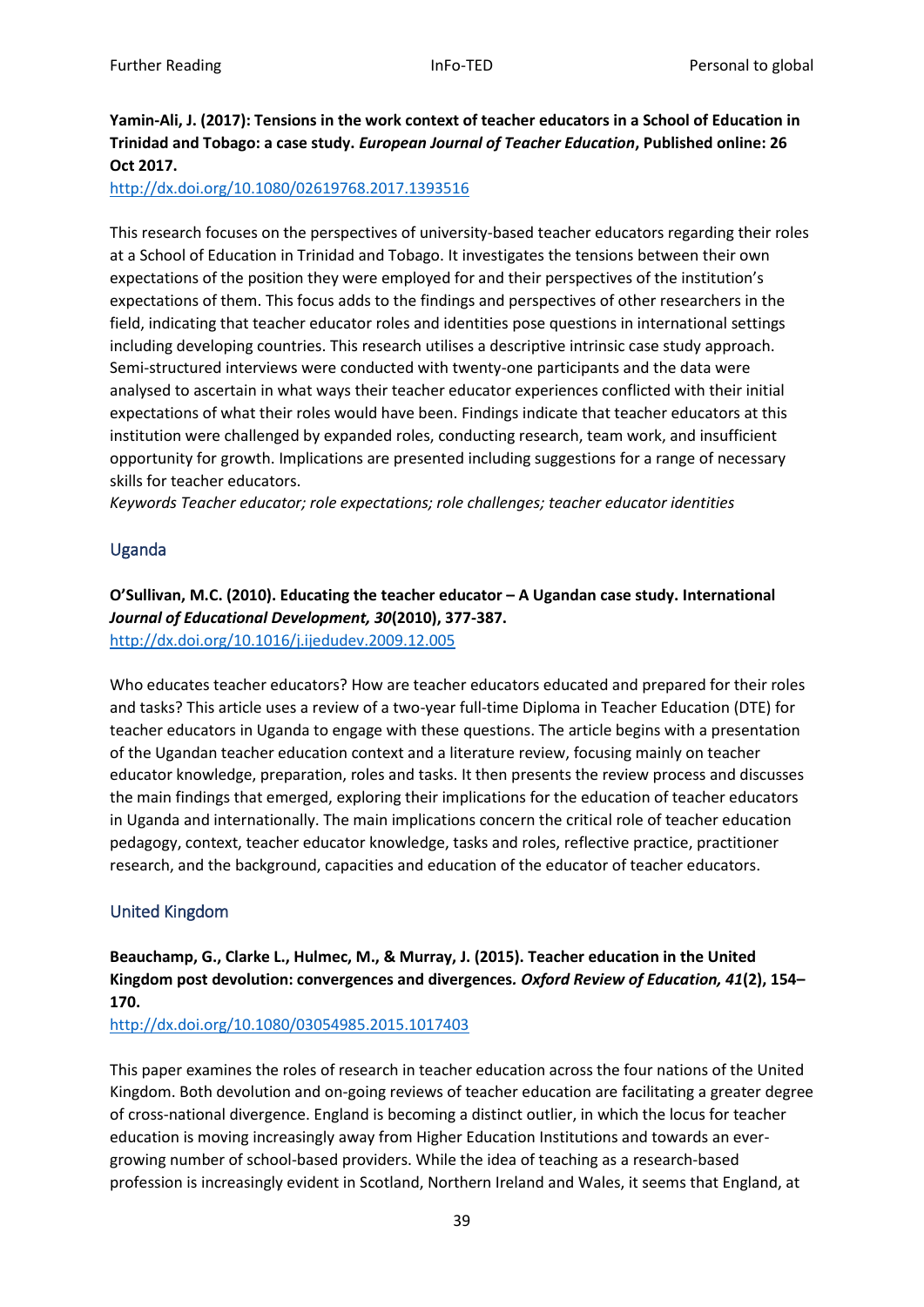least in respect of the political rhetoric, recent reforms and explicit definitions, is fixed on a contrastingly divergent trajectory towards the idea of teaching as a craft-based occupation, with a concomitant emphasis on a (re)turn to the practical. It is recommended that research is urgently needed to plot these divergences and to examine their consequences for teacher education, educational research and professionalism.

*Keywords: teacher education; research; devolution; professionalism* 

**British Educational Research Association (BERA). 2014.** *Research and the Teaching Profession. Building the capacity for a self-improving education system. Final report of the BERA-RSA Inquiry into the role of research in teacher education.* **London: British Educational Research Association.**  ISBN: 978-0-946671-37-3 and [www.bera.ac.uk](http://www.bera.ac.uk/)

In this final report, we have gone further – testing the evidence offered in the interim report with a range of stakeholders – classroom practitioners, school leaders, senior inspectors, local and national policymakers – and probing in greater depth the distinctive situations in each of the four jurisdictions that make up the UK. From these investigations we offer a vision, some guiding principles and four sets of clearly targeted recommendations, each set to be applied in a particular jurisdiction. We also offer some observations about comparative and UK-wide activity. In so doing we have moved from an emphasis on evidence in the interim report to a focus on action in this document. This is, of course, the essence of what we are saying educational professionals in the UK need to be able – and must be enabled – to do, whatever the national setting they work in and whatever the educational challenges and statutory frameworks they are required to address.

### **Lucas, N. (2007). Rethinking Initial Teacher Education for Further Education Teachers: From a standards-led to a knowledge-based approach.** *Teaching Education, 18***(2), 93-106.**  <http://dx.doi.org/10.1080/10476210701325077>

This paper is a critique of the initial teacher education (ITE) of further and adult education teachers in the UK. It argues that the employer-led, national standards model in the UK is not the basis for ITE and professional development because it takes no account of learning in the workplace, disregards the multi-specialist and professional dimensions of professional practice and marginalizes the importance of knowledge. In the critique of the "standards-led model" the paper draws upon research and ideas on work-based learning, seeing the learning of teachers in the workplace as a complex relationship with many "experts" in multiple, often conflicting learning contexts. The paper stresses the importance of seeing work-based learning as more than just "learning by doing" to one that sees it as an intentional structuring of participatory activity. In other words, a "pedagogy of the workplace" . Finally the paper suggests that learning is not just a process of "participation", but a learning zone where different types of knowledge and pedagogy are learnt and transformed. In highlighting the importance of knowledge the paper draws upon theories of professional knowledge that suggests that certain types of knowledge cannot be gained in the workplace alone, therefore focusing on the issues of the different types of knowledge, their acquisition and their transformation or recontextualisation.

**Murray, J., Campbell, A., Hextall, I., Hulme, M., Jones, M., Mahony, P., Menter, I,, Procter, R. & Wall, K. (2009). Research and teacher education in the UK: Building capacity.** *Teaching and Teacher Education, 25***(2009), 944-950.** 

<http://dx.doi.org/10.1016/j.tate.2009.01.011>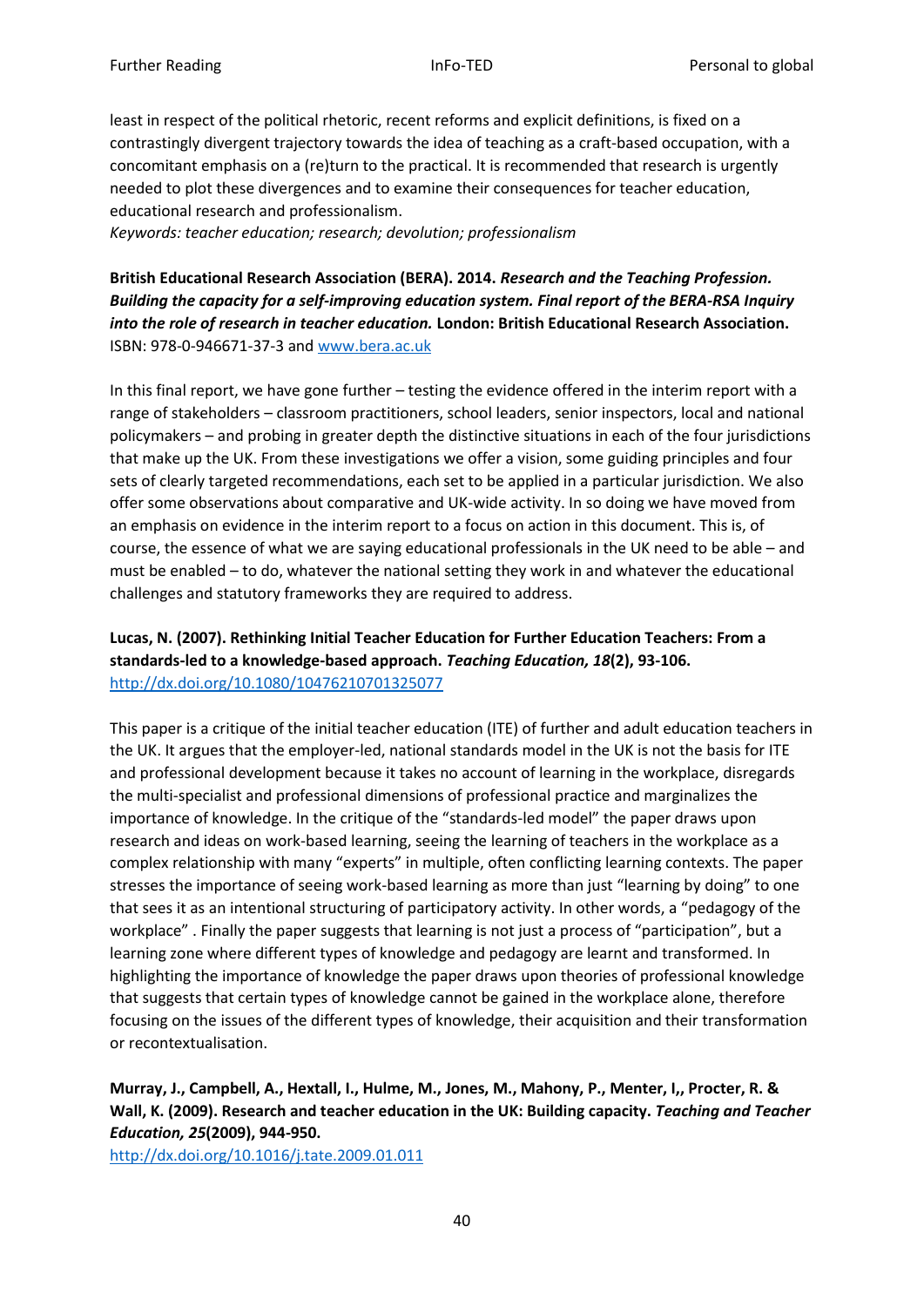The need for capacity-building in teacher education in the UK has been raised as a serious issue by a number of commentators. Tensions about the place of research in teacher education have persisted for many decades, but following changes to the core funding mechanisms in the UK, the maintenance of education research bases within many universities has become increasingly tenuous. This paper provides an analytical account of an initiative conducted by the Teacher Education Group (TEG) to build research capacity in teacher education. With reference to a review of the national contexts for research in the UK and research on teacher educators, the article argues that, in order to build research capacity initiatives we need to provide motivation and new types of networking opportunities for researchers, as well as developing their expertise. In developing this argument, the article also explore the relationships between national policy changes, institutional research cultures and individual habitus and agency in research capacitybuilding. The paper also describes a new initiative in England, the Teacher Education Research Network (TERN). *Keywords: Teacher education research Research capacity-building National policy Institutional* 

*development Early and mid career researchers Network learning* 

### <span id="page-40-0"></span>United States of America

**Cochran-Smith, M. (2008). The new teacher education in the United States: directions forward.**  *Teachers and Teaching: theory and practice, 14***(4), 271-282.**  <http://dx.doi.org/10.1080/13540600802037678>

There is now unprecedented emphasis on teacher quality in the USA and in many nations around the world with extremely high expectations for teacher performance. Based on the assumption that education and the economy are inextricably linked, it is now assumed that teachers can – and should – teach all students to world-class standards, serve as the linchpins in educational reform, and produce a well-qualified labor force to preserve the nation's position in the global economy. This article builds on the argument that during the late 1990s and into the early 2000s, a 'new teacher education' emerged in the USA, which was constructed as a public policy problem, based on research and evidence, and driven by outcomes. This new teacher education is both for better and for worse. The article suggests that the trends that characterized the emergence of the new teacher education have continued and intensified, especially in light of larger national and global policy and political issues. Cochran-Smith argues that education scholars who care about public education need to build on the most promising aspects of the new teacher education, but also challenge its narrowest aspects by working with others both within and against the system to change the terms of the debate.

*Keywords: teacher education; teacher quality; teacher education policy* 

### **Cochran-Smith, M., Ell, F., Grudnoff, L., Haigh, M., Hill, M. & Ludlow, L. (2016). Initial teacher education: What does it take to put equity at the center? Review.** *Teaching and Teacher Education, 57***(2016), 67-78.**

<http://dx.doi.org/10.1016/j.tate.2016.03.006>

Four tasks involved in making equity the centerpiece of initial teacher education. Task 1: Conceptualizing inequality/inequity and teacher education's role. Task 2: Defining practice for equity. Task 3: Creating equity-centered programs tailored to local history of inequality. Task 4: Researching equity-centered teacher education. This article addresses the question: What would it take to put equity front and center in initial teacher education? Drawing on research and innovative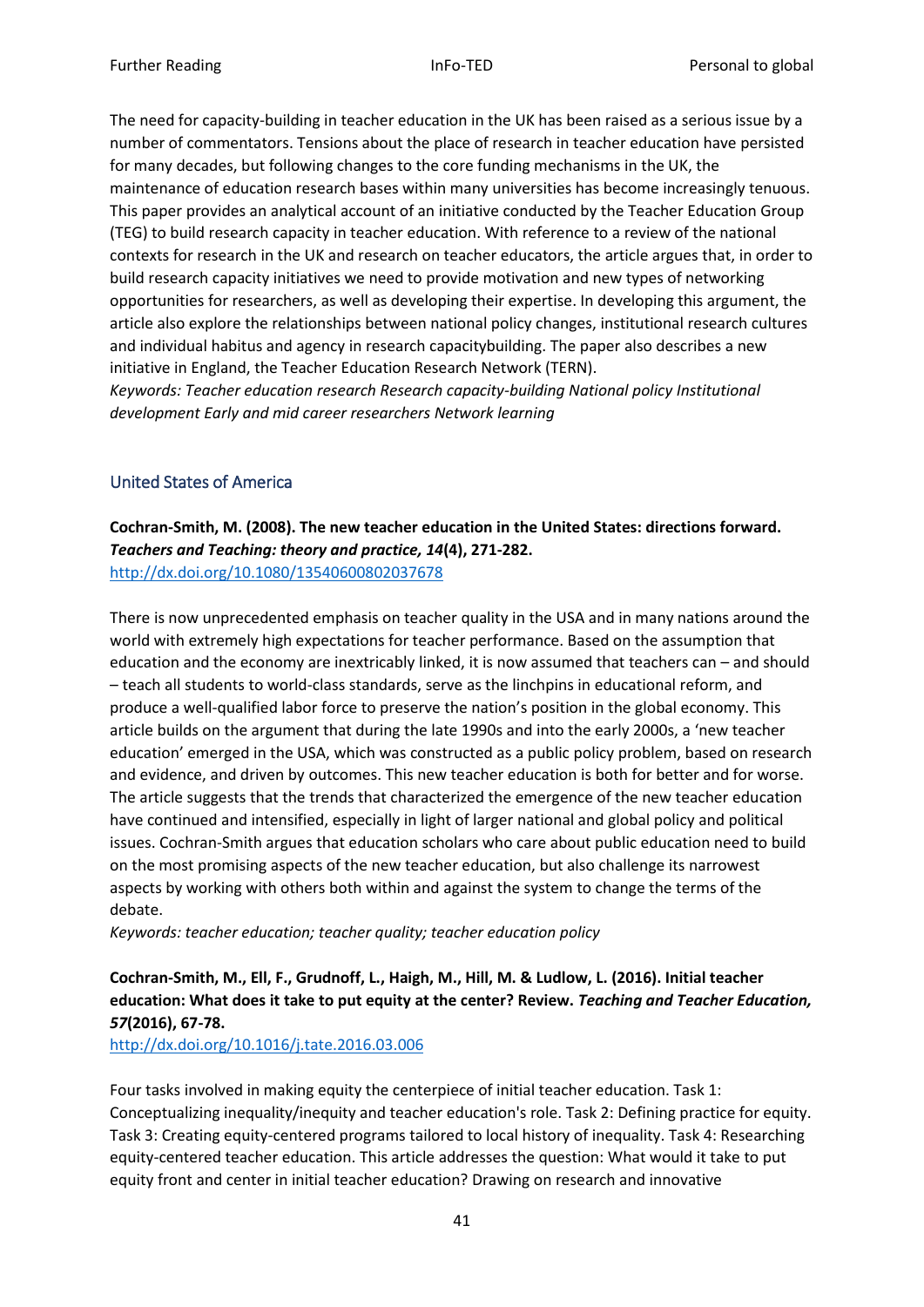programming, the authors argue there are four essential tasks: conceptualizing educational inequality and the role of teacher education in challenging inequality; defining practice for equity; creating curricula and structures that are equity-centered and tailored to local patterns of inequality; and, engaging in research for local improvement and theory building about the conditions that support candidates' equity practice. The article conceptualizes each of these tasks and illustrates how they have been addressed in one context.

*Keywords: Teacher education Diversity Equity* 

**Cochran-Smith, M., Keefe, E.S., & Carney, M.C. (2018). Teacher educators as reformers: competing agendas.** *European Journal of Teacher Education, 41***(5), 572-590.** <http://dx.doi.org/10.1080/02619768.2018.1523391>

Most of today's reforms of initial teacher education programs, policies, and practices have positioned teachers and teacher educators as the objects, rather than the agents of reform. In contrast, this article focuses onteacher educators as reformers by analyzing three approaches to reform that are initiated, developed, and promoted by teacher educators themselves: entrepreneurial reform, managerial reform, and democratic reform. The article concentrates primarily on teacher educators as reformers in the US, but also includes examples from other countries. For each approach, the article considers: who the teacher educator reformers are and how they are positioned; how they construct the 'problem' of teacher education; what reforms they advocate as the 'solution'; and, how these are related to larger policy and political agendas. The article argues that this kind of analysis is critical to understanding the current discourse of reform and the competing agendas that dominate the politics of teacher education.

*Keywords: Teacher educators; teacher education; education reform; entrepreneurial reform; democratic education*

**Dinkelman, T. (2011). Forming a teacher educator identity: uncertain standards, practice and relationships.** *Journal of Education for Teaching, 37***(3), 309-323.** <https://doi.org/10.1080/02607476.2011.588020>

Drawing on his own experience as an illustrative case, the author examines the interplay of external influences and internal sense-making to explore aspects of teacher educator identity. Framed by attention to institutional, discursive and affinity perspectives on identity development, he argues that research and practice contexts in research-intensive schools and colleges of education in the USA contribute to uncertain conditions for the development of professional identity in the field of teacher education. Given an environment that sends mixed messages about the standards that most matter to knowing and acting in teacher education, teacher educators are encouraged to recognise their agency in claiming a sense of professional self, work with colleagues and students to cultivate deliberative inquiry spaces to shed light on the mystery of university-based teacher education, and explore the relationships embedded in the practice of teacher education that prompt recognition of what it means to be a teacher educator.

*Keywords: teacher education; teacher educator; identity; standards; teacher education practice; social studies; teacher educator development* 

**Fuller, E.J. (2013). Shaky Methods, Shaky Motives: A Critique of the National Council of Teacher Quality's Review of Teacher Preparation Programs.** *Journal of Teacher Education, 65***(2013), 63-76.**  <https://doi.org/10.1177/0022487113503872>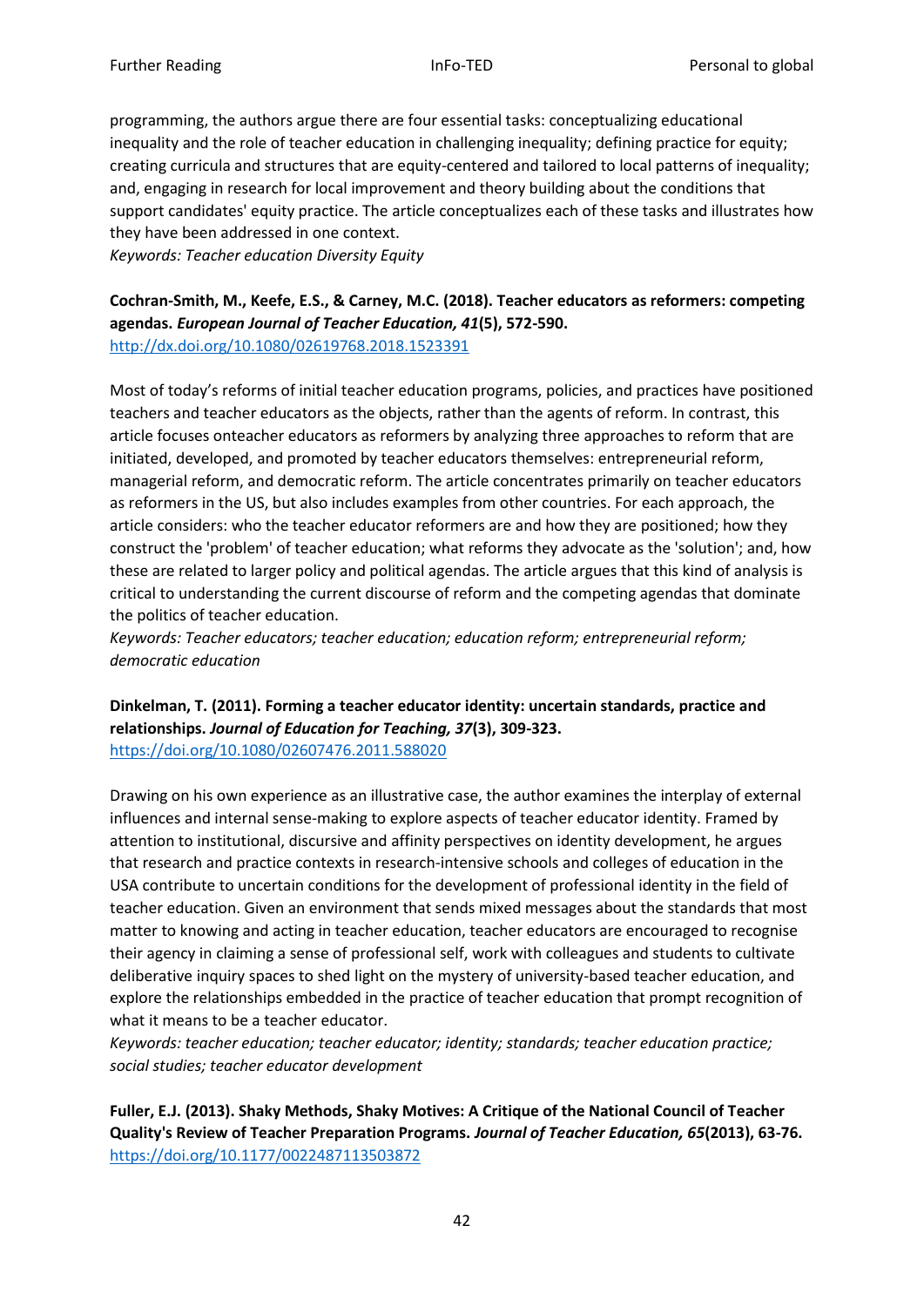The National Council on Teacher Quality's (NCTQ) recent review of university-based teacher preparation programs concluded the vast majority of such programs were inadequately preparing the nation's teachers. The study, however, has a number of serious flaws that include narrow focus on inputs, lack of a strong research base, missing standards, omitted research, incorrect application of research findings, poor methodology, exclusion of alternative certification programs, failure to conduct member checks, and failure to use existing evidence to validate the report's rankings. All of these issues render the NCTQ report less than useful in efforts to understand and improve teacher preparation programs in the United States. The article also suggests alternative pathways NCTQ could have undertaken to work with programs to actually improve teacher preparation. The article concludes by noting that the shaky methods used by NCTQ suggest shaky motives such that the true motives of NCTQ for producing the report must be questioned.

*Keywords: preservice education, educational policy, education reform* 

### **Hammerness, K., & Klette, K. (2015). Indicators of quality in teacher education: looking at features of teacher education from an international perspective.** *International Perspectives on Education and Society, 27***(2015), 239-277.**

#### <http://dx.doi.org/10.1108/S1479-367920140000027013>

In the United States, policy discussions of teacher education in relationship to teacher quality have tended to focus more closely around debates about the nature of teacher preparation and the need for quality teachers to possess advanced degrees or certification. The field is in need of an array of indicators a set of powerful, well-researched indicators that can be applied to large public universities as well as small regional private colleges, from university-based programs to "alternative" programs and to more "hybrid" programs. These indicators need to be relevant for teacher certification across a variety of age-ranges and developmental stages. In this chapter, we build on a growing conversation about practice in teacher education and efforts on the part of researchers to identify key features of powerful teacher education. We propose that quality teacher education is designed around a clear and shared vision of good teaching; it is coherent in that it links theory with practice and offers opportunities to learn that are aligned with the vision of good teaching; and it offers opportunities to enact teaching. While these features are supported for the most part by growing consensus in the literature (National Research Council, 2010; NCATE, 2010), there is also an emerging empirical base that provides support for the value of these features as well. *Keywords: Teacher education; teacher preparation; professional development*

### **Hopkins, M., & Spillane, J.P. (2014). Schoolhouse Teacher Educators: Structuring Beginning Teachers' Opportunities to Learn About Instruction.** *Journal of Teacher Education, 65***, 327- 39,**  <http://dx.doi.org/10.1177/0022487114534483>

While few would disagree that a key component of educating teachers to teach happens on the job, research rarely explores the schoolhouse as a site for teacher education. This study thus focuses on inservice as distinct from preservice teacher education and explores how beginning teachers' learning about mathematics and literacy instruction was supported within 24 elementary schools in two midwestern school districts. A mixed methodology was used in this exploratory study, including social network and interview data analysis, to examine beginning teachers' advice- and informationseeking behaviors related to mathematics and literacy. Findings revealed that formal organizational structures inside schools were critical for shaping beginning teachers' opportunities to learn about instruction, including grade level teams and formal leadership positions.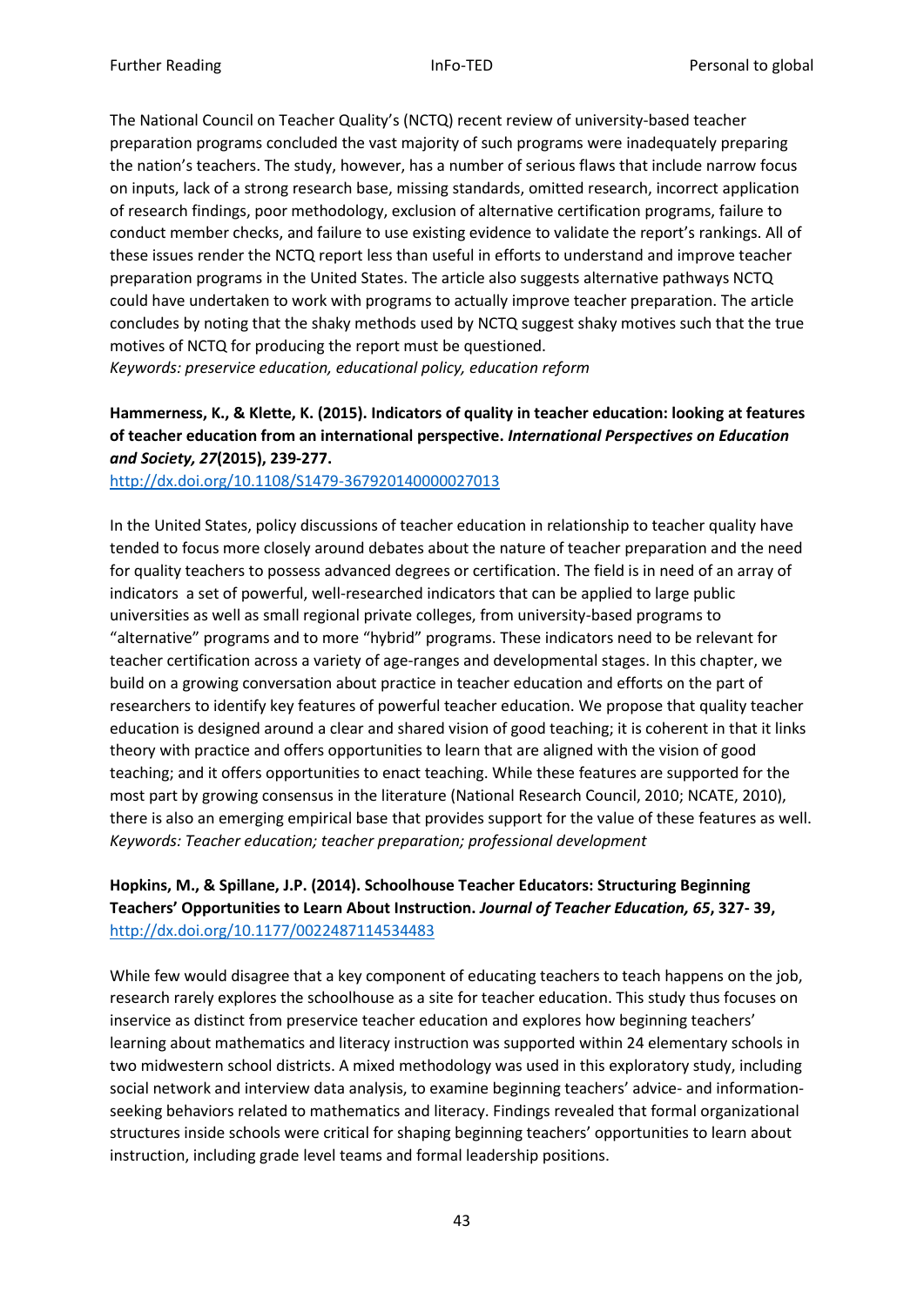#### **Imig, D., Wiseman, D. & Imig, S. (2011). Teacher education in the United States of America, 2011.**  *Journal of Education for Teaching, 37***(4), 399-408.**  <https://doi.org/10.1080/02607476.2011.611006>

Teacher education in the USA is faced with an uncertain future. Unprecedented efforts on the part of government, philanthropic foundations, social entrepreneurs, professional societies and others are reshaping the enterprise. Warring camps have emerged to promote decidedly different visions for teacher education, with university-based teacher education challenged for its cost, focus, effectiveness, structure and format, and ideological orientation. Teacher education has become a topic for national debate and the array of alternative models and structures and those who represent them make it difficult to predict a likely outcome. Research remains inconclusive regarding directions to be pursued and the appeals to expertise and professionalism are largely ignored by policy makers and others. Traditional coalitions of supporters have fractured and there is a decided absence of political and professional support for traditional teacher education. The authors identify half a dozen challenges that confront the schooling of children and youth and appeal for teacher educators to lead efforts to address each of these needs.

*Keywords: assessment; accountability; accreditation; pre-service preparation; professional development; Race to the Top; No Child Left Behind; traditional teacher education; alternative routes to teacher education* 

### **Murray, F.B. (2005). On building a unified system of accreditation in teacher education.** *Journal of Teacher Education, 56***(4), 307–317.**

#### <https://doi.org/10.1177/0022487105279842>

As of September 2003, there are officially two recognized accreditors for teacher education programs in the United States, each with a distinctly different approach to accreditation. The Teacher Education Accreditation Council (TEAC), the more recently developed accreditor, has been criticized for promoting "accreditation shopping," lacking standards, illegitimacy, insensitivity to diversity, and divisiveness. TEAC's position on each of these issues is explicated along with an analysis of other issues that in contrast to the foregoing, are genuine and truly distinguish the two accreditors. An exploration of the differences and similarities between TEAC and the National Council for Accreditation of Teacher Education suggests the ingredients of a unified accreditation system. *Keywords: accreditation, teacher education, TEAC, NCATE* 

### **Zeichner, K. (2016). I***ndependent Teacher Education Programs. Apocryphal Claims, Illusory Evidence***. Boulder, Colorado: National Education Policy Center, School of Education, University of Colorado. 29 pp.**

#### <https://nepc.colorado.edu/publication/teacher-education>

The following four specific recommendations are based on those findings: • State and federal policymakers should not implement policies and provide funding streams that promote the development and expansion of independent teacher education programs unless and until substantive credible evidence accrues to support them. There currently is minimal evidence. • State policymakers should be very cautious in authorizing "teacher preparation academies" under a provision in the new federal education law (Every Student Succeeds Act, or ESSA). Such authorization would exempt those programs from the higher standards for teacher preparation that states typically seek to enforce for other teacher education programs. Policies should hold all teacher preparation programs to clear, consistent, and high standards. • Teacher education program quality should be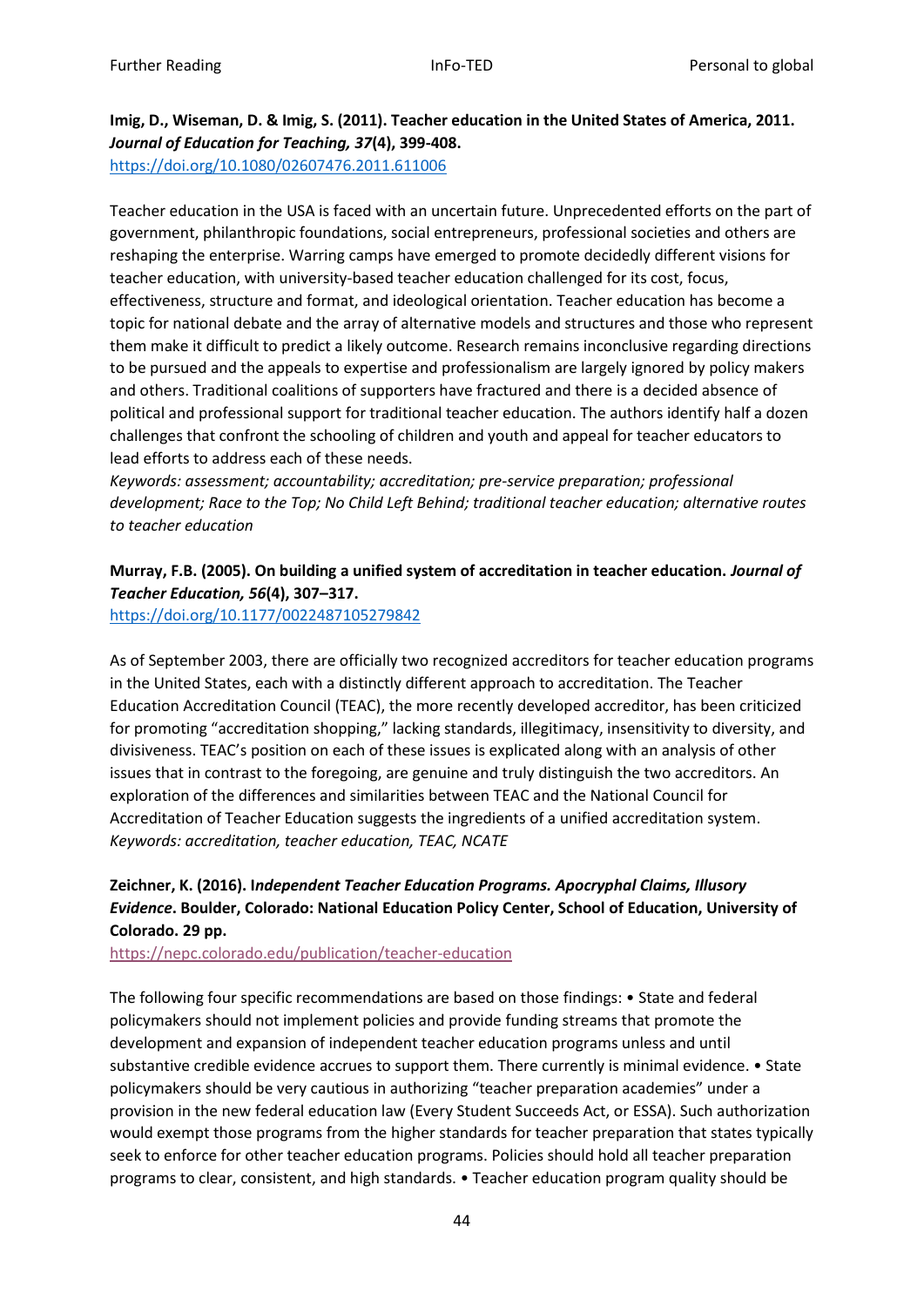determined by an analysis of the costs and benefits of multiple outcomes associated with the programs. Policymakers should thus reject the argument made by two of these five programs (MTR and Relay) that the sole or overriding indicator of teacher and program quality should be students' standardized test scores. • State and federal policies that are designed to support the development of independent teacher education programs should include monitoring provisions to ensure that they do not contribute to a stratified system, where teachers serving more economically advantaged communities complete programs in colleges and universities to become professional educators, while teachers serving low-income communities receive only more technical, narrow training on how to implement a defined set of curricular, instructional and managerial guidelines.

**Zeichner, K. & Conklin, H.G. (2015). Beyond Knowledge Ventriloquism and Echo Chambers: Raising the Quality of the Debate in Teacher Education.** *Teachers College Record, 119***(4), 2017, p. http://www.tcrecord.org ID Number: 18148, Date Accessed: 11/20/2015 10:08:06 AM. Also on:** [https://education.uw.edu/sites/default/files/profiles/documents/zeichner/Zeichner%20TCRFINAL.pd](https://education.uw.edu/sites/default/files/profiles/documents/zeichner/Zeichner%20TCRFINAL.pdf) [f](https://education.uw.edu/sites/default/files/profiles/documents/zeichner/Zeichner%20TCRFINAL.pdf)

*Background/Context*: For over two decades, there has been a steady call for deregulating U.S. teacher education, closing down allegedly poor quality college and university programs, and creating greater market competition. In response to this call to disrupt the dominance of colleges and universities in teacher education, and because of the policies and funding allocations of the U.S. Education Department and private foundation funding, non-university providers of teacher education have proliferated in certain areas of the country. A critical aspect of the current call for greater deregulation and market competition in teacher education has been the declaration that university teacher education has failed. While there is no dispute about the need for improvements in the dominant college and university system of teacher education, it is also important to critically evaluate the warrants for the value of programs that critics claim should replace college and university programs. *Purpose*: The focus of this paper is to illustrate how research has been misrepresented to support policies and programs that would simultaneously reduce the role of colleges and universities in preparing U.S. teachers and support the expansion of the role of nonuniversity providers. We also examine the print news media's role in uncritically reproducing a narrative of failure about university teacher education and promoting the success of new nonuniversity programs—attention that has served to inflate the public perception of these organizations and programs beyond what is warranted by the available evidence. *Research Design*: Four cases are presented that illustrate the efforts to manufacture a narrative of the failure of colleges and universities in preparing teachers, and to construct a narrative of success for the nonuniversity programs that have been funded to replace them. The authors use the concepts of echo chambers and knowledge ventriloquism to show how this process operates.

*Conclusions/Recommendations*: Following the presentation of the cases, specific recommendations are offered for raising the quality of the debates about the future of U.S. teacher education. These include greater transparency in the process of reform, better communication between researchers and stakeholders, using research that has been vetted to inform the debates, and genuinely exploring different policy options for teacher education

### <span id="page-44-0"></span>**Regional**

**Jones, M., Stanley, G., McNamara, & Murray, J. (2011). Facilitating teacher educators' professional learning through a regional capacity-building network.** *Asia-Pacific Journal of Teacher Education, 39***(3), 263-275.**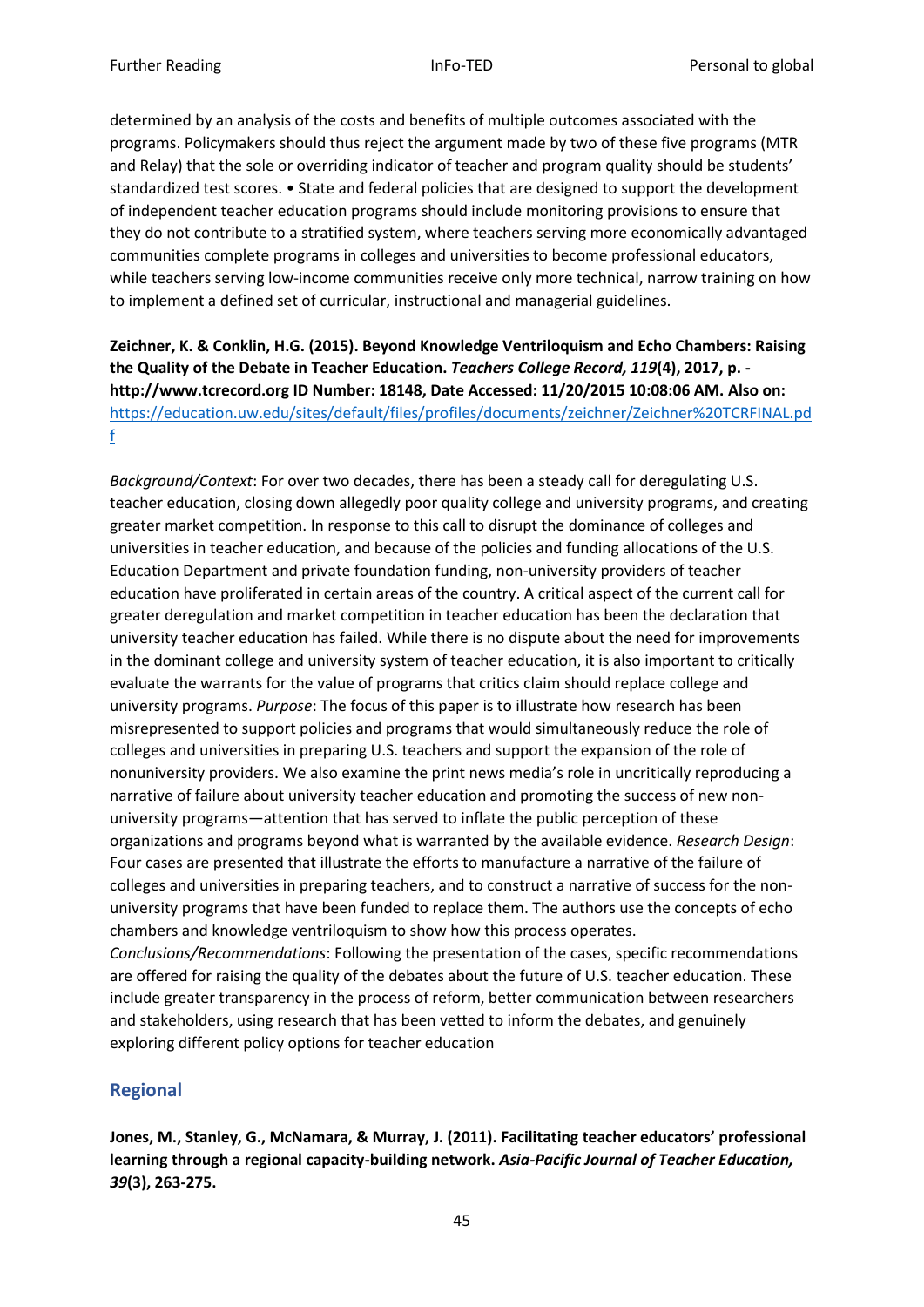#### <https://doi.org/10.1080/1359866X.2011.588313>

This paper reports on the Teacher Education Research Network (TERN) initiative, which piloted a model for research capacity building in teacher education in the North West of England with the aim of providing early and mid career researchers from seven regional universities with opportunities for professional learning and development. It explores the intricate dynamics of the learning journeys undertaken by the participants and critically examines the structural, social and cultural factors involved in the navigation of the complex ecologies in which they were embedded as teacher educators and how this impacted on their learning. It concludes that initiatives such as TERN can result in academic learning and professional development, but in view of the internal and external pressures confronting education departments today it also raises pertinent issues with regard to the sustainability of such projects. As such the paper makes a strong contribution to the growing international literature on academic learning and professional development within a research capacitybuilding context.

*Keywords: networking; professional learning; research capacity building; teacher education* 

### <span id="page-45-0"></span>**Regional and Local Community Relations**

**Smith, R., & McCully, A. (2013). Organisational self-evaluation and teacher education for community relations in a transforming society?** *European Journal of Teacher Education, 36***(3), 320- 345.** 

<https://doi.org/10.1080/02619768.2012.757302>

During 2004, the School of Education at the University of Ulster embarked on an innovative threeyear project designed to embed community relations objectives within initial teacher education. With the advent of more peaceful times in Northern Ireland, this was a precipitous time for initial teacher educators to review the preparation given to beginner teachers for teaching in an increasingly pluralist society emerging from conflict. The present paper reports on one very specific and time-limited element of the broader project. That is, development work designed to investigate the possibilities of using processes of self-review and evaluation as a lever for improvements in initial teacher education for community relations. Following a brief contextualisation, the background to, and the development of, a set of materials designed to support rigorous and systematic self-review of all aspects of provision in a university-based initial teacher education department is described. The Community Relations Index for Initial Teacher Education (Cr-ITE) was envisaged as being of use to initial teacher education establishments in order to help teacher educators take responsibility for rigorous learning from their practice, whilst placing inclusive values at the centre of organisational development. The final section includes further critical reflection on the role of organisational selfreview in transforming teacher education for inclusion in a society emerging from longstanding communal conflict.

### <span id="page-45-1"></span>**Educational partnerships**

**Waitoller, F.R.,. Kozleski, E.B. (2013). Working in boundary practices: Identity development and learning in partnerships for inclusive education.** *Teaching and Teacher Education, 31***, 35–45,**  <https://doi.org/10.1016/j.tate.2012.11.006>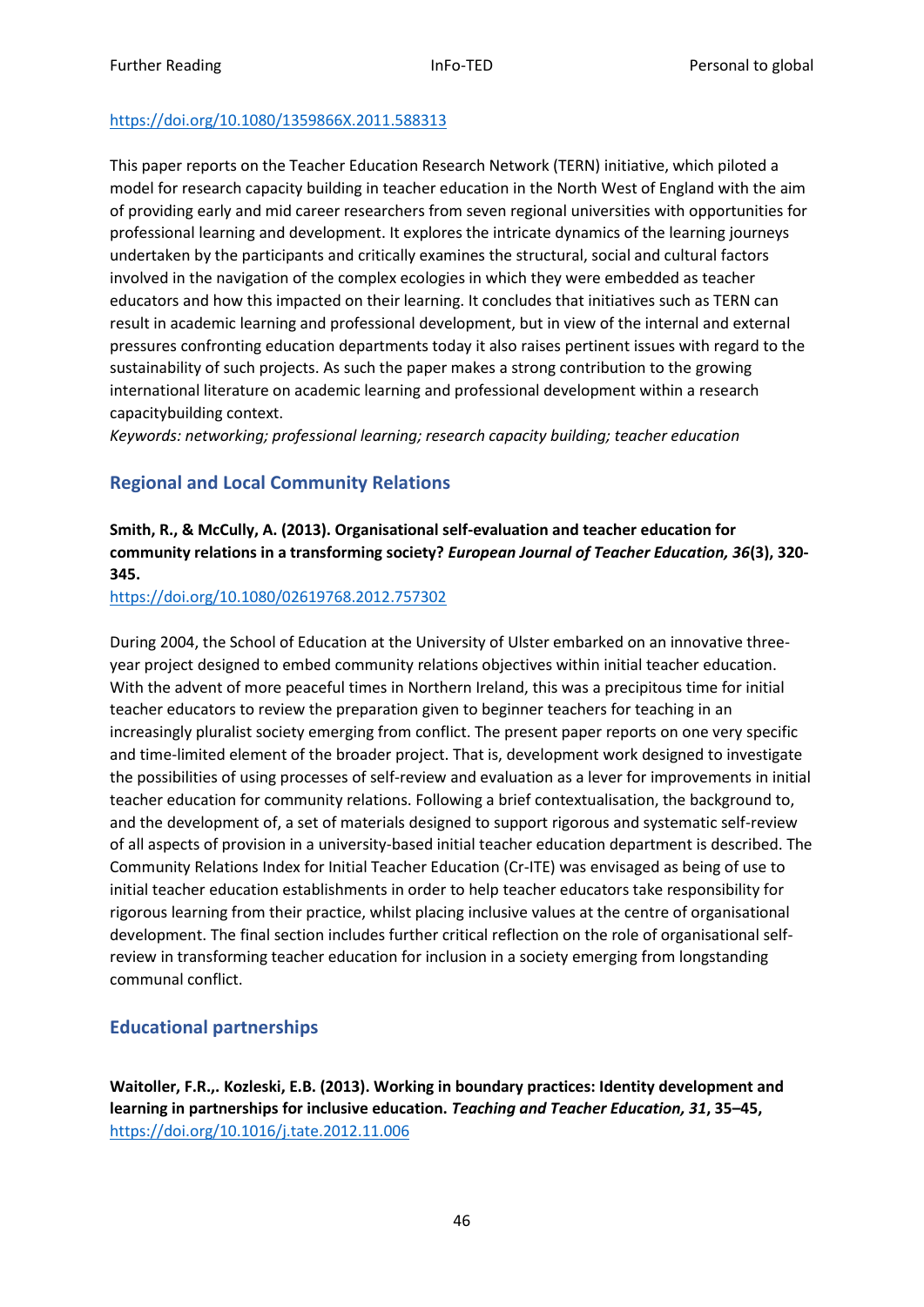There has been an increasing trend to promote partnerships for inclusive education that share responsibility for teachers' and students' learning. Yet, the complexities of collaborating across institutions and professions as well as the identity work that goes with it has been under theorized in inclusive education partnerships. Drawing from Cultural Historical Activity Theory (CHAT) and the literature on boundary practices, this paper advances theoretical tools to examine and further understand the work of inclusive education partnerships. We conceptualize partnerships as a fertile ground for learning and identity development as professionals work across institutional boundaries and face tensions and contradictions created by the overlap of different communities of practice and their respective policies and mediating tools. We illustrate theory with examples from our own work in a professional learning school for inclusive education and provide recommendations for teacher learning in teacher educati to learn and to engage with (more) new technologies; the emerging dynamics of each research group as they developed shared working practices; and the institutional climates, which supported or discouraged the individuals' engagement with both the technology and a regional Teacher Education Research Network that used this technology. In conclusion, we suggest that successful engagement with new technologies in future academic communities of practice might well benefit from a shared commitment to agreed working practices across the group and the provision of brokerage and championing of the technology by key individuals who are in the position to inspire, motivate and support others.

### <span id="page-46-0"></span>**Local**

**Rust, F. O'Connell (1999). Professional conversations: new teachers explore teaching through conversation, story and narrative.** *Teaching and Teacher Education, 15***(4), 367- 380.**  [https://doi.org/10.1016/S0742-051X\(98\)00049-3](https://doi.org/10.1016/S0742-051X(98)00049-3)

Undergraduate students and recent graduates of an urban teacher education program came together regularly to talk about becoming reflective and effective teachers. Qualitative analysis of the conversations produced a rich picture of the complex learning at the heart of teaching. The study draws attention to factors in teacher education and schools that support and hinder new teachers' work in urban schools, and contradicts established developmental models of expertise. Additionally, the study highlights the potential of conversation and story telling to sustain teacher learning and inquiry and to meet local needs for teacher learning, teacher research, and teacher-directed professional development

### **Tunney, J.W. (2016).** *A Model of Professional Development for Field-Based Teacher Educators: Addressing Historical Problems through Local Collaboration***. Dissertatie. Irvine CA USA: University of California.**

<https://escholarship.org/uc/item/3f70s5b5>

*Chapters:* 1: Field Experience in Teacher Education 2: CHAT and a Tradition of Interventionist Research 3: The Mentoring Study Group Context and Design 4: Data and Methods 5: Overview of the Mentoring Study Group 6: Key Problems for Practitioners 7: New Tools and Concepts for Practice 8: A Model for Structured Collaboration 9: Involving Practitioners to Advance Theory and Practice

### <span id="page-46-1"></span>**Institutional**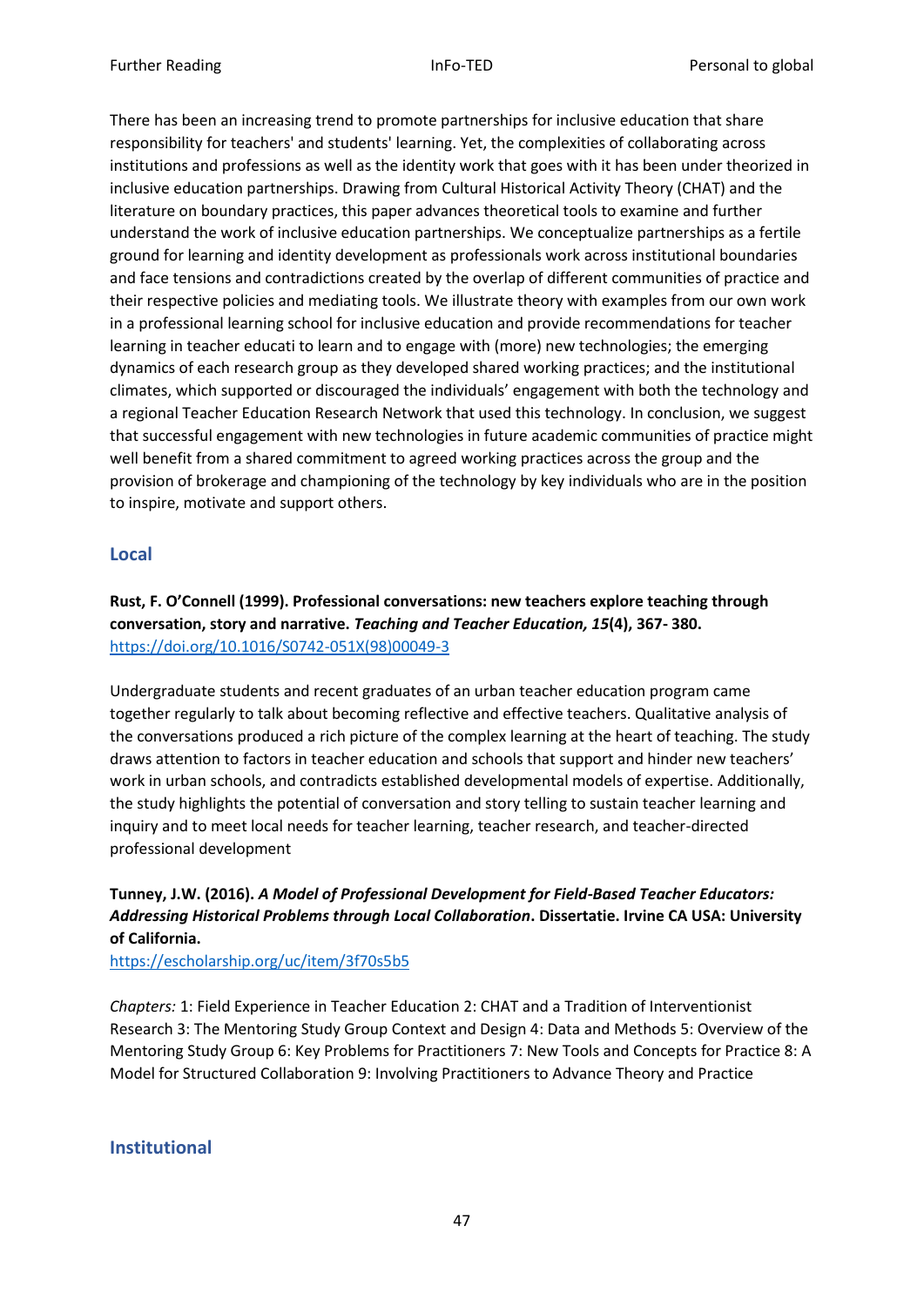### **Francis, A.T., Olson, M., Weinberg, PJ., & Stearns-Pfeiffer, A. (2018). Not Just for Novices: The Programmatic Impact of Practice-Based Teacher Education.** *Action in Teacher Education, 40***(2), 119-132.**

<https://doi.org/10.1080/01626620.2018.1424053>

This article describes how a secondary teacher education program at a midsized university made the turn toward a practice-based program in teacher education. The authors argue that efforts to recenter the program around practices have not only improved opportunities for novice teachers, but also have provided teacher educators a programmatic framework for making substantive progress toward three attributes of quality teacher education: increased collaboration between teacher educators, greater coherence between courses and experiences, and improved legitimacy of university-based teacher education. The authors detail specific components of this program reform and explain how such efforts have resulted in valuable gains across each attribute. The authors also explain how they implemented these programmatic changes largely within existing course and fieldexperience structures, and without substantive new infusions of personnel or funding. *Keywords: Pedagogical innovation; practice-based teacher education; secondary teacher education program reform*

**Gilroy, P. (2013). The work of teacher education: policy, practice and institutional conditions. Editorial Special issue.** *Journal of Education for Teaching: International research and pedagogy, 39***(3), 259-259.** 

<http://dx.doi.org/10.1080/02607476.2013.799843>

**Hoffman, J.V., & Duffy, G.G. (2016) Does Thoughtfully Adaptive Teaching Actually Exist? A Challenge to Teacher Educators.** *Theory Into Practice, 55***(3), 172-179.**  <http://dx.doi.org/10.1080/00405841.2016.1173999>

In this article, we explore the roots of thoughtfully adaptive teaching in reflection. Drawing on the conceptual work of Dewey and Schon, we examine reflective practice in teaching as a tool for resistance against institutional pressures to standardize teaching practices. We describe 2 programs of research related to this topic. One program of research is focused on teacher adaptations to practice in the classroom. The second program of research is focused on coaching teachers to develop strategies for thoughtfully adaptive teaching. We draw on the work of Janks around deconstruction and reconstruction for critical teaching practices.

**Hadar, L., & Brody, D.L. (2018). Individual growth and institutional advancement: The in-house model for teacher educators' professional learning.***Teaching and Teacher Education, 75***(2018), 105- 115.** 

<https://doi.org/10.1016/j.tate.2018.06.007>

The in-house model provided support for adapting pedagogic innovation. Teacher educators showed self-confidence and professional resilience. Teacher educators expressed a feeling of belonging and a sense of commitment. Teacher educators constructed collective responsibility for students' learning. The community supported institutional transformation into a learning organization.

**Hökkä, P., Eteläpelto, A. & Rasku-Puttonen, H. (2012). The professional agency of teacher educators amid academic discourses.** *Journal of Education for Teaching,38***(1), 83-102.**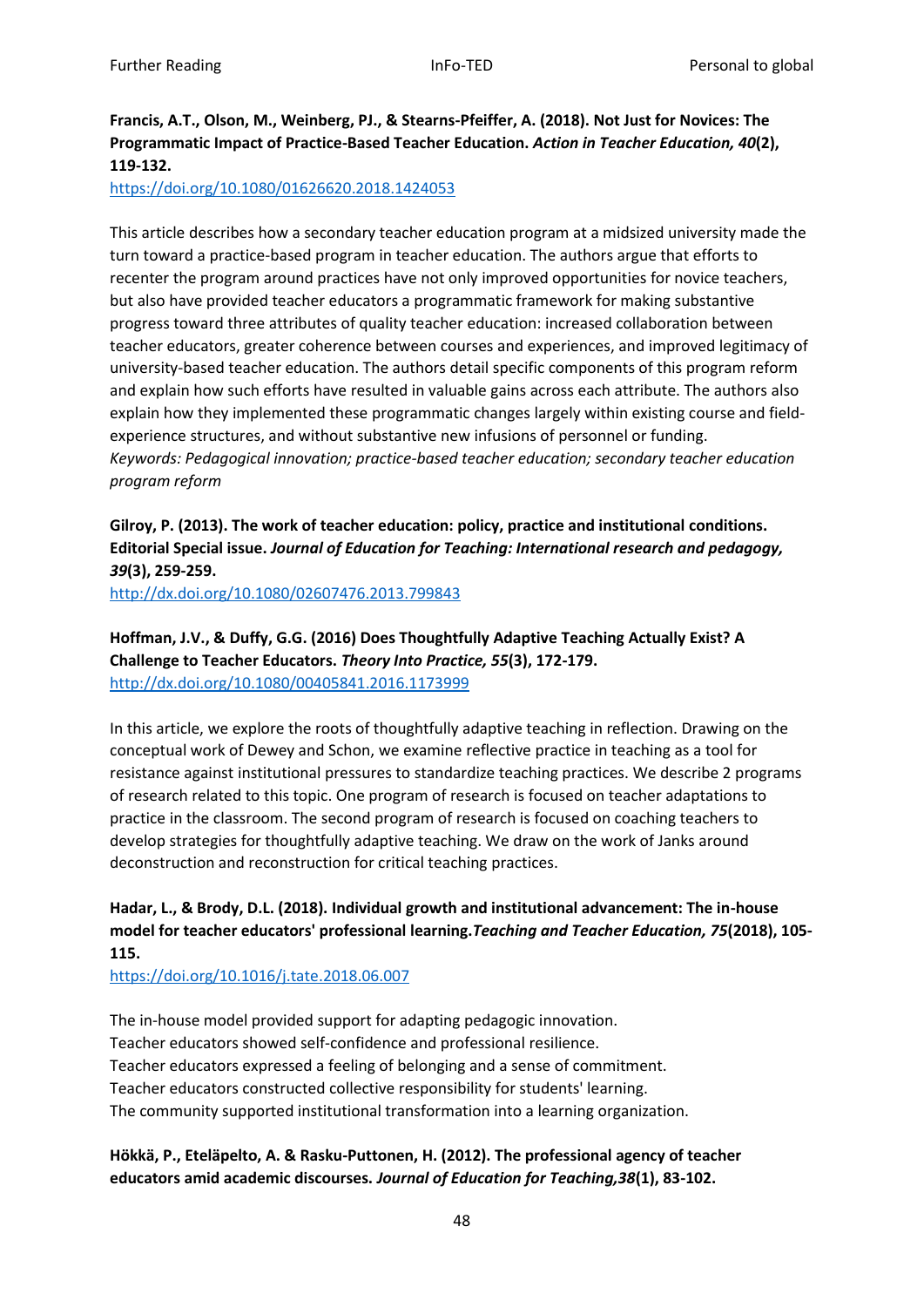#### <http://dx.doi.org/10.1080/02607476.2012.643659>

Agency has been seen as fundamental in the renegotiation of professional identities. However, it is unclear how teacher educators exercise their professional agency in their work, and how multiple discourses frame and restrict the practice of their professional agency. This study examines how teacher educators practise agency in negotiating their professional identities amid the multiple discourses emerging from the academic context of their work. The aim was to investigate educators' locally expressed professional agency in the context of the more global discourses that may construct teacher educator identities. The analysis made use of applied thematic discursive analysis to address patterns of talk relating to teacher educators' manifestations of agency within their work as teachers and researchers. Professional agency was found to be strong in the construction of their teacher identity. By contrast, the construction of their researcher identity was subjugated, complex and characterised by a lack of resources. Furthermore, teaching and researching were mainly described as two separate functions. In discussion these findings are analysed to show what they imply for the renegotiation of teacher educators' professional identities and for the development of teacher education in an academic institution.

*Keywords: professional agency; researcher identity; research-based teacher education; teacher educator; discourse analysis*

**Hökkä, P., Rautiainen, M., Silander, T., & Eteläpelto, A. (2019). Collective Agency-Promoting Leadership in Finnish Teacher Education. In: J. Murray, A. Swennen, A., & C. Kosnik (eds.),**  *International Research, Policy and Practice in Teacher Education.* **pp. 15-29. Switzerland: Springer Nature.**

[http://dx.doi.org/10.1007/978-3-030-01612-8\\_2](http://dx.doi.org/10.1007/978-3-030-01612-8_2)

Globally, there is a political and social consensus that teacher education is a key priority for the twenty-first century. However, studies have so far paid little attention to a crucial issue, namely, leadership in teacher education. This chapter contributes to discussion on transforming teacher education practices by focusing on leadership practices in a particular Finnish teacher education department. Adopting a subject-centred sociocultural approach, we elaborate the main challenges, insights, and lessons learned, as perceived by the four leaders of the department, in efforts to move towards more innovative and collaborative practices. We argue that teacher education leaders currently require competencies to support professional agency and to lead the identity work of their staff. In addition, leaders need the resources to build collective leadership practices while renegotiating their own professional identities. Overall, we highlight the importance of what we term collective agency-promoting leadership in developing teacher education practices.

#### **Ludlow, L., Mitescu, E., Pedulla, J., Cochran-Smith, M., CAnnady, M., Enterline, S. & Chappe, S. (2010). An accountability model for initial teacher education.** *Journal of Education for Teaching, 36***(4), 353-368.**

<http://dx.doi.org/10.1080/02607476.2010.513843>

The pressure for accountability in higher education is extremely high. Some advocate accountability systems that use standardised measures of student learning and noncognitive outcomes; others argue that locally developed measures provide a better fit with the unique mission of institutions. We first describe a general 'proof of possibility' accountability model for initial teacher education that relies upon locally developed, programme-specific assessments. We then illustrate how such a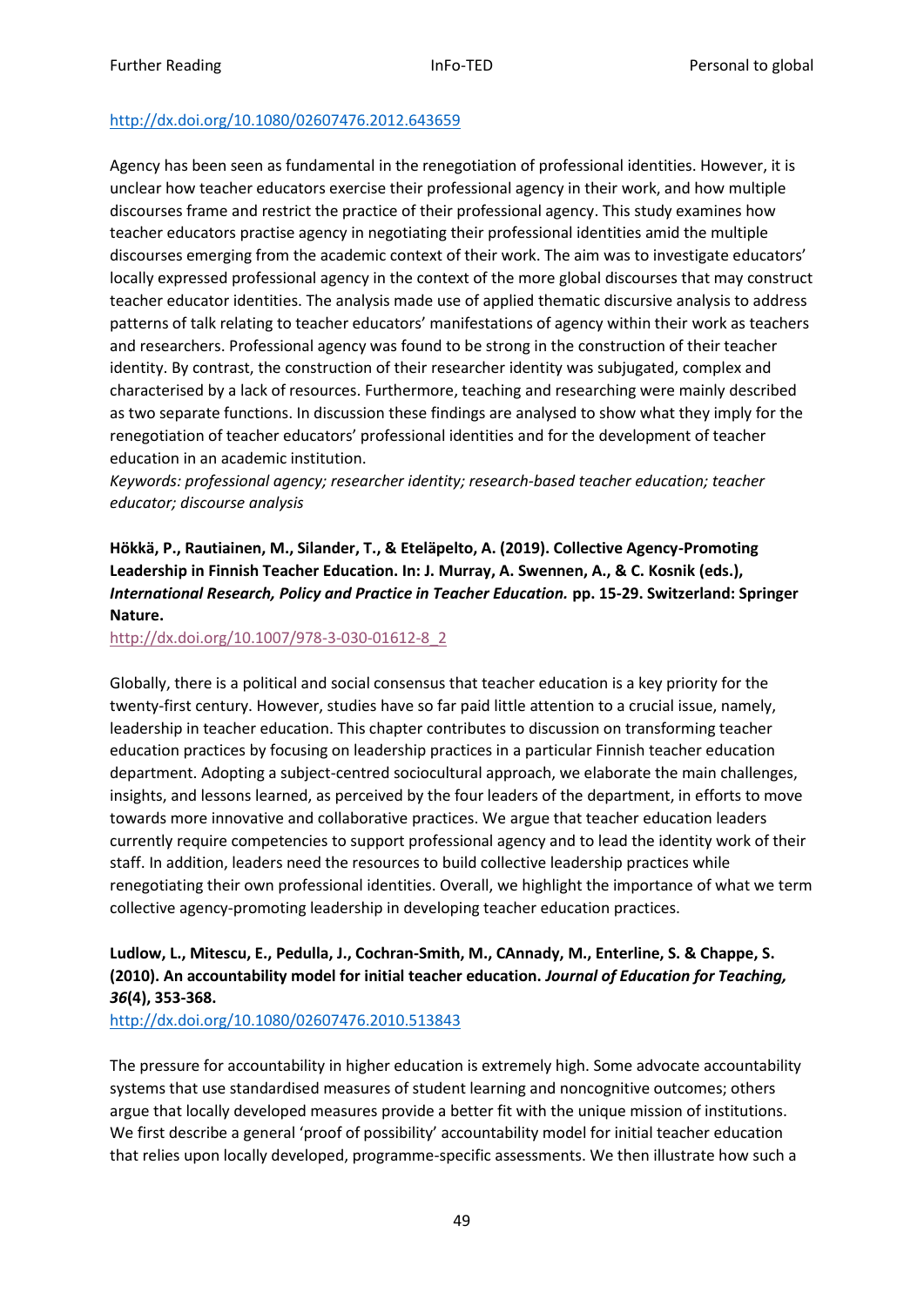model may respond to claims made by an institution, demonstrate student learning, and inform programmatic changes. *Keywords: accountability; longitudinal; teacher education; surveys* 

#### **McAnulty, J., & Cueanca, A. (2014). Embracing Institutional Authority: The Emerging Identity of a Novice Teacher Educator.** *Studying Teacher Education, 10***(1), 36-52.**  <http://dx.doi.org/10.1080/17425964.2013.862493>

This self-study explores the emerging identity of a first-time teacher educator using a framework that views identity as natural, institutional, discursive, and affinity. This framework provided an opportunity to unpack empirically how these various strands of identity intersected within the classroom of a novice teacher educator. Situated in the context of an elementary social studies methods classroom, this study reveals various struggles with the institutional authority of being a teacher educator. Issues such as how preservice teachers perceive a novice teacher educator, the acknowledgment of lack of experience, and the process of negotiating institutionalized and systemic power within the classroom are discussed. Because this study also featured a mentor professor as a critical friend, the implications of self-study work and mentoring first-time teacher educators are also featured in the discussion section. Considering the importance of identity in shaping the practice of new teachers, this self-study reveals the importance of further complicating the emerging and evolving identities of new teacher educators. Keywords: first-time teacher educator; identity This article addresses the teacher educator's role in defining and facilitating teacher wellbeing. It does so by first exploring the literature on teacher well-being, resilience, resistance, morality and professional dispositions. It then examines the policies and rhetoric of two countries, the USA and England, as examples of a global tilt towards the excessive promotion of institutional well-being at the expense of individual teachers. It concludes with specific recommendations at the university programme and teacher educator levels for bringing individual and institutional well-being into better balance. These include: innovating sustained and reciprocal university–school partnerships; helping new teachers become 'mindful' rather than solely resistant; analysing cases of teaching to become more aware of macro vs. micro influences; and facilitating skills in taking oppositional stances, including within the teacher educator's own classroom.

*Keywords: teacher education; teacher development; teacher resilience; teacher well-being* 

### **McNicholl, J., Ellis, V., & Blake, A. (2013). Introduction to the special issue on the work of teacher education: policy, practice and institutional conditions.** *Journal of Education for Teaching: International research and pedagogy, 39***(3), 260-265.**

<http://dx.doi.org/10.1080/02607476.2013.799844>

**Parker, D.C., Pushor, D., & Kitchen, J. (2011). Narrative inquiry, curriculum making, and teacher education. In: J. Kitchen, D. C. Parker, D. Pushor (Eds).** *Narrative Inquiries into Curriculum Making in Teacher Education.* **Advances in Research on Teaching Volume 13. Bingley, West Yorkshire, UK: Emerald Group**

[https://doi.org/10.1108/S1479-3687\(2011\)00000130004](https://doi.org/10.1108/S1479-3687(2011)00000130004)

This is a book for teacher educators. It is also a book for teacher candidates and educational stakeholders who are interested in using storied practice in teacher education. It is about teacher educators and teacher candidates as curriculum makers (Clandinin & Connelly, 1992) who engage in narrative inquiry practice.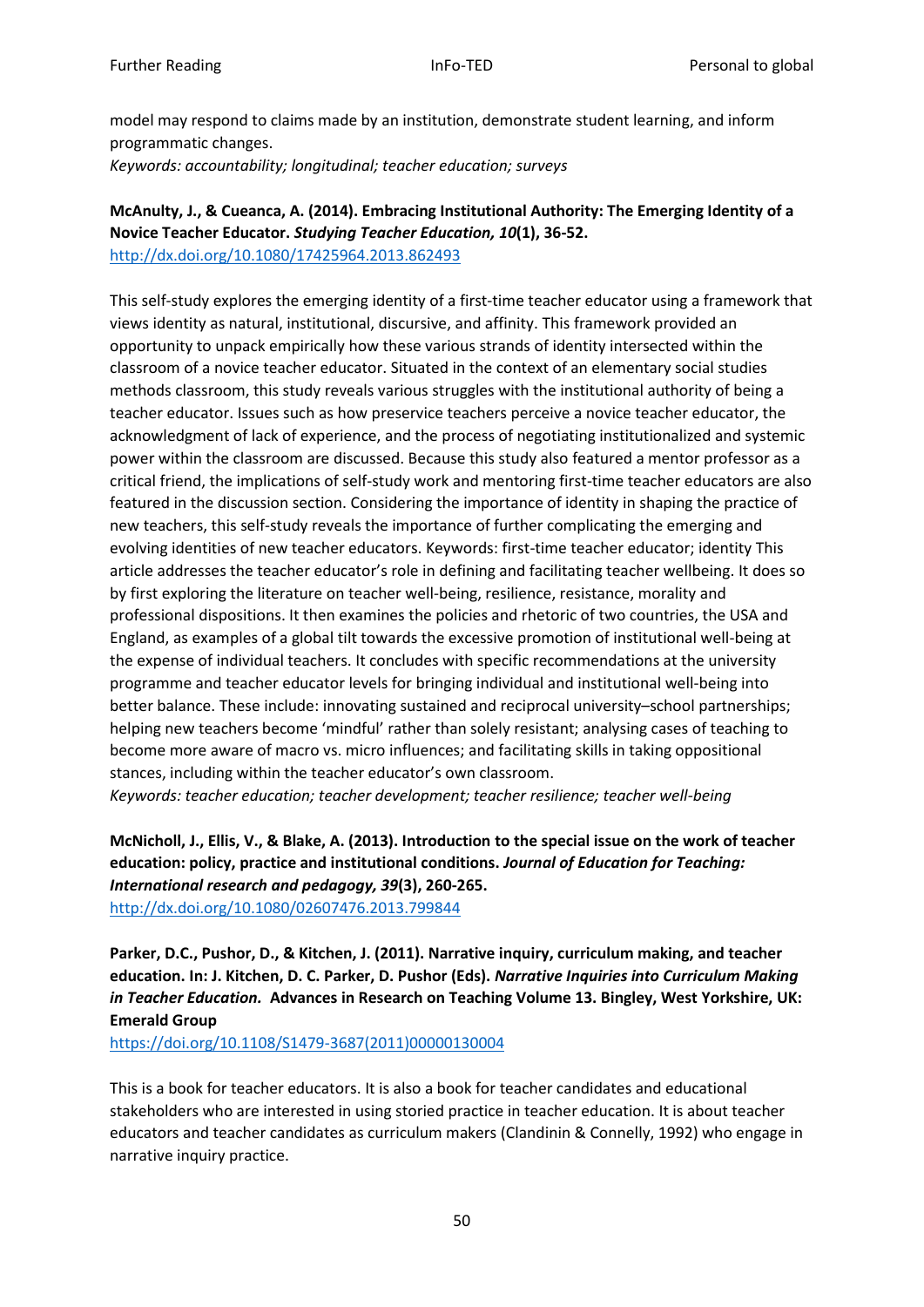### **Schnellert, L., Richardson, P., & Cherkowski, S. (2014). Teacher Educator Professional Development as Reflexive Inquiry.** *LEARNing Landscapes, 8***(1), 233-250.**

[https://www.learninglandscapes.ca/index.php/learnland/issue/download/Professional-](https://www.learninglandscapes.ca/index.php/learnland/issue/download/Professional-Development-in-Education)[Development-in-Education](https://www.learninglandscapes.ca/index.php/learnland/issue/download/Professional-Development-in-Education)

Professional development for teacher educators must recognize and account for how aspects of our pedagogies often run counter to institutional, managerial, and bureaucratic demands. We need professional development that nurtures our minds, hearts, and spirits, and that is congruent with our values. In this paper, three teacher educators who co-teach an intensive, interdisciplinary, inquirybased semester in a secondary teacher education program, explore how collaborative approaches to narrative forms of inquiry and reflexive analysis supported them to enact their learning, as well as helped them to surface the situated, complex, and emergent aspects of their own—as well as their students'—identities.

### **Snow, J., Dismuke, S., Zenkert, A.J., & Loffer, C. (2017). ReCulturing Educator Preparation Programs: A Collaborative Case Study of Continuous Improvement.** *The Teacher Educator, 52***(4), 308-325.**

#### <https://doi.org/10.1080/08878730.2017.1341590>

Teacher educators at one institution of higher education collaborated to reculture systems for a focus on continuous improvement even within mounting accountability pressures. A framework of social network theory allowed for themes to develop around layered interactions of faculty, processes, and professional capital. Findings focused on people, groups, and systems for sustaining a culture of continuous improvement.

### **Turley, S. (2005). Professional Lives of Teacher Educators in an Era of Mandated Reform.** *Teacher Education Quarterly, 32***(4), 137-156.**

<https://files.eric.ed.gov/fulltext/EJ795334.pdf>

This article addresses the topic of professional lives of teacher educators in an era of mandated reform from the perspective of a teacher educator at a large, comprehensive urban institution in California. Successively as director of student teaching for the elementary education program, coordinator for the secondary teacher preparation program, and associate dean, it has been a challenging part of my professional life over the previous nine years to participate with and lead faculty through several major mandates: a state classsize reduction initiative for grades K- 3, a mandate from the California State University system to increase the number of teacher candidates by 25 percent, concurrent national and state reviews of the college of education, and a complete overhaul of the elementary and secondary teacher preparation programs to meet new state credentialing standards. These mandates overlapped in purposes and chronology and, along with other initiatives and projects, served to keep the teacher education faculty in a perpetual state of reform, renewal and program development activity. My purpose in this article is to reflect on the conditions teacher educators labor under as they go about their professional lives in the overheated climate of mandated education reform of recent years, particularly when the mandates are multiple, have strict timelines, and carry high-stakes consequences. The article focuses on faculty participation from a time and workload perspective, since it is the intersection of time, workload and mandate that affects the intensity and quality of the effort to implement current mandates and also affects faculty willingness to engage in reform efforts called for in future mandates. I draw on personal experience, on observations of colleagues at my own institution, and on what I have learned from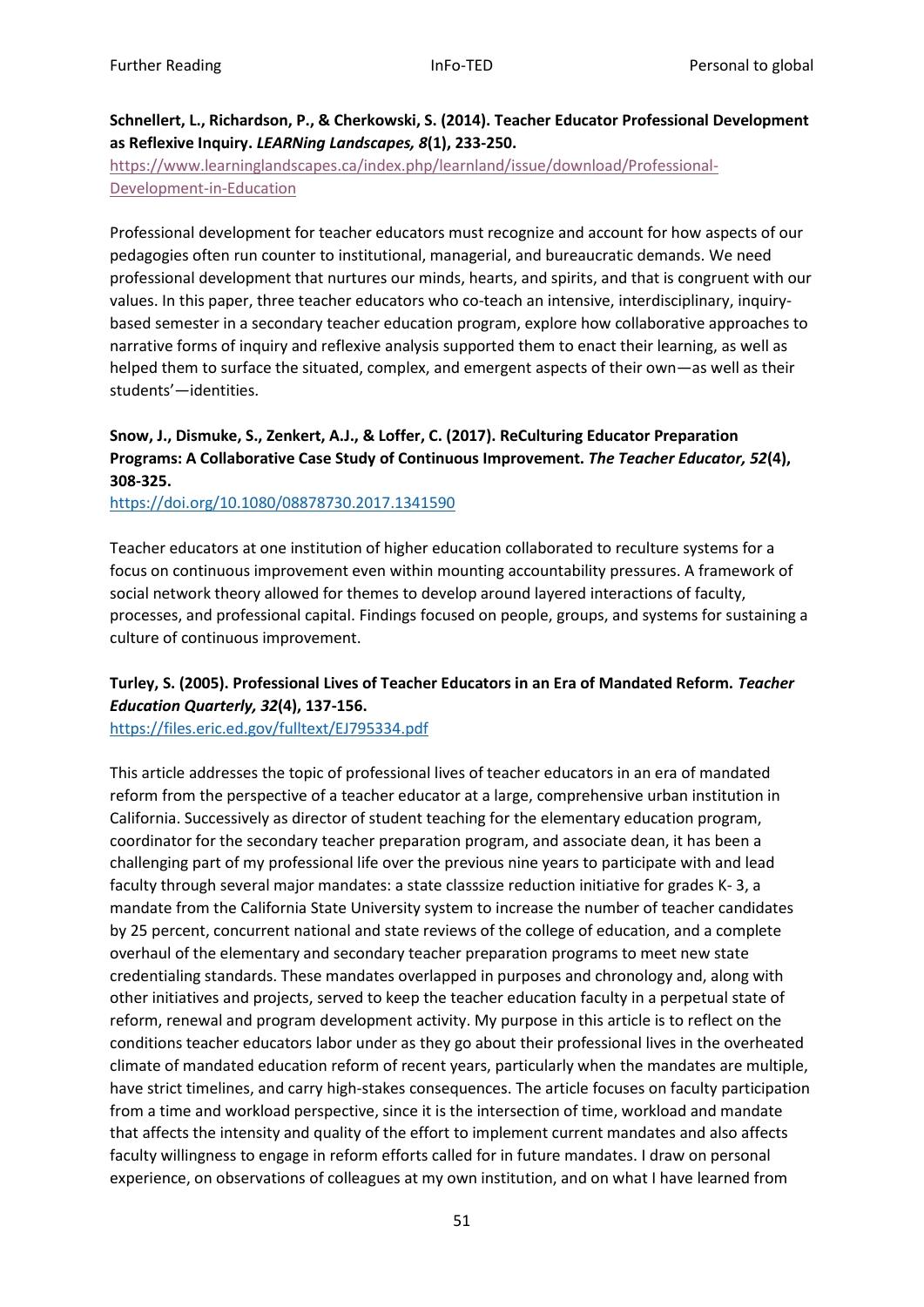colleagues at other institutions whom I meet at professional gatherings. The first section of the article develops a profile of the professional life of teacher education faculty. Then I discuss some of the key points of intersection of the professional lives of teacher educators and mandated education reform. Lastly, I look at some of the implications of mandated reform for policymakers and faculty and administrators in institutions of higher education (IHEs).

#### **Webb, C. (2018). A narrative structure for teacher educator team analysis and development.**  *Research in Teacher Education, 8***(1), 12-17.**

[https://www.researchgate.net/publication/326247074\\_A\\_narrative\\_structure\\_for\\_teacher\\_educato](https://www.researchgate.net/publication/326247074_A_narrative_structure_for_teacher_educator_team_analysis_and_development) r team analysis and development

United Kingdom (UK) teacher educators in the midst of professional practice changes have been reported to find benefit in being exposed to different theories with a view to resolving conflicting demands and developing new perspectives. This paper provides a synthesis of theories that can help teacher educator teams in universities to make sense of changes in practice together. The theoretical synthesis presented includes models of stages of team development, sense-making, experiential learning and complexity science principles. It is here argued that such a deftly applied synthesis can then facilitate higher education institution (HEI) education department teams to create individual narratives with a view to then sharing them with each other to develop a group narrative. The purpose and benefits of this would immediately be sought in improving team functioning and performance in order to create a more solid foundation from which individuals might even begin to engage in career development along the fellowship trajectory assumed by the UK Higher Education Academy (HEA). A key assumption this paper rests on therefore is that team functioning is a positive asset that is pivotal to individual career development and prerequisite impacts on teaching and learning, and leadership and management of coaching and mentoring with respect to these in a department or team. The contribution this paper makes therefore is a practical approach for analysing and further developing academic teams of teacher educators in a landscape of continual professional change, with a greater theoretical toolkit to draw from to achieve this *Keywords: Teacher Educator Department Team Development Improvement*

### **Yendol-Hoppey, D., Hoppey, D., Morewood, A., Hayes, S.B., & Graham, M.S. (2013). Micropolitical and Identity Challenges Influencing New Faculty Participation in Teacher Education Reform: When Will We Learn?** *Teachers College Record Volume 115***, 070304**  <https://eric.ed.gov/?id=EJ1020154>

*Background/Context*: Teacher education faculty face increasing pressure to simultaneously strengthen and reform teacher education programs while maintaining research productivity. The demands placed on teacher education programs to increase relevancy by strengthening clinical components of teacher preparation has once again reached the fore. The energy for this reform often rests on the shoulders of tenure-earning faculty who have developed as Engaged Scholars during their doctoral preparation and wish to continue this work as they enter the professoriate. *Purpose/Objective/Research Question/Focus of Study*: This article investigates and describes the experiences of new, tenure-earning faculty who sought working conditions that would support their involvement in reform oriented, clinically rich teacher education, and Engaged Scholarship. *Population/Participants/Subjects*: This is a qualitative study with seven participants who worked as assistant professors across four different research-intensive state universities. Each university has a history of involvement in either the Holmes Partnership or the National Network for Educational Renewal, organizations that target integrating faculty members into partnership schools making this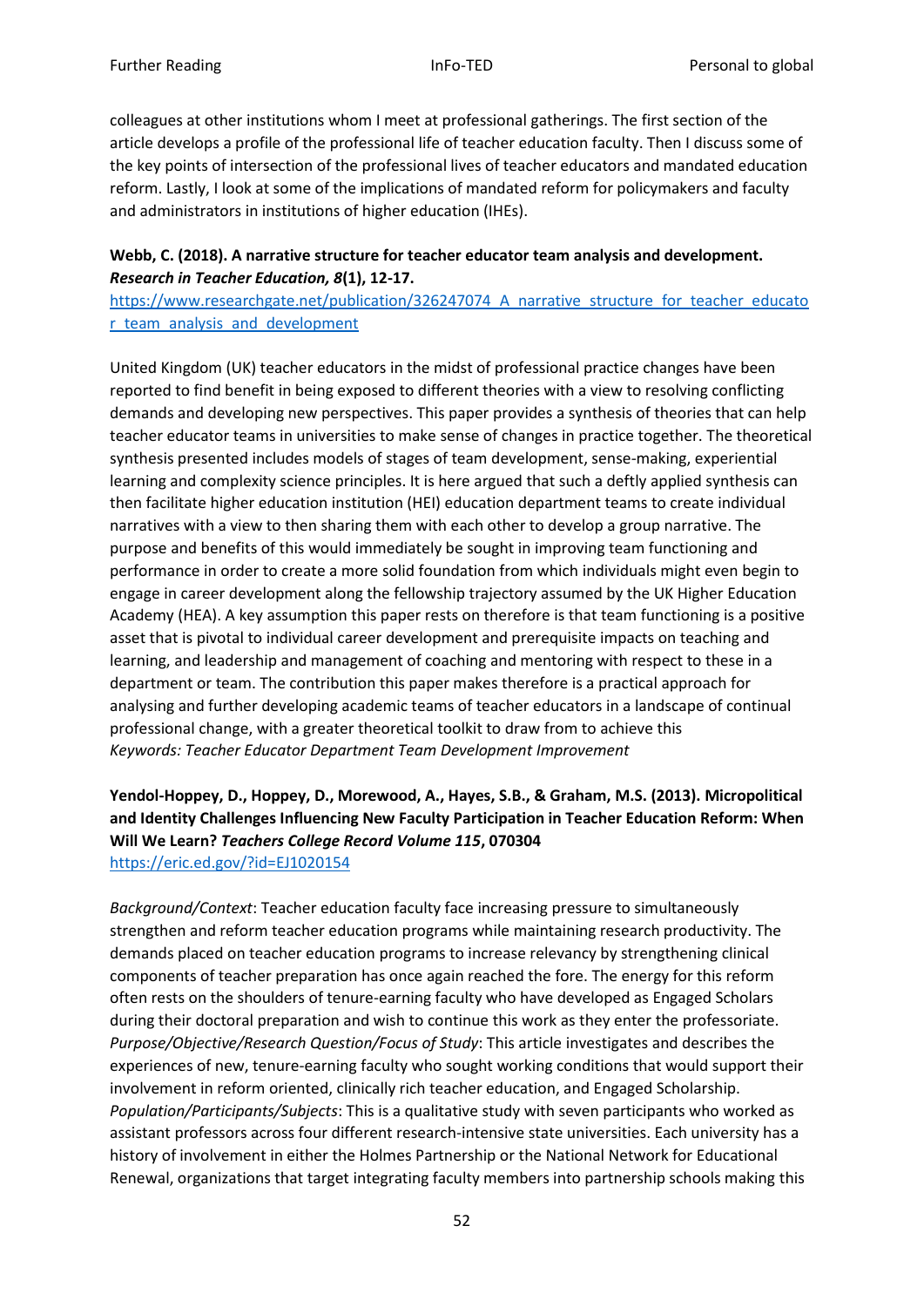a part of their teacher education work*. Research Design*: This qualitative self-study, guided by a constructivist epistemology (Crotty, 1998, 2005), seeks to understand tenure-earning faculties' experiences as they enter the professoriate. This study makes use of interpretivism (Crotty, 1998) as a theoretical perspective. *Data Collection and Analysis*: This research uses focus group transcripts as the primary data source. Additional data sources include program artifacts such as meeting agendas and minutes, blog entries, and field notes that were used during the four taped focus groups to generate discussion related to research questions. *Findings/Results*: The study describes six challenges faced by new faculty who assume leadership in clinically rich teacher education reform, and identifies faculty identity and micro-political concerns as central to navigating challenges. These challenges include: (a) complications associated with negotiating workload, (b) entrée to schools, (c) negotiating roles, (d) negotiating Internal Review Boards and school district research policies, (e) influencing promotion and tenure policies, and (f) facilitating pockets of program renewal and innovation. *Conclusions/Recommendations*: This study suggests that while doctoral programs are now preparing new faculty who embrace clinically rich teacher preparation, they do not receive adequate support as they enter academia. Discussed are three assertions that must be resolved by university, college, and department leadership, as well as tenured colleagues, to support new faculty involvement in developing clinically rich teacher education reform.

### <span id="page-52-0"></span>Coming into academia

**Dinkelman, T., Margolis, J., & Sikkenga, K. (2006). From Teacher to Teacher Educator: Reframing knowledge in practice.** *Studying Teacher Education, 2***(2), 119-136.**  <http://dx.doi.org/10.1080/17425960600983155>

This paper concludes our report of an investigation of two beginning teacher educators making the transition from classroom teacher to university-based teacher educator. The authors combined case study and self-study of teacher education practices to investigate features of the institutional context they encountered, the knowledge they employed in their decision-making, and the merging of their former identities as classroom teachers with their new identities as teacher educators. Our initial paper described the theoretical framework, methodology, and two categories of findings institutional context and shifting role identification. This paper builds on those insights by addressing the frames of understanding and knowledge employed in this transition, and how these frames informed the decisions made in the arena of teacher education practice. We also explore the implications of these findings by discussing the need for support as educators make the transition from teacher to teacher educator.

### **Harrison, J. & McKeon, F. (2010). Perceptions of beginning teacher educators of their development in research and scholarship: identifying the 'turning point' experiences.** *Journal of Education for Teaching, 36***(1), 19-34.**

URL:<http://dx.doi.org/10.1080/02607470903461968>

This article highlights the blurring of boundaries as beginning teacher educators cope with the varying demands of teaching and research activities in higher education institutions (HEIs) in England. It suggests that the different forms of research and scholarly activities be made more transparent in order to support early professional learning in this area. Three cases of newcomers to higher education and working in different HEIs are examined over a two-year period. The concept of the 'turning point' as a betwixt state is adopted to help identify significant experiences which result in a developing sense of belonging (or not) to academic and scholarly life. Four different categories are